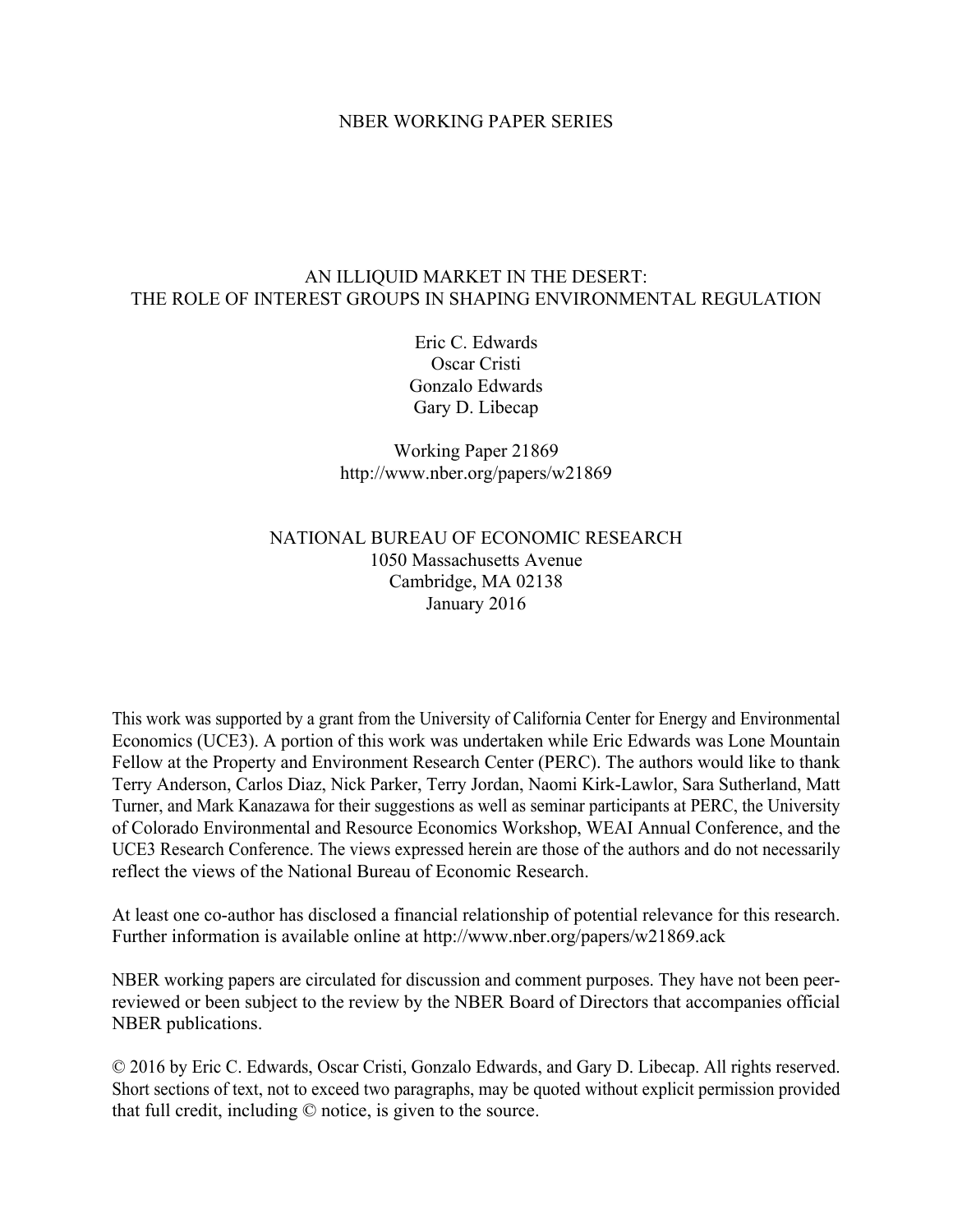An Illiquid Market in the Desert: The Role of Interest Groups in Shaping Environmental Regulation Eric C. Edwards, Oscar Cristi, Gonzalo Edwards, and Gary D. Libecap NBER Working Paper No. 21869 January 2016 JEL No. N56,N76,Q25,Q28,Q51,Q56

## **ABSTRACT**

We present a lobby model to explain the adoption and persistence of seemingly costly environmental policies relative to the likely benefits generated. The arguments of the model are illustrated by water trade restrictions for mining firms in the Atacama Desert of northern Chile. The area is one of the driest in the world but also the world's top copper producer. Due to regulation of access to local water in the region, firms have begun using desalinated water at a cost of up to \$19,542 per m3/day while agricultural water trades at median price of \$343 per m3/day. We explore how governmental maintenance of environmental and indigenous water supplies through restrictions on water trades causes these large price differentials. We provide a simple framework that explains how this type of policy can be supported under reasonable assumptions about lobbying. Interest group lobbying, limited information to unorganized general citizens about policy costs and benefits, and their associated distribution can lead to strong regulation, even when the protected environmental areas and agricultural populations are small and isolated. Differencein-difference modeling of sector prices indicates that after an abrupt increase in regulatory denials, prices diverged in a manner consistent with the lobbying model. Using market price and desalination cost data, policy costs are estimated at \$6.15 billion dollars or approximately \$350 per citizen, which may or may not equate to perceived general benefits.

Eric C. Edwards Applied Economics Department Utah State University eric.edwards@usu.edu

Oscar Cristi Universidad de San Sebastián oscar.cristi@uss.cl

Gonzalo Edwards Instituto de Economía Pontificia Universidad Católica de Chile gedwards@uc.cl

Gary D. Libecap Bren School of Environmental Science and Management and Economics Department University of California, Santa Barbara and ICER and also NBER glibecap@bren.ucsb.edu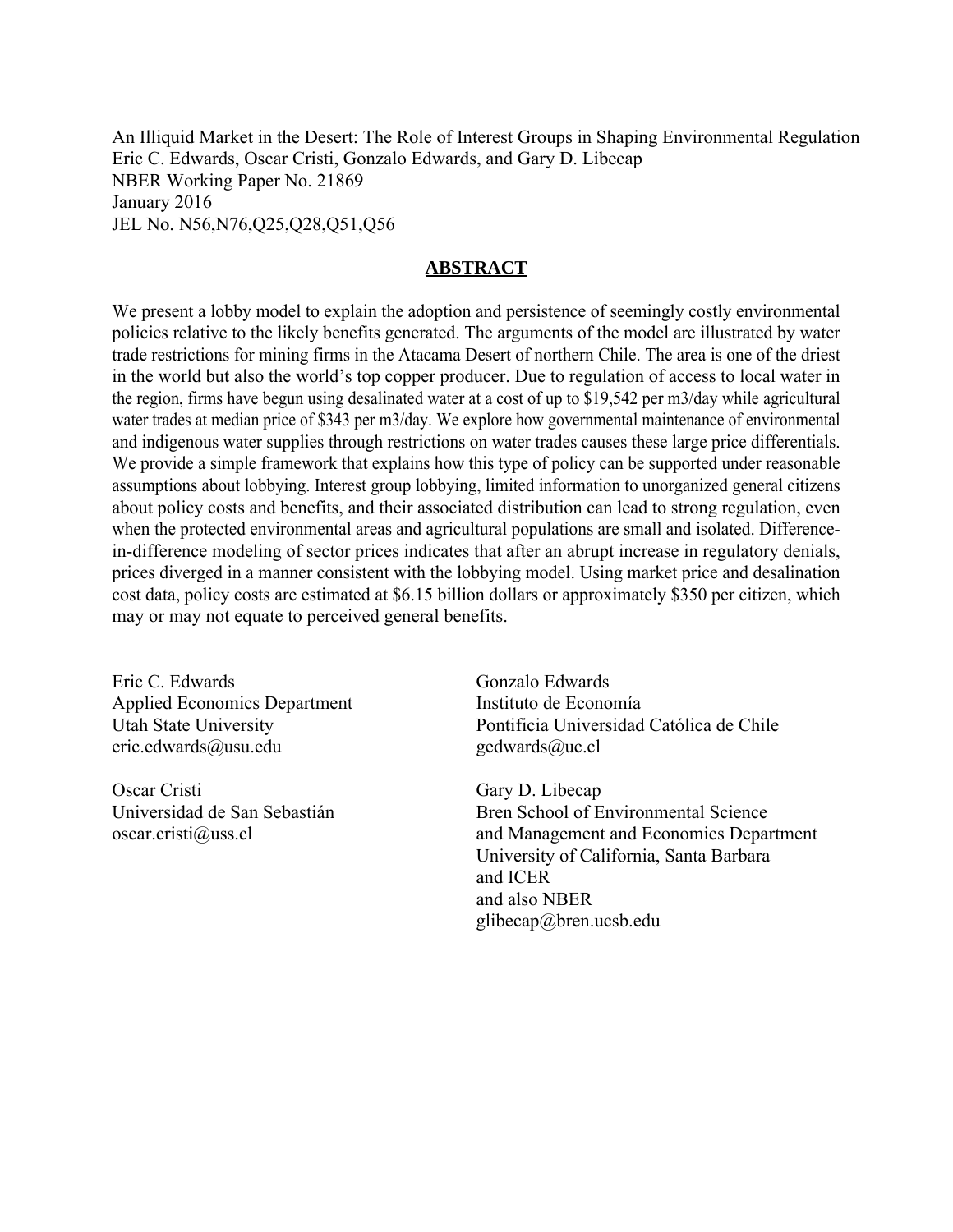*"Demonstrating that a set of government decisions would improve matters is not the same as demonstrating that actual government decisions would do so. This kind of inference is logically equivalent to identifying the actual workings of the market sector with its ideal workings."-* Gary Becker (1958)

"*We are in a position more and more completely to say how far the waste and destruction of natural resources are to be allowed to go on and where they are to stop. It is curious that the effort to stop waste, like the effort to stop forest fires has often been considered as a matter controlled wholly by economic law. I think there could be no greater mistake."-*Gifford Pinchot (1910) quoted in Roger Congleton (1996, 3)

## **I. Introduction**

We examine a case in Chile where environmental regulations appear to have costs of \$6.15 billion for a country of 17.6 million people by restricting an otherwise influential interest group's access to water, the industrial mining industry, a major contributor to Chilean GDP. These restrictions are designed primarily to safeguard water flows for a very small population of indigenous farmers with extremely low-valued agriculture in the Atacama Desert, some 740 miles or 1,200 km from the major population center in Santiago. About 2,300 hectares are farmed in 17 small indigenous communities with a farming population of 937 (Instituto Censo Agropecuario y Forestal 2007a; 2007b). Inflicting costs on an entrenched group to provide limited and targeted environmental benefits appears to counter the prediction of the regulatory-capture hypothesis that holds that concentrated economic interests dominate policy outcomes (Stigler 1971; Posner 1974). Moreover because the policy costs seem to be so high, relative to likely benefits, the result appears to counter the efficient regulation hypothesis that holds that competition among interest groups will minimize deadweight losses in policy design (Becker 1983, 1985; Wittman 1989).

This case may not be a unique example of the lobbying outcomes in environmental regulation, and the question arises, what lobbying model could lead to such results? In this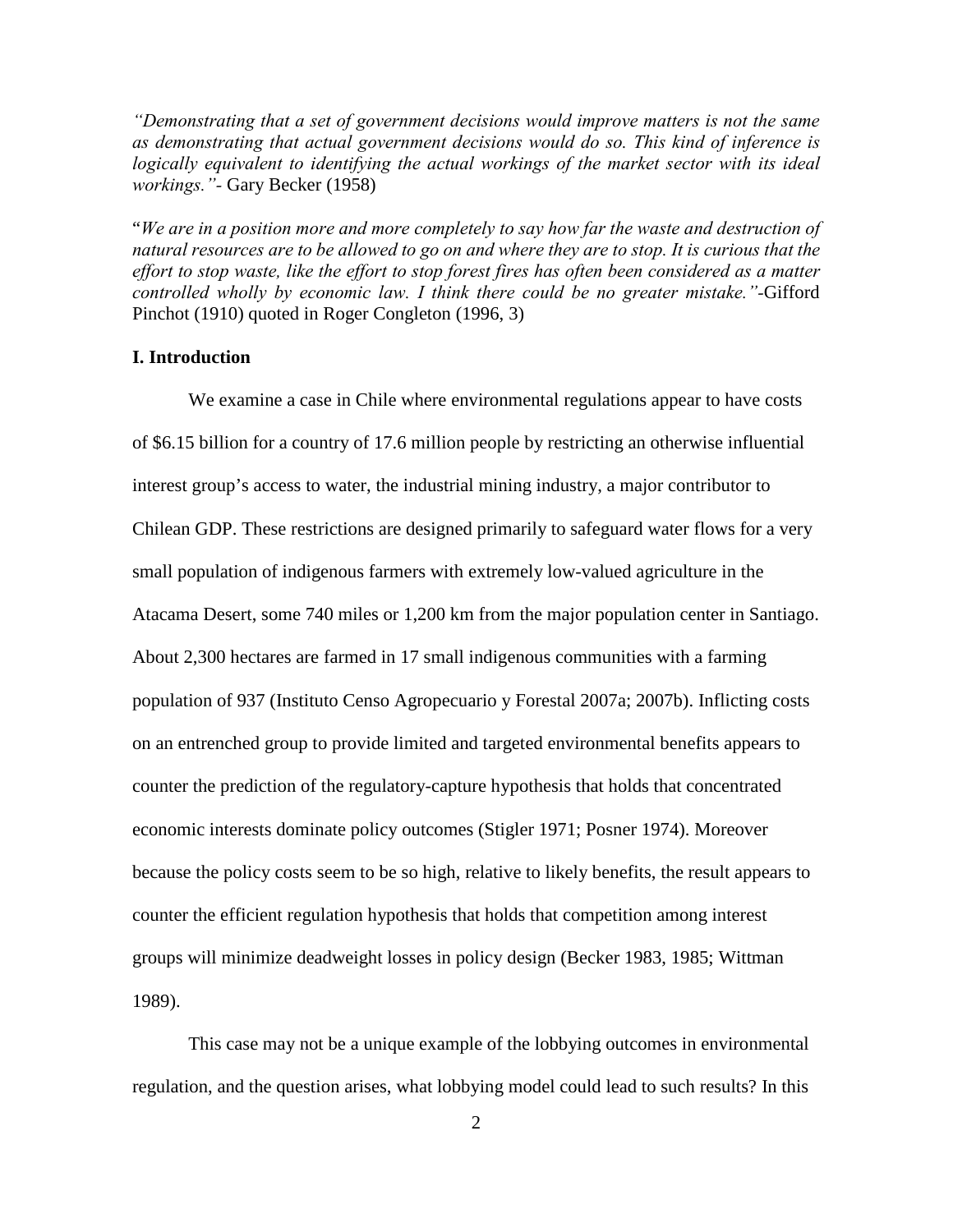paper we provide a simple interest-group framework that follows from Olson (1965), Peltzman (1976), Becker (1983), Aidt (1998, 2003), and Yu (2005). Implications from the model are drawn to analyze the costs and benefits of water access restrictions for mining firms in Chile. The case study illustrates the arguments of the model but does not provide a test of its predictions.

The paper is motivated by a relative lack of attention in the literature to the role of interest groups in lobbying for environmental goods provided by government. Given that industry groups are concentrated interests and potentially powerful lobbyists relative to the general population, their role and those of other interest groups in molding environmental policy warrants investigation. That firms capture regulators to secure benefits is well documented in the literature (Laffont and Tirole 1991; Dal Bó 2006). In some settings, however, where regulators choose the level of environmental quality to be provided by policy, the capture hypothesis appears to be rejected by the seemingly high costs imposed on regulated firms. For instance, consider the costs assigned to firms from the Clean Air Act (Greenstone et al 2012); from the closure of the Arctic National Wildlife Refuge to oil exploration and production (Kotchen and Burger 2007); from protection of the Spotted Owl (Montgomery et al 1994); and from EPA pesticide regulation (Cropper et al 1992). There is little attention in the literature on regulatory capture to the role of environmental advocacy groups in countering the influence of industry and how the preferences of those groups may or may not reflect those of general citizens who have higher costs of mobilization (Olson 1965). The conditions when advocacy groups become relatively more influential lobbyists and how their policy preferences can inflict costs both on other organized interests and on the general, unorganized population with societal welfare implications are examined here.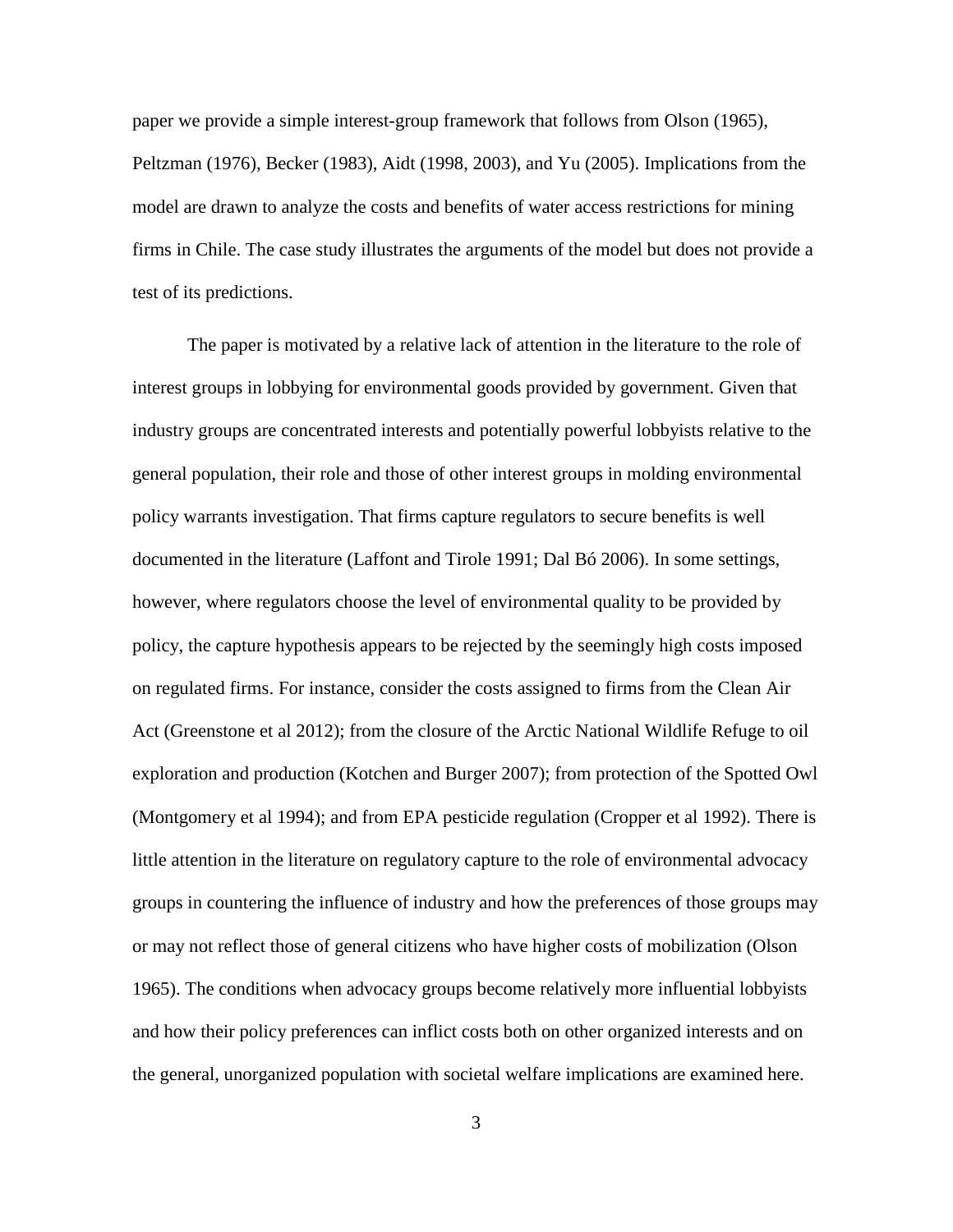Our framework suggests how high-cost environmental policies might be supported in a lobbying setting.

In the case at hand, mining firms have expanded production in northern Chile, the world's largest copper producer (31% of world production). In the extremely dry Antofagasta region, which provides 17% world production (Cochilco 2014), firms traditionally have purchased water rights from the local agricultural sector to support ore milling and processing. Water rights exchanges are regulated by the Chilean water authority, the Dirección General de Aguas (DGA). Water market transfers typically were approved until 2003, when the DGA, citing environmental concerns, began to deny most transfer applications by mining firms. In response, firms have turned to desalinization at much higher cost.

To assess the effects of water market regulation, a dataset of water right transfers is constructed. Water sales data are not publicly available in many countries, but are in Chile due to a unique reporting requirement equivalent to that required for real estate sales. From 2004-09, water for agricultural irrigation, previously the principal source of water for mining firms, traded at a median sale price of around \$343 per  $m^3$ /day.<sup>[1](#page-45-0)</sup> The alternative supply, desalinated sea water, must be pumped as far as 150 km (over 93 miles) to altitudes as high as 3,000 meters (9,800 feet) above sea level. Our calculations show the region's largest copper mine, Escondida, presently pays upwards of \$19,542 per  $m^3$ /day for its desalinated water. Due to these price differentials, the cost of this policy is estimated at around \$6.15 billion, spread between mining firms and the Chilean public, through lost mining royalties. An additional social cost in the form of  $CO<sub>2</sub>$  emissions from energy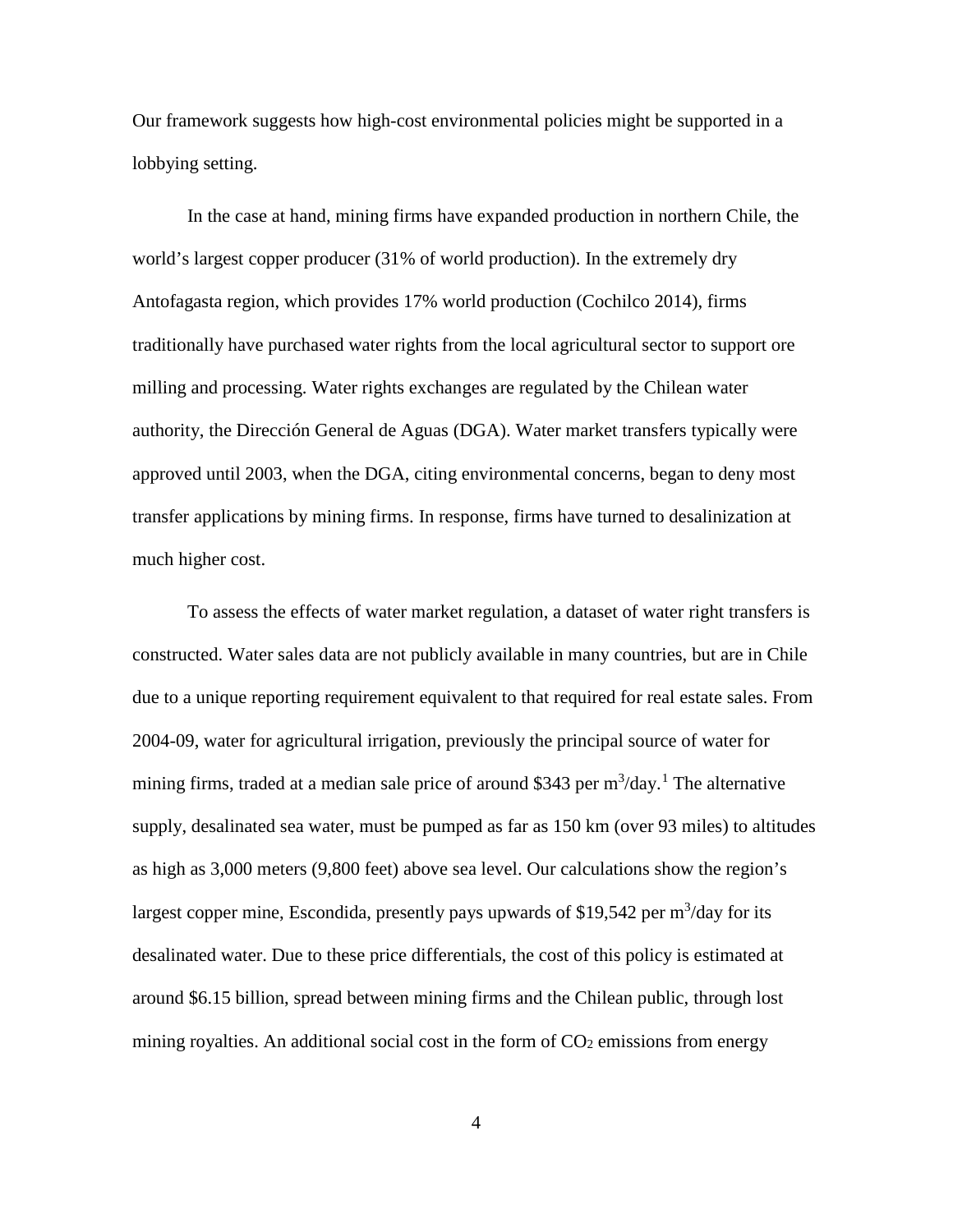generation for desalinization is estimated at \$198.5M per year. For the water-trading regulatory policy to be welfare enhancing, its benefits must exceed these costs.

As we describe, however, the environmental areas and agricultural populations protected by such policies are small and isolated, implying that this condition may not be met. Our lobbying framework, however, generates insights as to how such high-cost policies might emerge and persist. Unless relevant marginal costs and benefits are internalized by advocacy groups, the corresponding signals they relay to political decision makers will be unreflective of actual social costs and benefits. When environmental policies are highly valued by a small segment of the population, as may be the case for small-scale indigenous agriculture and isolated environmental sites in northern Chile, the potential for strong environmental protection increases. When the costs of these policies are spread among general citizens and firms, large numbers of heterogeneous citizens are at a disadvantage in organizing to counter an advocacy group that favors more narrowly-valued actions, so long as per-capita costs are relatively low. While firms may lobby to counter environmental interests in some cases, their incentives and ability to do so are often limited, as we suggest is the case in Chile.

### **II. Background**

#### *A. Lobbying and Efficiency*

 Interest groups play a critical and complex role in government provision of public goods and regulation, given limited information available to politicians and agency officials regarding citizen demands, policy costs, and distributions. Politicians and agency officials rely on interest groups as sources of information on marginal benefits and costs and to generate political support for taking action. Interest groups form to direct policies in ways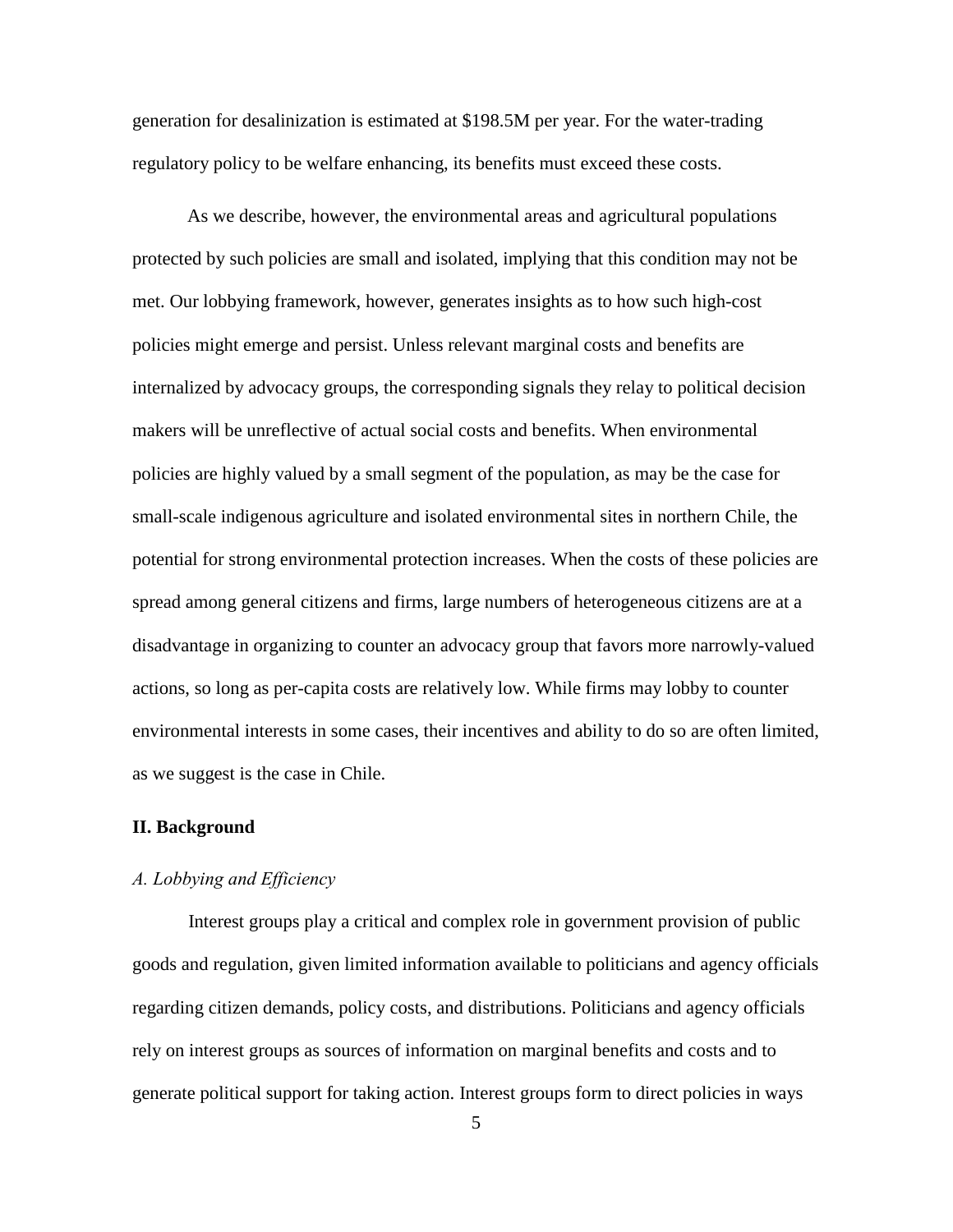their members desire, and their objectives may or may not mesh with those of the broader citizenry.

 Becker (1983; 1985) and Wittman (1989) suggested that competition among interest groups could lead to a more efficient political provision of public goods. When this is the case, the process has been viewed as a political market (Peltzman 1976, Becker 1983, Wittman 1989). Like an efficient market, there is competition for government transfers with the political response constrained by the deadweight costs borne by general citizens. In this competitive process no party gains all that it desires as politicians balance group demands and weigh the tax costs facing the broad electorate. Groups that gain most under an efficiency-enhancing policy are those that secure transfers with lower deadweight losses.

 The costs of organizing interest groups and of securing relevant benefit and cost information, however, play no direct role in the political-market framework described above. These transaction costs, however, are critical factors in the ability of groups to solve collective action and free-rider problems in communicating with politicians and in describing policy benefits and costs to general voters (Buchanan and Tullock 1962; Olson 1965). Concentrated economic interests, like firms that bear direct costs from environmental policy or benefit from particular transfer policies will have lower transaction costs of organizing and greater incentive to do so than will the general public. Such interests can be expected to organize to exert pressure for favorable government action. This is the so-called capture hypothesis (Stigler 1971; Posner 1974).

 Aidt (1998, 5-12) utilizes a model first developed by Grossman and Helpman (1994) to account for both general public and special interest group concerns. He shows that if all societal interest groups are represented, politicians arrive at an efficient allocation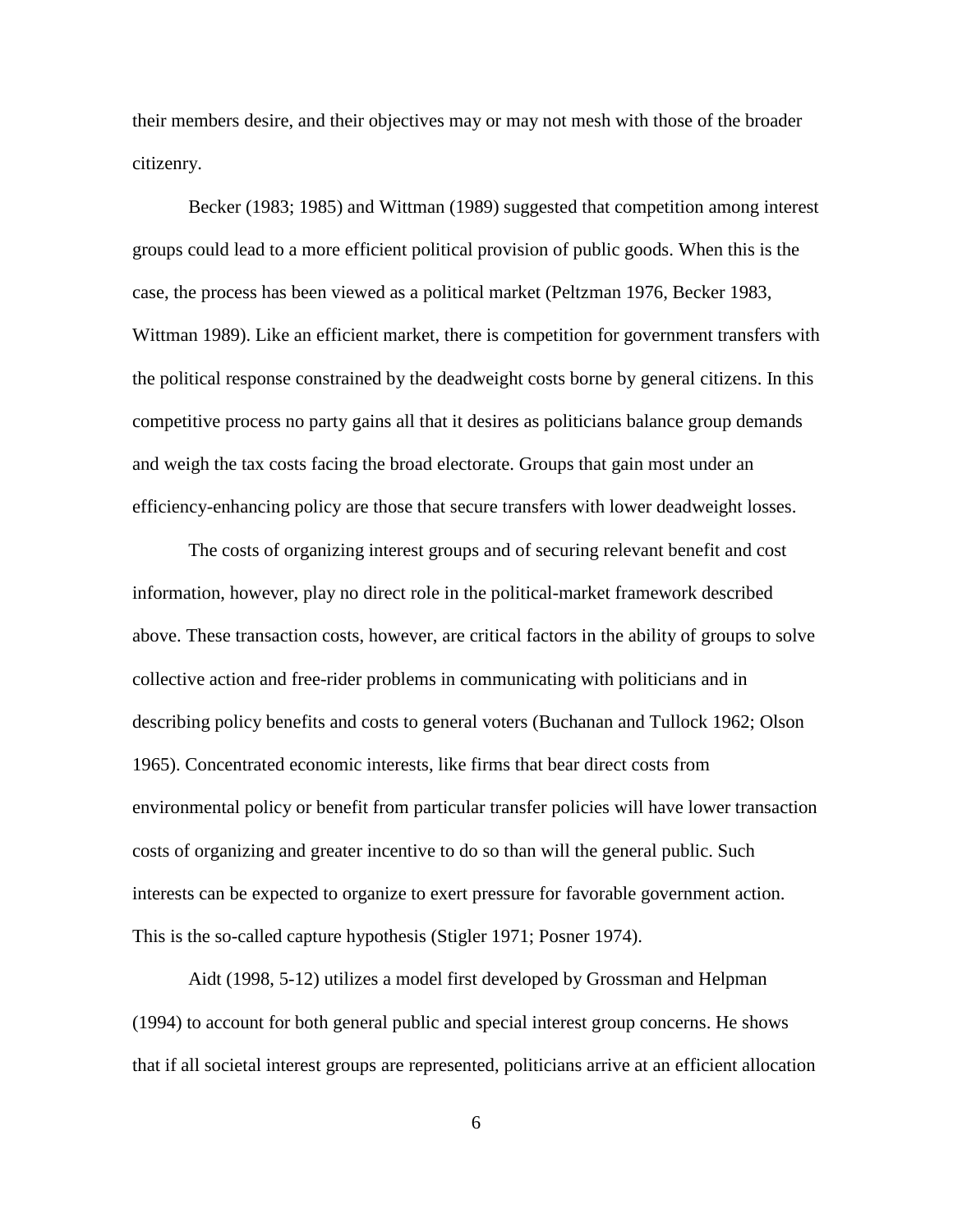in policy decisions. The presence of unorganized citizens, who have a lower value for policy benefits and bear higher policy costs than do interest-group members, introduces inefficiency into the competitive lobbying outcome. Unorganized citizens face higher costs in promoting their concerns relative to specialized interest groups. Hence, citizen demands are not communicated as effectively as are those of more organized parties, and policy makers are therefore more responsive to the demands of the latter. Indeed, Johnson and Libecap (2001) argue that politicians have an incentive to raise the organization costs facing general voters by distorting information on the size and distribution of program benefits and costs when providing preferential programs to specialized interests. If a politician can manipulate the information available to voters by obscuring the benefits transferred to an interest group and overstating broad benefits while understating program costs, overall political support for narrowly-based policies can be increased.

Because of the public goods tied to their objectives, environmental groups may be even more effective in lobbying to advance their interests than are industry groups pursuing ostensibly purely private goods.

## *B. Environmental Interest Groups*

 Environmental advocates organize to influence the political process. Yu (2005) argues that rather than providing campaign contributions and directly lobbying politicians and agencies, actions for which specialized industry interests have a relative advantage, environmental advocacy groups mobilize broader political support by emphasizing public goods provision. Effective public persuasion by environmental advocates broadens the environmental policies adopted. Environmental advocacy groups that compete with industry groups in influencing government provision of environmental goods generate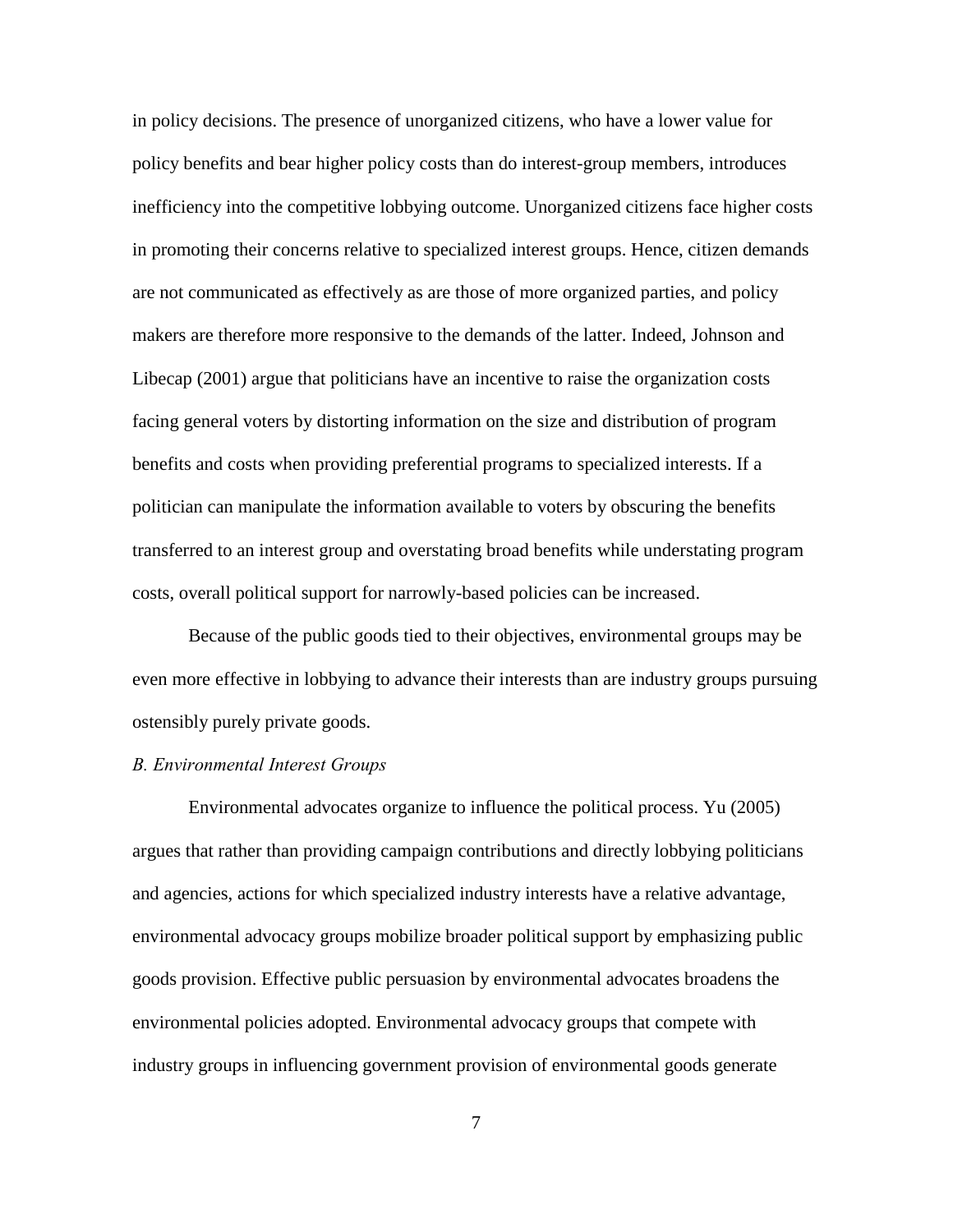information about policy benefits and costs to counter the claims of industry. This may lead politicians and agency officials to respond in a manner consistent with broad demand and with reducing deadweight losses. Even so, in the presence of transaction costs in organization not all voters will be included in an advocacy group's campaign and information revelation will be incomplete and potentially distorted. This situation results in a signal of stronger preferences for specific environmental goods, relative to that supplied to politicians and agency officials if all citizens were fully informed and active in lobbying.

Indeed, this skewed outcome of narrow environmental interest group lobbying is more likely when the value of environmental goods and provision costs vary sharply across the population. Heterogeneous preferences among the citizenry raise the transaction costs of mobilization to achieve a broad consensus and hence, reduce signals of general citizen concerns to politicians relative to those of industry and environmental lobbyists (Congleton 1996, 15). Moreover, industry and environmental advocates are not necessarily direct competitors in the political process. Apparently-competing parties can actually lobby for similar positions if they both benefit. For instance, in environmental pollutant regulation, firms may use rules as an entry barrier for competing firms (Buchanan and Tullock 1975). This in turn leads to a cartel-like control over prices and increased producer profits desired by firms, along with the pollution reductions desired by environmental lobbyists (Oates and Portney  $2003$  $2003$ ).<sup>2</sup>

When environmental groups and industry, however, compete in lobbying for environmental protection, environmental advocates are seemingly at a disadvantage because advocacy for environmental public goods is hindered by free riding. Still, these groups appear to be successful relative to industry interests in some cases (Kuzmiak 1991).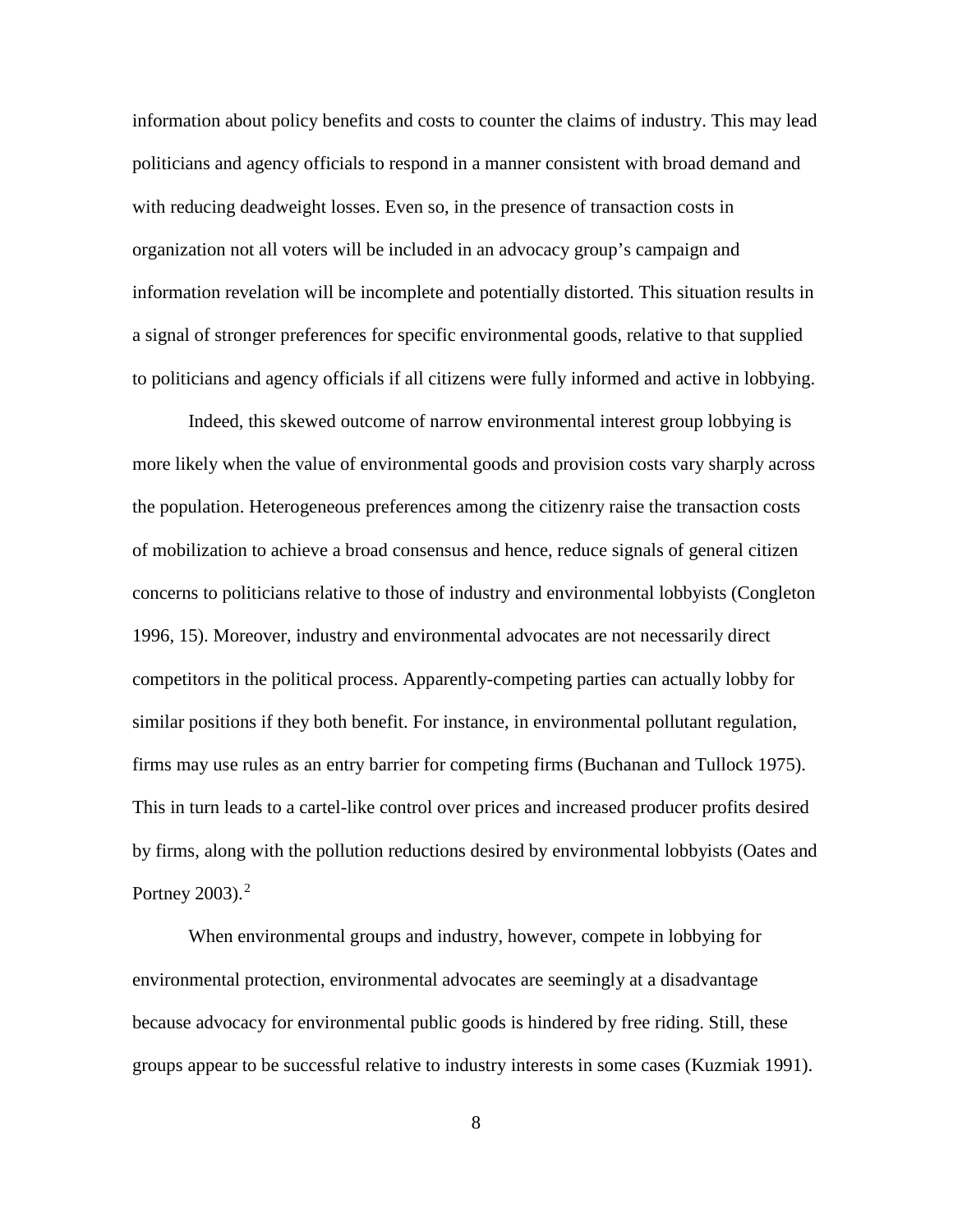For instance, environmental interest groups reduce free riding by lobbying for policies highly valued by their members and by providing club benefits that are denied to nonmembers (Buchanan and Tullock 1962; Olson 1965; Smith 1985, 136-43).

Empirical analysis of this complex lobbying process reveals that environmental policies are responsive to interest-group pressure, but the mechanisms through which this influence manifests vary (Oates and Portney 2003, 331, 339-7; Daley and Layton 2004, 384-90; Daley and Garand 2005, 630-4; Daley 2007, 352-63). For instance, lobby groups are more effective in conveying their positions if they testify before legislative committees that have similar ideologies and policy preferences (Kollman 1997, 529-39). Further, interest group lobbying has been shown to affect administrative agency actions. For example, Ando (1999) finds the speed at which species are listed under the Endangered Species Act is a function, in part, of interest group lobbing of regulatory agencies. Additionally, the magnitude of public health risk and interest group actions have been influential in determining outcomes of EPA pesticide regulation of cancer-causing pesticides (Cropper et al 1992). Finally, organization and lobbying by local environmental groups are associated with EPA superfund-site designation and cleanup (Daley and Layton 2004, 386-9; Daley 2007, 361-3).

## **III. Lobbying Model**

 To formalize the role of pressure groups in the political process, we present a common agency model of political decision making via a simplification of the framework used by Grossman and Helpman (1994). The political process is modeled as a two-stage game where blocks of citizens are represented by pressure groups that influence the decisions of politicians, who determine environmental goods provision. Pressure groups act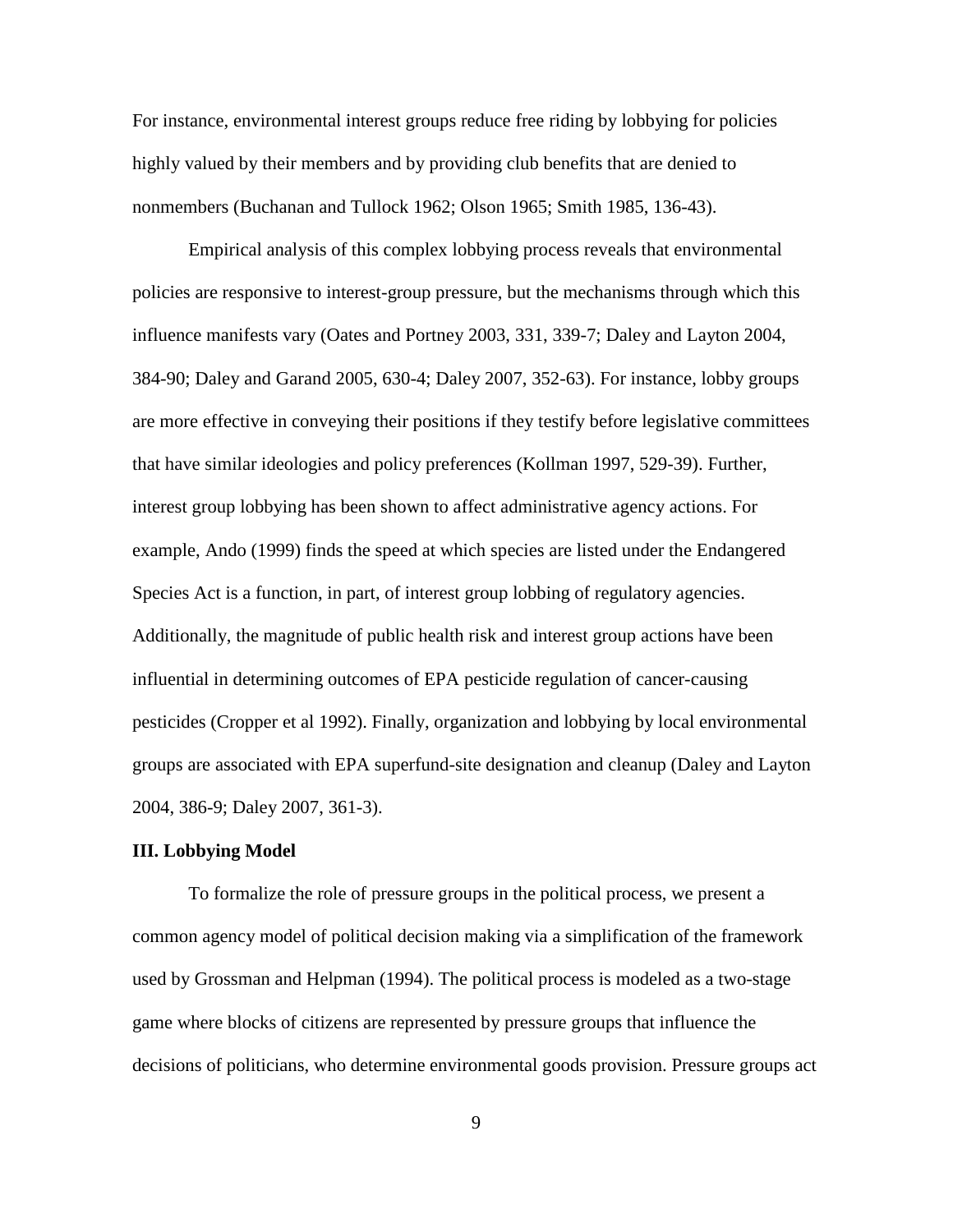in the first stage by presenting a payoff schedule specifying the level of the environmental good and their payment for that provision. In the second stage, politicians choose environmental provision and collect payments, ranging from direct campaign contributions to the financing of reports and other activities that generate grassroots support for the policy and the politicians who support it.

#### *A. The General Case of Many Lobby Groups*

Let *Z* be the level of environmental damage or costs generated when citizen  $j \in$  $J, J = 1, 2, \dots, J$  receives benefits from private goods produced by industry. Individual utility functions are  $u_i(Z)$  and individuals may be heterogeneous in the value they place on private goods or associated environmental damages. Preferences over *Z* are assumed to be articulated in the political process individually through voting. Citizens may also be members of lobby groups, and these groups influence policy. Absent pressure groups, it is assumed politicians maximize votes by maximizing total welfare. This assumption differs from the median voter model that concludes that politicians would choose *Z* such that half of voters would prefer more and half less. While the model here abstracts from the median voter model, this difference allows for a clearer understanding of the effect of interest groups on policy, independent of a particular voting assumption.

Pressure groups are denoted as  $i \in \mathcal{L}, \mathcal{L} = 1, 2, ..., I$ , and the set of citizens in pressure group *i* is denoted as *Li*. Each citizen is represented by at most one group, but there is no requirement that a citizen be represented. The benefit to an interest group *i* at a given level of environmental damage is given by the summed utility functions of its members:

$$
g_i(Z) = \sum_{j \in L_i} u_j(Z) \tag{1}
$$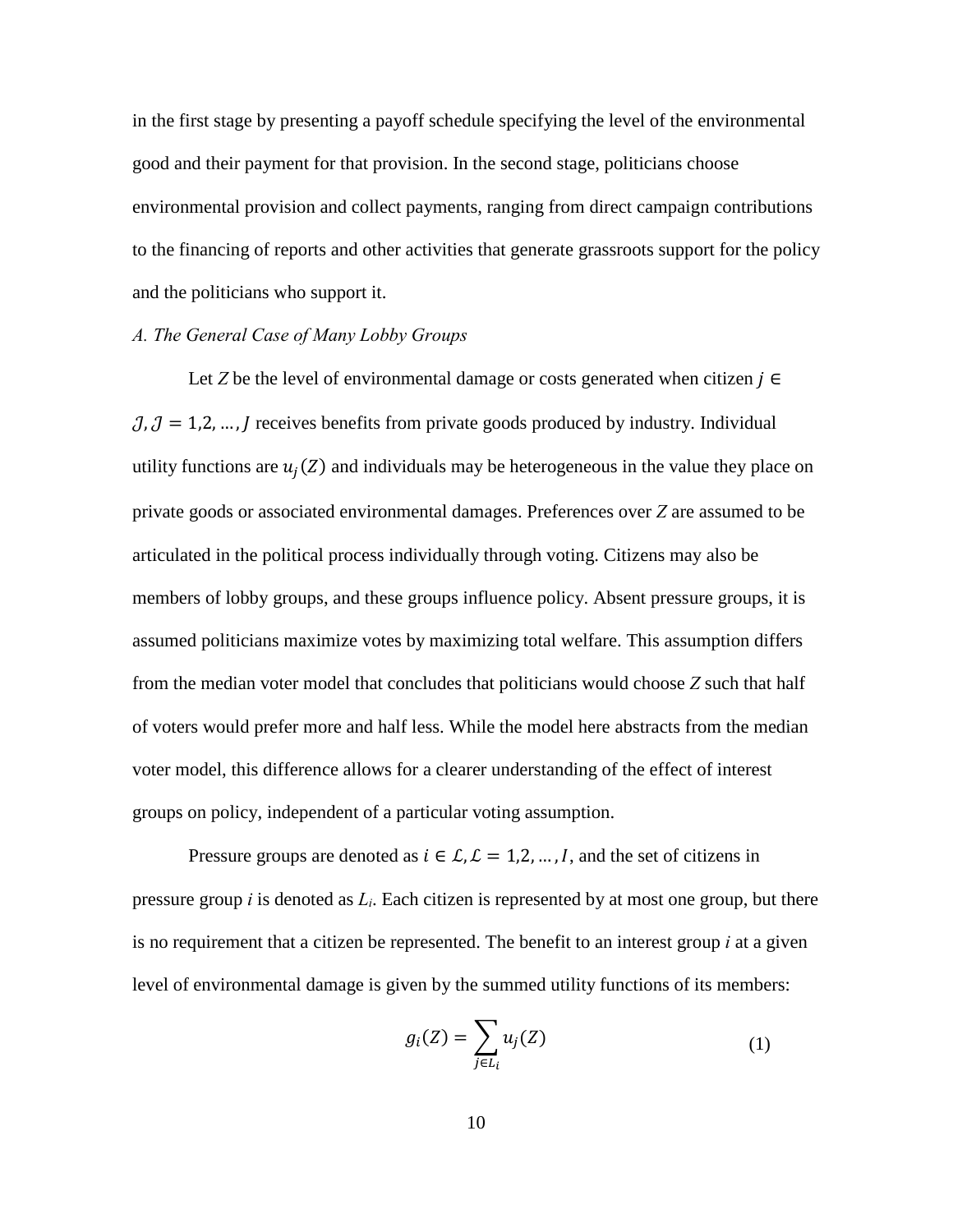When there is heterogeneity among the preferences of groups, there will be competition over the level of desired environmental damage, *Z*. Interest groups seek to maximize the combined utility of their members by choosing a payment schedule,  $w_i(Z)$ . This function maps the level of environmental damage, Z, into a level of political influence.

In order to exert influence, an interest group must overcome a collective action problem of organizing members and preventing non-members from free-riding on their efforts. In addition, there may be institutional or cultural restrictions placed on the ability of lobby groups to exert influence. In the model,  $\gamma_i \in [0,1]$ , represents the efficiency of influence for group i.<sup>[3](#page-46-0)</sup> When all  $\gamma$ 's are equal, all groups are equally able to convey their utility from a public good allocation to politicians. When group efficiency is not equal, utility is linearly transferable, and a higher  $\gamma$  means a group is better able to communicate the desires of its members to politicians. Factors affecting political efficiency,  $\gamma$  include group size, heterogeneity, wealth, whether there are legal or political limits on certain groups, availability of exclusive club goods that limit free-riding, and whether a preexisting organizational framework exists to reduce mobilization costs.

The politicians' utility function is a combination of total social welfare and campaign contributions:

$$
G = \theta \sum_{j} u_j(Z) + \sum_{L} \gamma_i \cdot w_i(Z) \tag{2}
$$

The parameter  $\theta \in [0, \infty)$ , is the social welfare weighting parameter. The first summation term is the influence of voters and is independent of interest group pressure: as θ increases, the politicians' decision approaches one of a social planner who maximizes the sum of all citizen utility. The second summation term describes interest group support and lobby effectiveness for particular policies. Groups with higher efficiency of influence will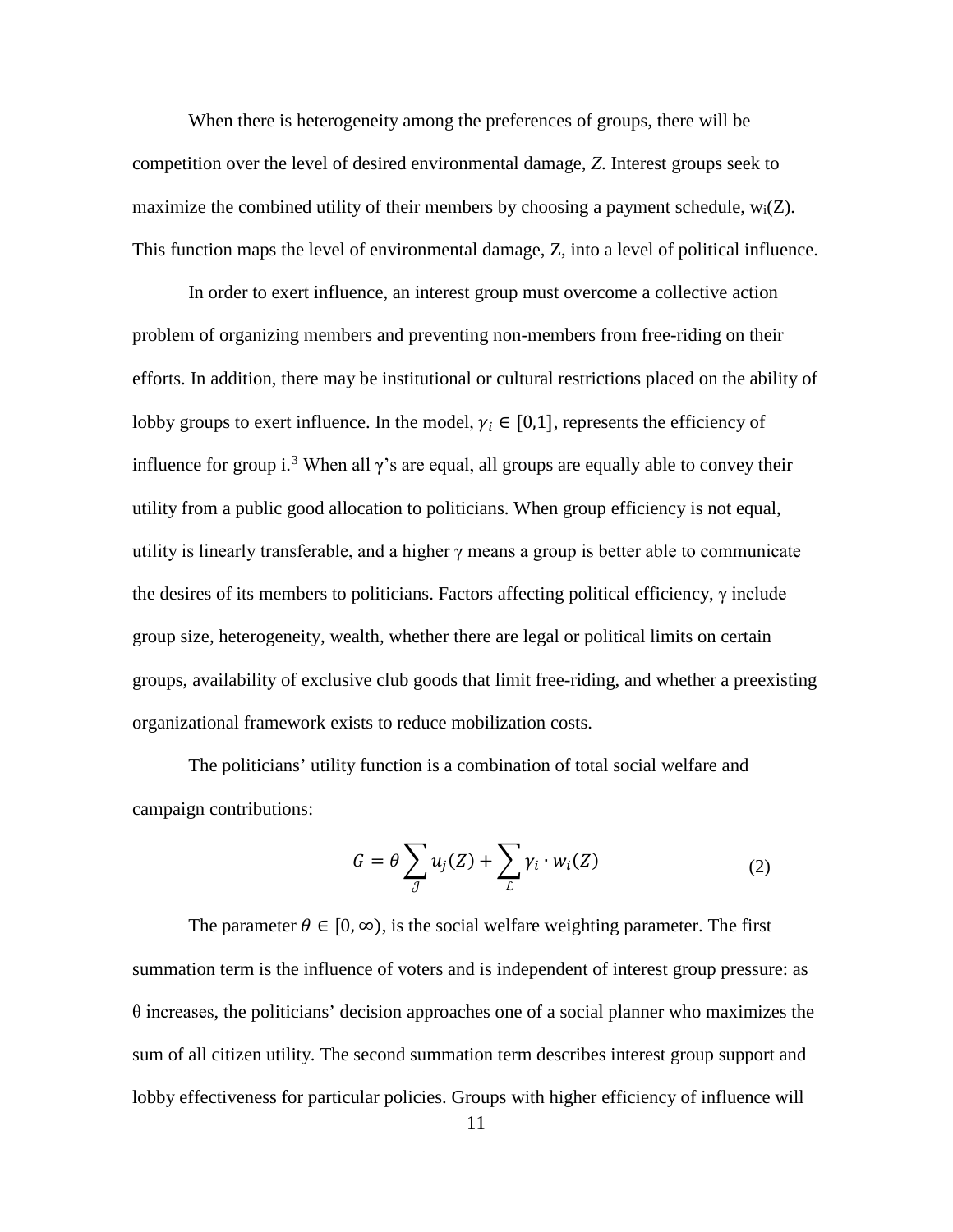cause their members' preferences to be weighted more in the political utility function G, all else equal.

The first order condition where the sum of all citizen welfare is maximized is:

$$
\frac{\partial G}{\partial Z} = \sum_{J} \frac{\partial u_j}{\partial Z} = 0 \tag{3}
$$

This equation implicitly defines  $Z^*$ , the efficient provision of environmental damage.<sup>[4](#page-47-0)</sup> At  $Z^*$  the summed marginal gains of citizens who benefit from an increase in environmental damage from private goods production are equal to the marginal losses of those injured by the increase. We now explore how the outcomes of the modeled political process with interest group lobbying can differ from *Z*\* .

First, we must identify the set of strategies interest groups take in specifying their political contribution schedules in exchange for desired policies. Nash equilibrium occurs where the offer of every group *i* maximizes *gi*, taking the other groups' strategies as given. Bernheim and Whinston (1986) show that the set of Truthful Nash Equilibrium (TNE) is a compelling refinement of group strategies for these types of political games. Under this restriction, pressure groups truthfully convey their willingness to pay politicians for a change in *Z*. Although this places restrictions on the type of strategy a group uses, there is always a truthful strategy in a group's best-response set; a priori each group can limit itself to a truthful strategy set without an expected loss relative to other strategies. This allows us to reasonably focus on the subset of truthful strategies. The optimal campaign or lobby contribution by a pressure group under TNE is:

$$
w_i(Z) = g_i(Z) + K_i \tag{4}
$$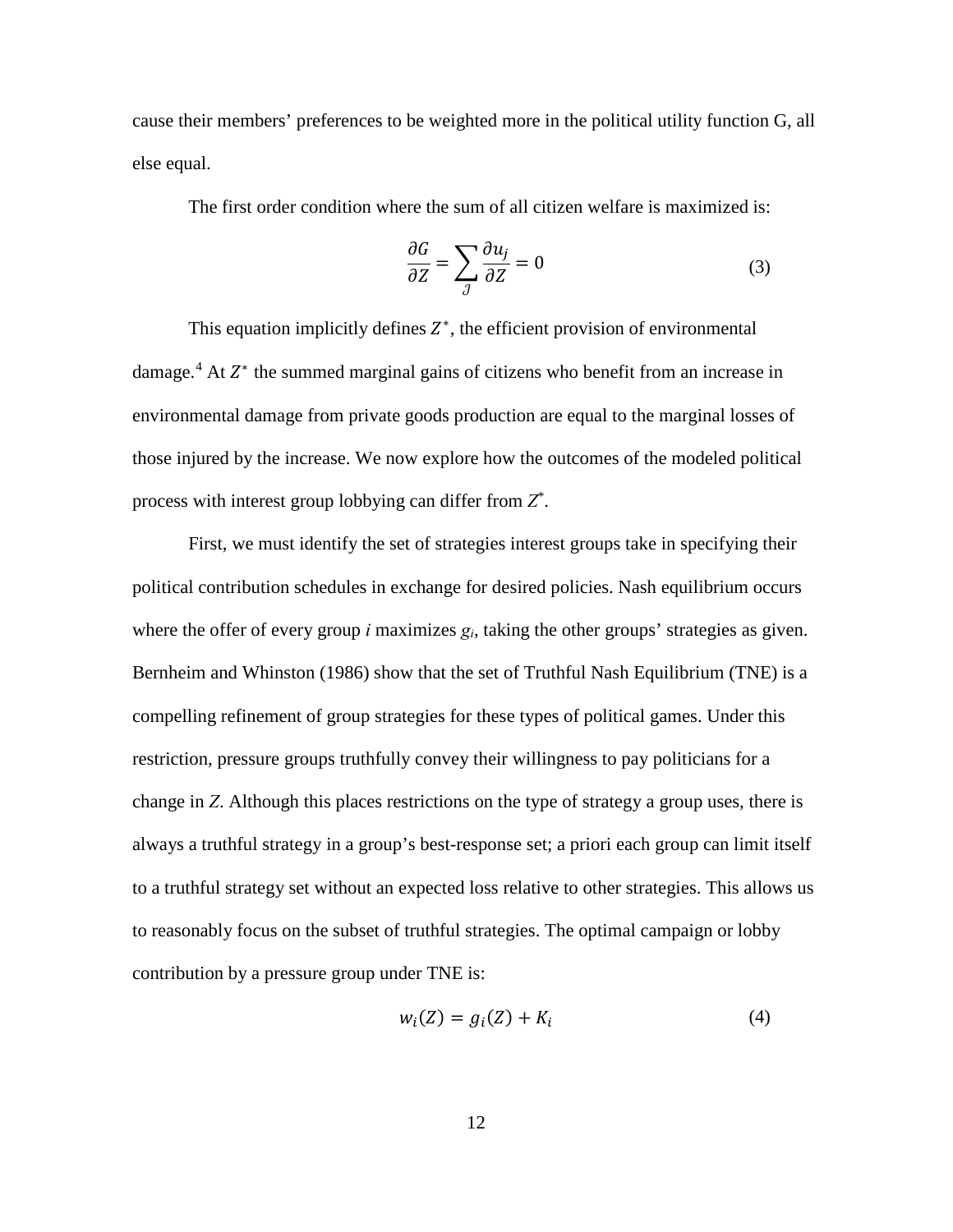where  $K_i$  is a constant that allows lobby groups to capture some of the surplus of an allocation of environmental damage *Z*, while allowing *w* to truthfully convey marginal changes in the welfare of group members. The first order condition for politicians in deciding on environmental policies in the presence of lobbying is:

$$
\frac{\partial G}{\partial Z} = \theta \sum_{J} \frac{\partial g_j}{\partial Z} + \sum_{J} \gamma_i \frac{\partial w_i}{\partial Z} = 0
$$
 (5)

 Equation 5 demonstrates the influence of lobby groups relative to general citizens. The second summation term shows the marginal lobby group influence, which is proportional to lobbying efficiency γ. As the social welfare parameter  $θ \rightarrow ∞$ , lobby groups no longer matter and the outcome approaches that given in equation 3 where the provision of environmental damage approaches  $Z^*$ . We are interested in characterizing the outcome of the political process, however, where both general welfare and the influence of pressure groups enter into the politician utility function—when  $\theta$  is finite and policies may stray from the social welfare maximizing provision level.

## *B. The Case of Industry and Environmental Advocacy Groups*

 To incorporate competitive lobbying, we simplify to a setting with two lobby groups, an industry group and an environmental group, to clearly demonstrate how choice of environmental good provision is affected by lobbying, and show how this choice may deviate from optimal even in a simple setting. The left panel of Figure 1 shows environmental damage increasing along the x-axis. Consumer demand is the marginal private benefit curve MPB(Z), the industry supply function is MPC(Z), and the environmental cost, MSC(Z), is defined such that  $\frac{\partial MSE}{\partial Z} \ge 0$ .  $Z^0$  is the outcome of a competitive market for the private good only, with no consideration for additional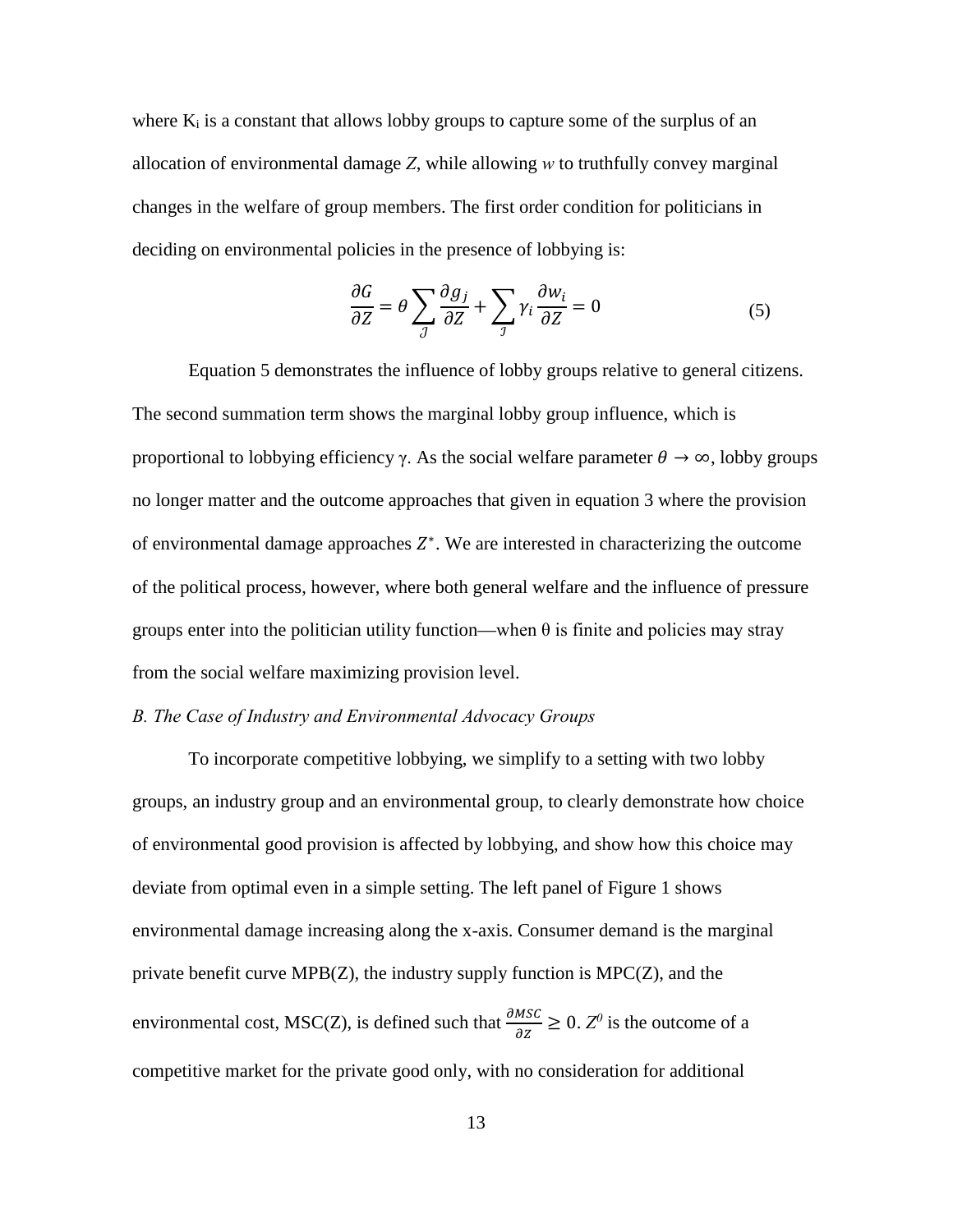environmental social costs. We write the industry and environmental lobby contribution schedules, respectively, as follows:

$$
w_I(Z) = Z \cdot P(Z) - PC(Z) + K_I
$$
  
\n
$$
w_E(Z) = -SC(Z) + K_E
$$
\n(6)

where  $P(Z)$  is the market price for a given level of environmental damage,  $w<sub>I</sub>$  and  $w<sub>E</sub>$  are the industry and environmental lobby contribution schedules, respectively, and  $K_I$  and  $K_E$ are constants. Note that the marginal industry lobbying schedule is marginal profit, not MPB because consumer surplus is not captured by the firm. The politician's FOC is:

$$
\theta[MPB - MPC - MSC] + \gamma_I[P(Z) + ZP_Z - MPC] + \gamma_E[-MSC] = 0 \tag{7}
$$

where  $P_Z$  is the derivative of the inverse demand function. The parameters  $\gamma_E$  and  $\gamma_I$ represent, respectively, the lobbying efficiency of the environmental and industry groups. Equation (7) implicitly defines  $Z'$ , the lobbying outcome. Whereas  $Z^*$ , the optimal level of environmental damage from private goods production, occurs where<sup>[5](#page-47-1)</sup>:

$$
MPB = MPC + MSC \tag{8}
$$

If we assume interest groups are equally efficient lobbyists,  $\gamma_E = \gamma_I = \gamma$ , we can examine the policy outcome without distortions due to lobbying ability:

$$
\frac{\theta}{\theta + \gamma} MPB + \frac{\gamma}{\theta + \gamma} [P + ZP_Z] = MPC + MSC \tag{9}
$$

Equation (9) suggests that when reduction in output translates into higher prices for firms, environmental advocates and firms will work together for regulations to reduce output, thereby increasing prices and reducing environmental damage.[6](#page-47-2)

The remainder of the paper focuses on the case where industry faces a competitive market with a constant price where no cartelization is possible. This setting is used to outline a series of propositions that we can examine within the framework of our empirical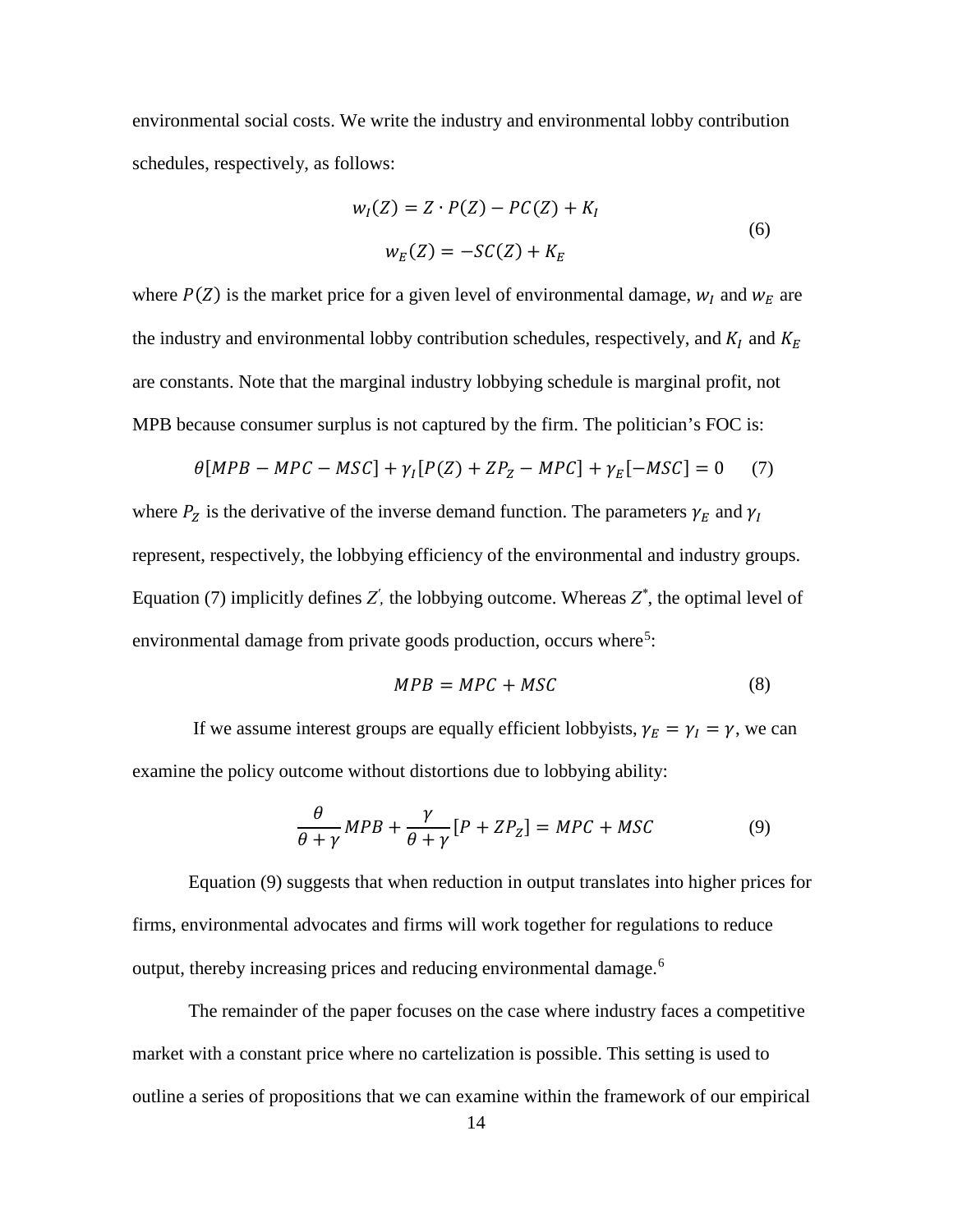analysis. The right panel of Figure 1 shows firms facing a single price,  $MPB = P_0$ . The industry again captures the producer surplus, the area between the price and MPC curve. Since the firms are price takers, however, they are best off when producing at  $Z^0$ , which leads to our first proposition:

*(i) When there is an industry lobby, the absence of an environmental lobby will lead politicians to provide more than the socially-optimal level of environmental damage.*

If, however, an environmental lobby is introduced and group members capture some portion of the environmental benefit, their marginal contribution schedule to politicians for reductions in environmental damage, *Z*, is proportional to MSC. Thus, the introduction of an environmental lobby will serve to push politicians to adopt policies with a lower *Z,* leading to proposition 2:

*(ii) Participation by an environmental interest previously absent decreases the level of environmental damage.* 

This proposition does not say whether the reduction in environmental damage that occurs with both an industry and environmental lobby,  $Z''$ , will be more or less than the socially-optimal level, *Z\** . That outcome depends upon the relative lobbying efficiency of each group. Explicitly, the government provision satisfies:

$$
MPC = P_0 - \frac{(\theta + \gamma_E)}{(\theta + \gamma_I)} MSC \tag{10}
$$

where the proportion  $\frac{(\theta + \gamma_E)}{(\theta + \gamma_E)}$  $(\theta+\gamma_I)$  determines the weighting of MSC by the lobby efficiency of the two groups.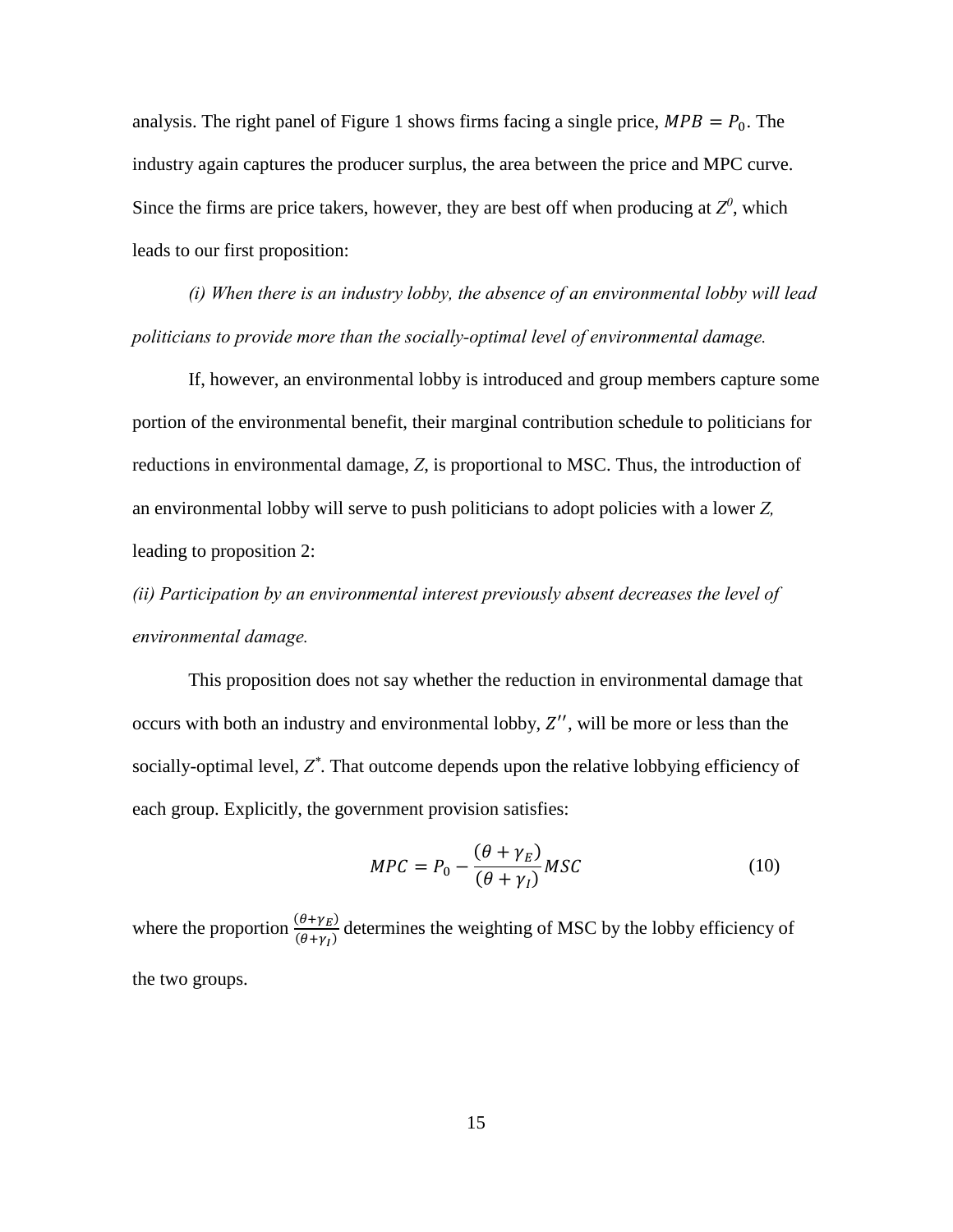An interesting complication in the lobby process occurs if citizens also benefit from industry production by sharing in profits through a per-unit tax. This tax, however, reduces the efficiency of the industry lobby:

*(iii) The existence of a per-unit tax decreases the level of environmental damage allowed by politicians.*

A tax, τ, is charged for each unit sold onto the global market. Lobby contribution schedules for industry and environmental interest groups are:

$$
w_I(Z) = Z(P_0 - \tau) - PC(Z) + K_I
$$
  
\n
$$
w_E(Z) = -SC(Z) + K_E
$$
\n(11)

The politician's FOC simplifies to:

$$
MPC = P_0 - \tau - \frac{(\theta + \gamma_E)[MSC]}{(\theta + \gamma_I)}
$$
(12)

which implicitly defines  $Z'''$ , the lobbying outcome with a tax. Because MPC is an increasing function and the RHS of (12) is less than the RHS of 10,  $Z''' < Z''$ : there is less environmental damage than in the case of competitive lobbying without the tax.

Other factors may strengthen the lobby effectiveness of environmental groups relative to industry groups. For example, an environmental group made up of a relatively small number of members that bear most of the environmental cost will be a more efficient lobbyist than a group advocating for regulation of a broad environmental problem. *(iv) A more efficient environmental lobby group will cause politicians to decrease the level of environmental damage.* 

Consider equation 10, with  $\gamma_E$  and alternatively with  $\gamma_E'$ , where  $\gamma_E' > \gamma_E$ :  $\gamma_E'$ represents a more effective environmental lobbyist. Because MPC is increasing in the allocation of damage, Z, is lower with the more effective environmental lobbyist.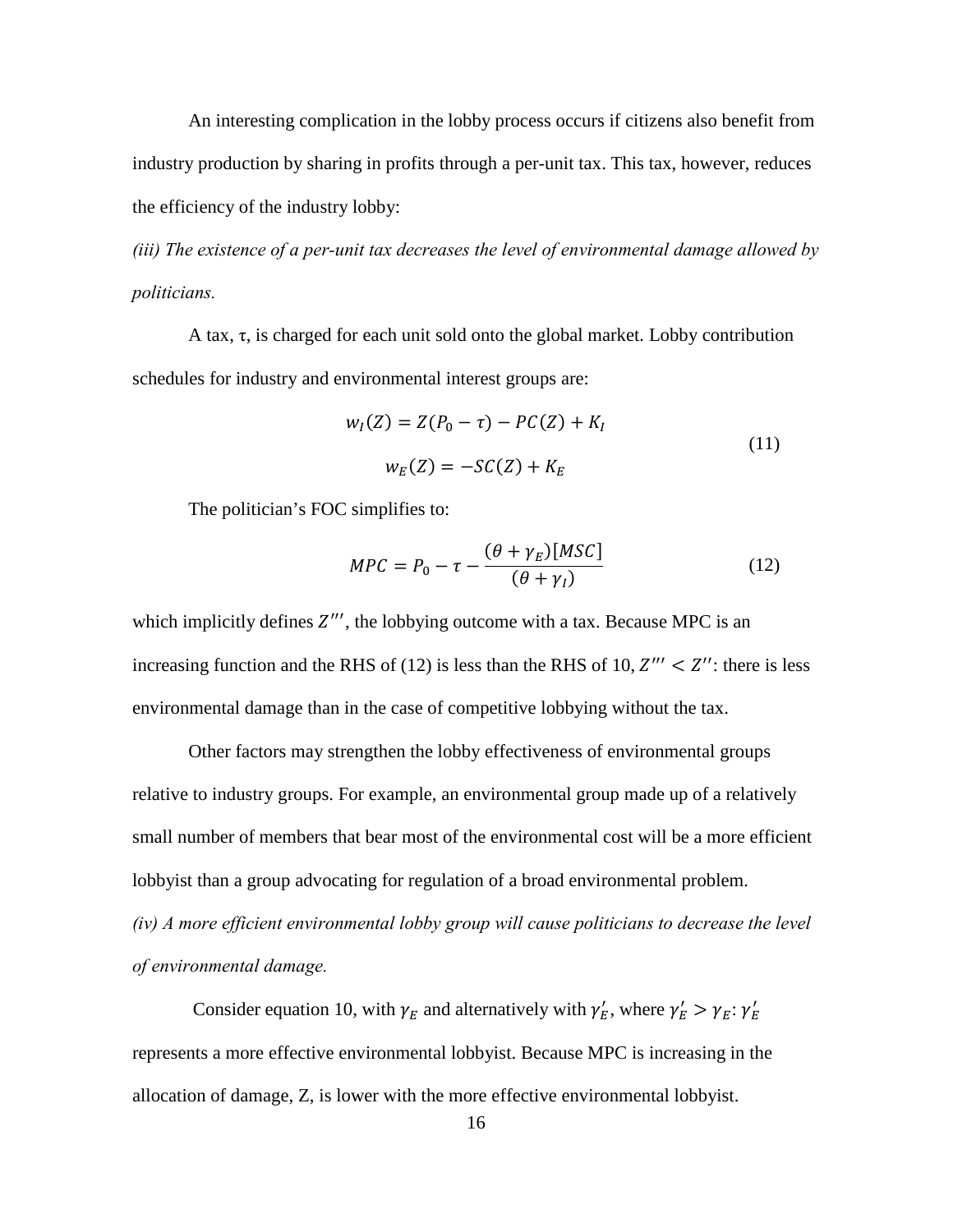We use propositions (i)-(iv) to analyze how apparently costly environmental policies can be introduced and persist even if broad net benefits might be small. Our model demonstrates that because the general public does not lobby, an efficient outcome relies on interest groups balanced in such a way that the preferences of the general public are represented in aggregate, although the groups are not directly reflective of the public's preferences. Because this is unlikely in reality, the specifics of how costs and benefits of regulation are allocated, how lobby groups are able to mobilize, and how politicians and administrative agencies respond is an empirical question, and critical to understanding political provision of environmental regulation. To gain further insight into this process we turn to a case of environmental regulation in Chile.

#### **IV. Chilean Water Regulation**

This case study illustrates the arguments of the model. It focuses on water trading restrictions in Chile's Antofagasta region in the arid northern part of the country that includes the Atacama Desert. The Loa River system provides the primary water source for agricultural and mining production, as well as feeding natural springs and salty wetlands. Although the Loa is relatively small, it is economically significant as the primary surface water source for some of the largest copper mines in the world. Mining is the main economic activity in the area, accounting for 65% of regional GDP. Fresh water is extremely scarce, and the Loa Basin has been declared fully allocated, meaning no new water rights can be granted. New users of water, primarily copper mines that require substantial water for much of the production process must acquire it from other users or pump it from the ocean.<sup>[7](#page-47-3)</sup> Prior to regulatory restrictions an active water market in the region had been driven by increased demand for water in the mining sector. Table 1 shows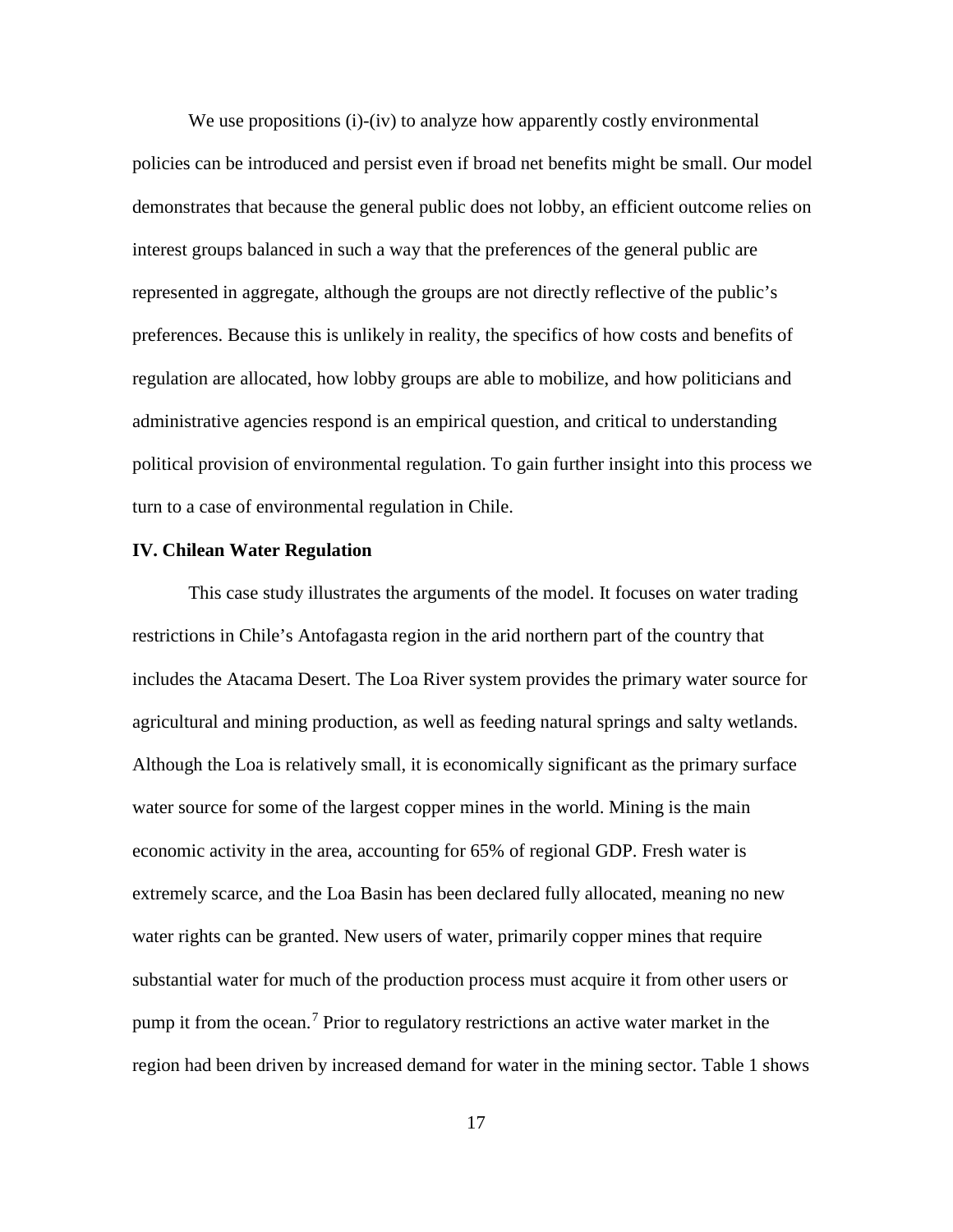the estimates of water use by sector, and clearly, mining uses the largest amount of water. The agricultural sector, however, retains a significant portion of the region's water despite producing less than 1% of regional GDP. The importance of the approximately 2,000 hectares of irrigated land out of a total of 12.6 million hectares in the region lies in its link to traditional agriculture and to indigenous communities in the area. The indigenous population represents around 5% of total regional population, although much of the indigenous population is not involved in economically-marginal agriculture, with estimates of those directly engaged around 937. <sup>[8](#page-48-0)</sup> When they have water rights, mining firms extract water from surface dams and groundwater in the highlands above the diversion points for the surface water used by indigenous villagers as well as above the source of seepage for salty wetlands and related ecosystems. As with indigenous agriculture, the regional wetlands are very limited, encompassing an area of around 6,904 hectares, around 0.2% of total land area (Centro de Ecología Aplicada 2011, p. 54). Mining extraction, however, has potential to diminish groundwater outflows to the villages and the wetlands. These are the uses of concern to environmental lobbyists.

## *A. Emergence of Environmental Lobbying and Environmental Regulation*

Indeed, water access regulations on mining firms have emerged gradually to protect artisanal agriculture and regional wetlands. These regulations have been relatively new. Under the military government of Augusto Pinochet (1973-1990), neoliberal economic reforms were implemented that moved Chile towards a free market economy. In this process, groups advocating for environmental concerns along with advocates for indigenous rights had little influence and were relegated to the opposition movement (Silva 1996; Tecklin et al 2011). Proposition (i) suggests that the absence of an environmental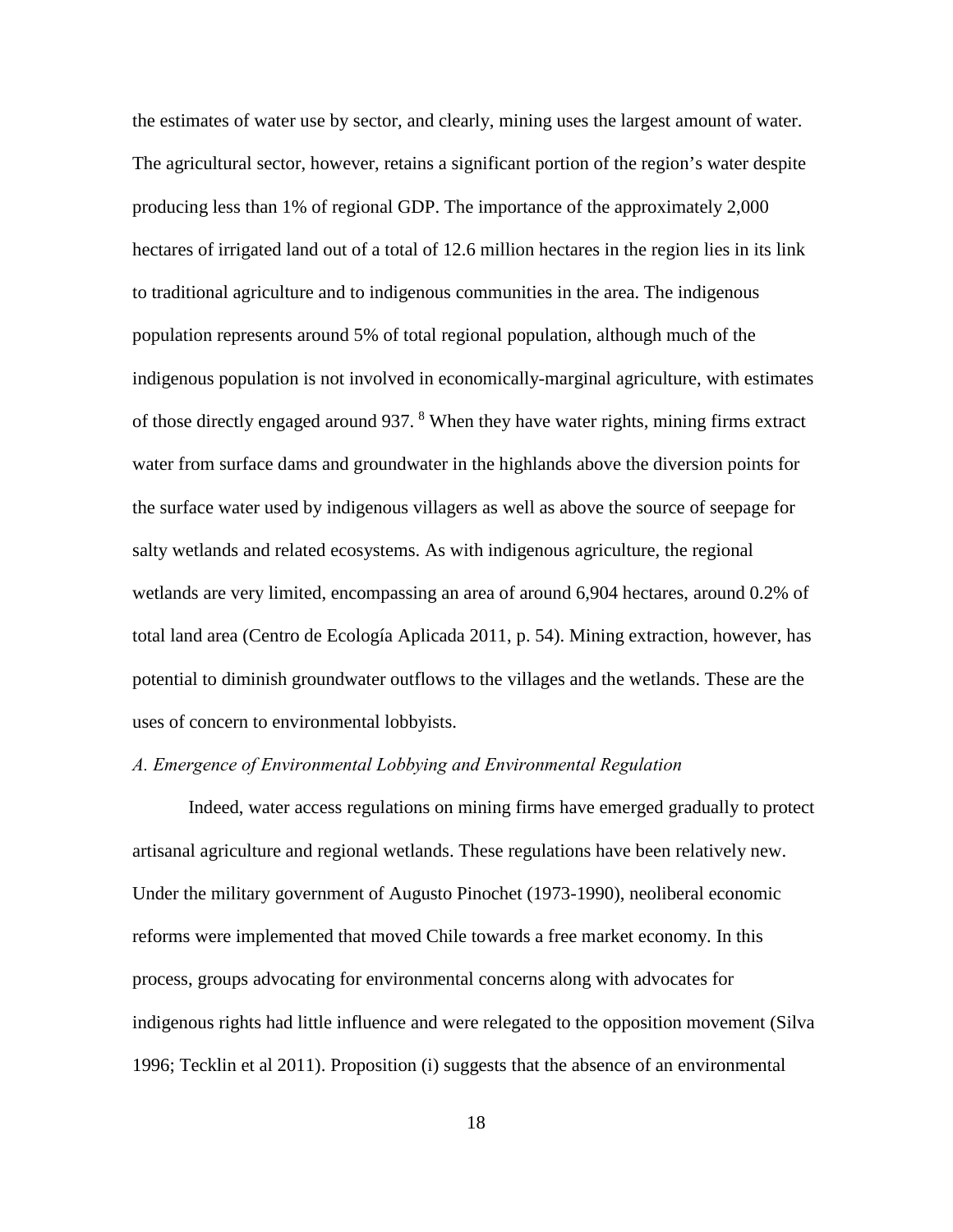lobby will lead politicians to provide less than the optimal level of environmental goods. When the country's water code was reformed in 1981 to provide strong, tradable water rights that were separable from the land, few environmental controls were included (Bauer 1998; Mentor 2001) and rights to environmental amenities associated with *in situ* water use were not defined statutorily (Grafton et al. 2011). In the Antofagasta region, the period after the adoption of the water code was characterized by rapid development of water resources by mining firms that received water rights and that purchased others from the agricultural sector. Water infrastructure projects focused on providing water for mining rather than local or wetland uses (Peña 2011). With greater mining water extraction from groundwater basins, streamflow in the Loa River, the main water source in the region, decreased by two-thirds from 1[9](#page-48-1)61 to 1990.<sup>9</sup>

Greater environmental emphasis in policy occurred after the fall of Pinochet and the emergence of democracy. This outcome is consistent with proposition (ii). After the military dictatorship ended in 1990, environmental interests organized to lobby for the provision of environmental goods by the government. Following lobbying from scientific, ecological, and indigenous pressure groups, a major environmental law (Chilean Law 19.300) was passed only four years later, in 1994. The law required that large projects, such as those in mining, undergo an Environmental Impact Assessment (EIA). Initially, however, the law provided only limited regulatory oversight of water transfers and these did not importantly affect the mining industry and its access to water. Changes to both the law itself and the rules associated with the regulatory approval process occurred after 1994, and these included greater restrictions on water trades to mining companies. Under post-1994 regulations, a regulatory review of a water transfer is triggered when a water right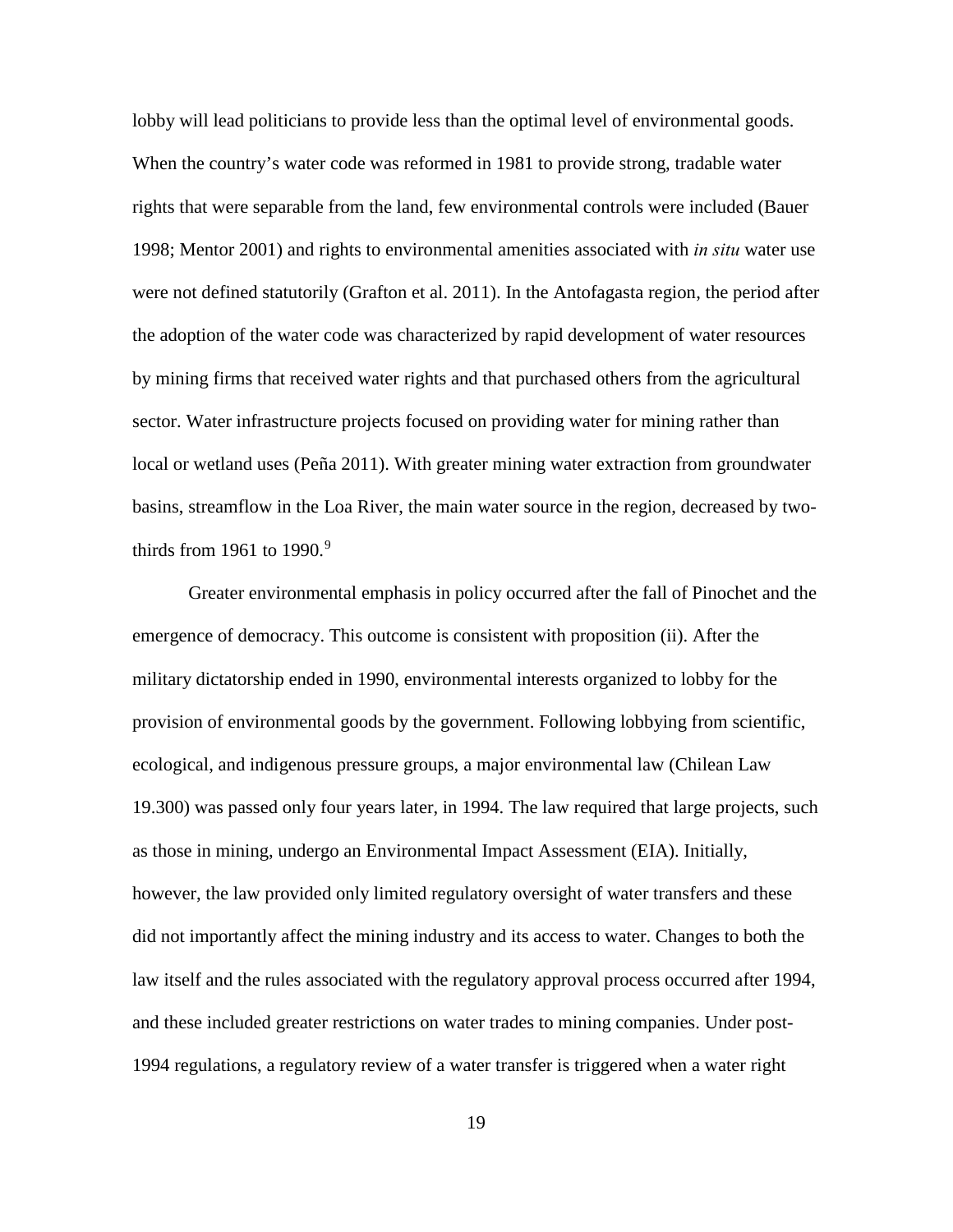exchange results in a change in the location of water extraction or use. In a review, the new titleholder must provide the regulator with a description of the quantity and quality of water following the location change. The proposed new use can be prohibited if it causes damage to other rights holders or the environment.<sup>[10](#page-49-0)</sup> If water is currently in-use by a mining firm and the location does not change, the trade is not reviewable by the agency, but even so, the mining project's use of water may still be subject to an environmental impact assessment.

Since 1997, mining firms have been required to provide an EIA assessment on their use of any water in a new project. Gradually, but especially after 2003 in the Antofagasta region, mining companies have purchased water rights only to have the EIA reject the use of water in the project.<sup>[11](#page-49-1)</sup> Between 1999 and 2003, 70% of proposed water rights trades were approved (Figure 3). Beginning in 2003, however, regulatory approvals abruptly stopped with only one application for a change in surface water approved since that year. Figure 2 summarizes data on DGA reviews from 1995 to 2010 from the *Catastro Público de Aguas* of the DGA. The dashed line shows the cumulative number of transfer requests by year of request, while the solid line plots the total number of denials by year of decision. There is a clear jump in denials in 2003 when several water right requests were blocked over a short period of time. From February 2003 to July 2004, five surface transfers representing 46% of the total amount of water transfer requests submitted up to that date were prohibited. Figure 3 shows the overall rejection rate of water transfers over time. In 2003, the rate of rejection jumped from 30% to 50%. The increased difficulty of getting freshwater use approved has led some mining firms to build desalination and pumping facilities to utilize ocean water at very high cost.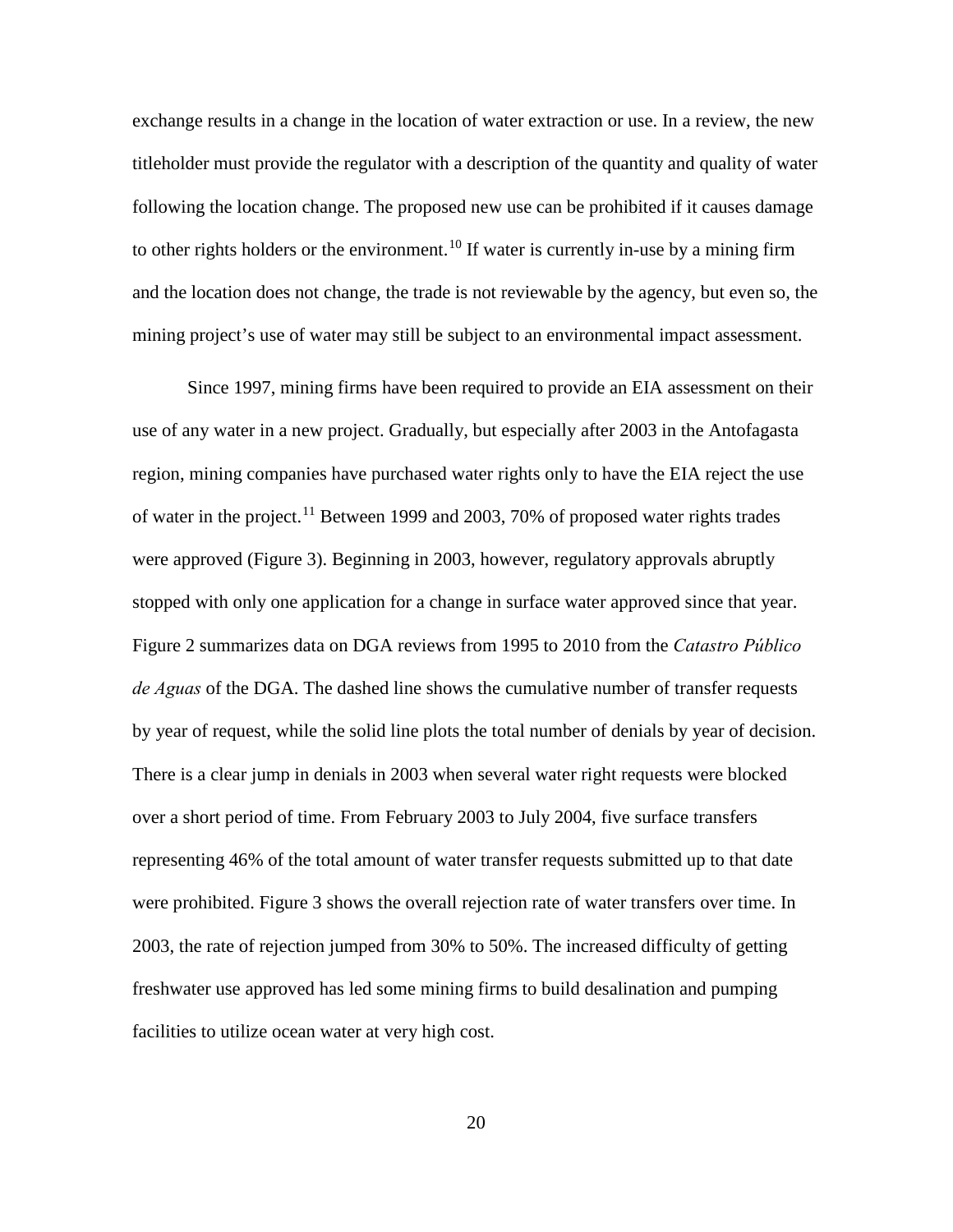## *B. The Nature of Lobby Advocacy*

#### *Industry*

Mining firm lobbying outcomes regarding water regulations in Antofagasta, especially after 2003, appear to be inconsistent with the capture hypothesis, whereby a concentrated industry succeeds in limiting the regulatory costs of environmental good provision. In the region, around 32% of copper is produced by the state-owned firm, Codelco, and over 90% of the remaining production is from five multinational mining firms (Cochilco 2014). Although we do not have data on lobby expenditures by the mining industry, it seems likely that after enactment of the water code in 1981 mining firms expected water transfers to be approved and therefore had little reason to lobby intensely to protect access via water markets. Two related factors also help explain the apparent absence of strong lobby efforts by the industry and the appearance of greater regulatory restrictions after 2003: foreign ownership and royalty payments. Proposition (iii) suggests that where firms are price takers, the existence of a royalty tax can decrease the level of environmental damage allowed by the government because industry lobbying incentives to protect profits through costly lobbying are reduced. Additionally, foreign ownership creates cultural and political restrictions on lobbying effectiveness by those firms.

On the first point, Chilean government mining income arrives through two channels: direct government ownership of mining interests and tax and royalty payments from private copper production. For large copper mining firms, those with sales over 50,000 metric tons, the Chilean government placed a tax burden ranging from 5-14% on operational income starting in 2005 (PricewaterhouseCoopers 20[12](#page-49-2), p. 21).<sup>12</sup> All profits from the Chilean national copper company, Codelco, go to the central government.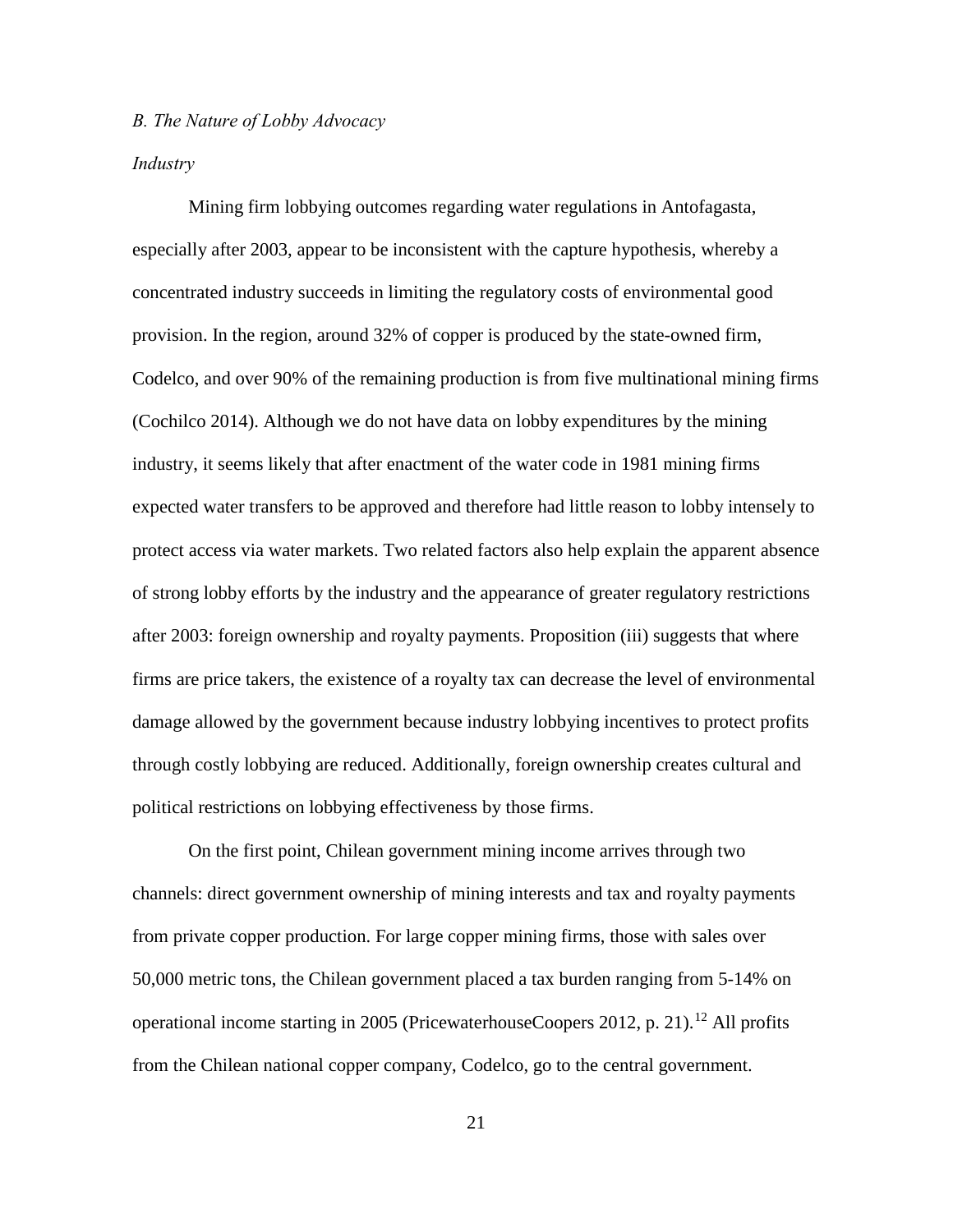On the second point, starting in 1990 non-government, primarily foreign multinational, mining expanded rapidly. Figure 4 shows copper production in the Antofagasta region, broken down by ownership. By the mid-1990s private multinational ownership of mining production exceeded that held by Codelco. These firms, however, are reluctant to exert pressure on the government because doing so potentially puts at risk the profitability of mining concessions by drawing the ire of powerful nationalist constituencies, including local environmental and indigenous groups. For instance, the 2005 Specific Mining Tax "enjoyed strong inherent popularity and legitimacy based on nationalist sentiments (Fairfield 2014)." Foreign mining firms also have invested less in lobbying than might be expected because water in mining is a relatively small input cost and because a portion of the cost of regulation is offset with reduced royalty payments. *Environmental Advocates*

 On the other hand, there are factors that would strengthen the lobby efforts of environmental groups. If the efficiency of environmental lobby groups increases, proposition (iv) predicts that the provision of environmental damage via government regulation will fall. As above we do not have data on environmental group lobby expenditures but we do observe the emergence of factors that would likely increase the productivity of such lobbying. One factor is rising urban per capita income. By 2003, Chile had the most successful economy in Latin America. In 1995, for example, per capita income in current dollars in Chile was 68% of that of neighboring Argentina, but by 2003 Chilean per capita income was 146% of Argentina's (Authors calculations from Worlds Bank Data). The relationship between increased income and demand for environmental protection is inherent in the environmental Kuznets's curve (McConnell 1997).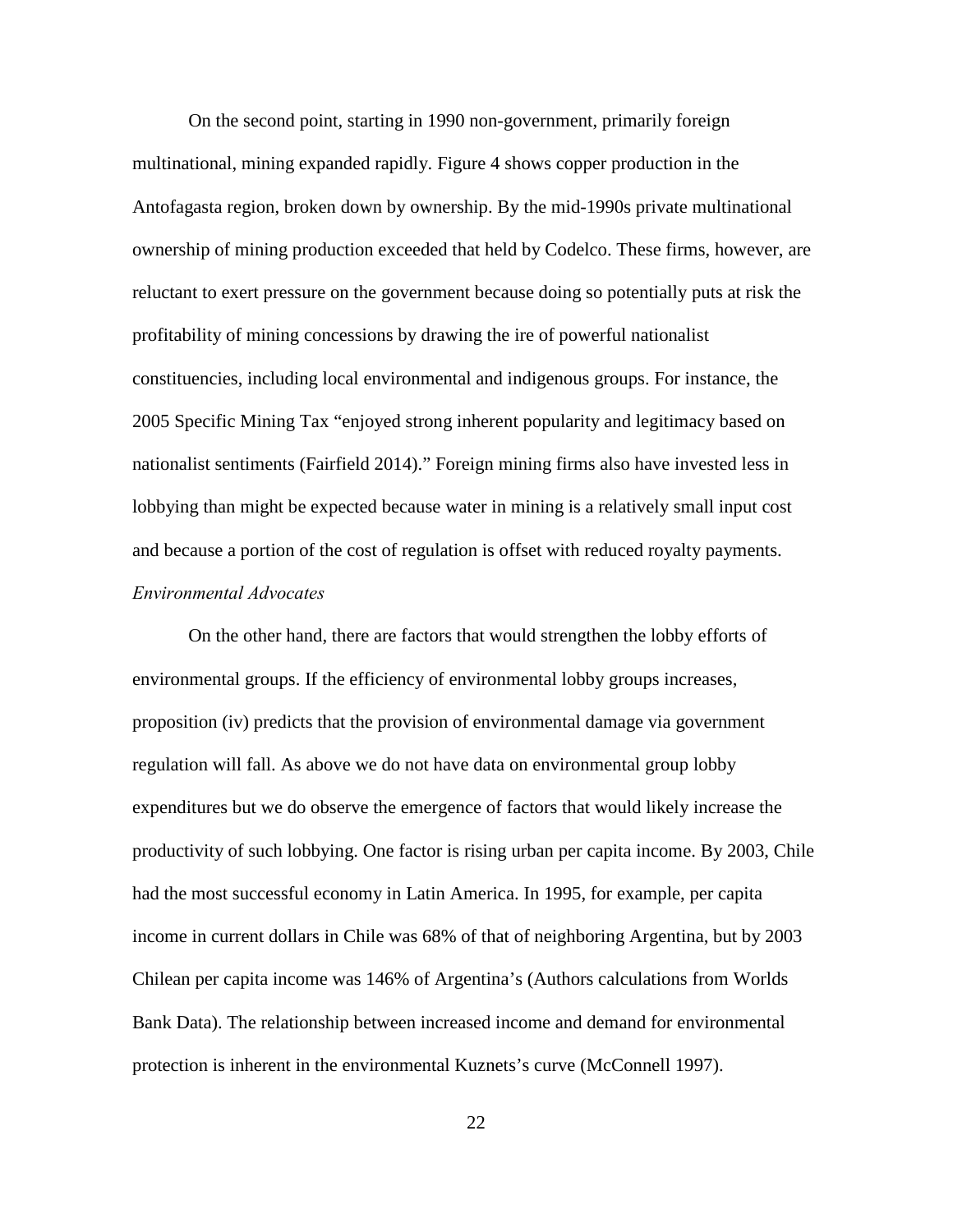Another key factor is the ability to link an otherwise relatively abstract environmental objective, such as protecting stream flows and wetlands, with a more concrete and perhaps more salient objective among urban voters, such as protecting indigenous populations. Indeed, Rojas (1994) argues that environmental groups in Chile have been most successful at influencing policy when "the environmental movement converges with native peoples in their effort to defend their culture." By 2000 concern about native cultures was growing in Chile so that there emerged a combination of environmental and indigenous lobbying efforts emphasizing: "local livelihood, culture and environment" (Urkidi 2010). The effort to combine indigenous and environmental issues was formalized in 2010 when the Chilean Environmental Law 19.300 was modified to include the increasing concerns about indigenous communities. The amended law requires environmental actions to include "the proper conservation, development and strengthening of identity, language, and social institutions and cultural traditions of the peoples, communities and indigenous people." Similarly in 2012 a new regulation was approved for environmental assessments requiring consideration of the effects of the projects on indigenous communities.

 Peña (2004) points out that in areas dominated by Aymara and Atacama cultures, the native people of the Antofagasta region, groups have formed to advocate for legislation that consolidates the ownership of water rights in native communities, rather than individuals. The legislation promoted by these interests would impose restrictions on or eliminate entirely the ability of individuals to transfer or sell water. Corresponding to these lobbying efforts, a new group of water buyers have emerged to purchase water rights and hence, prevent their sale to mining enterprises. These buyers include representatives of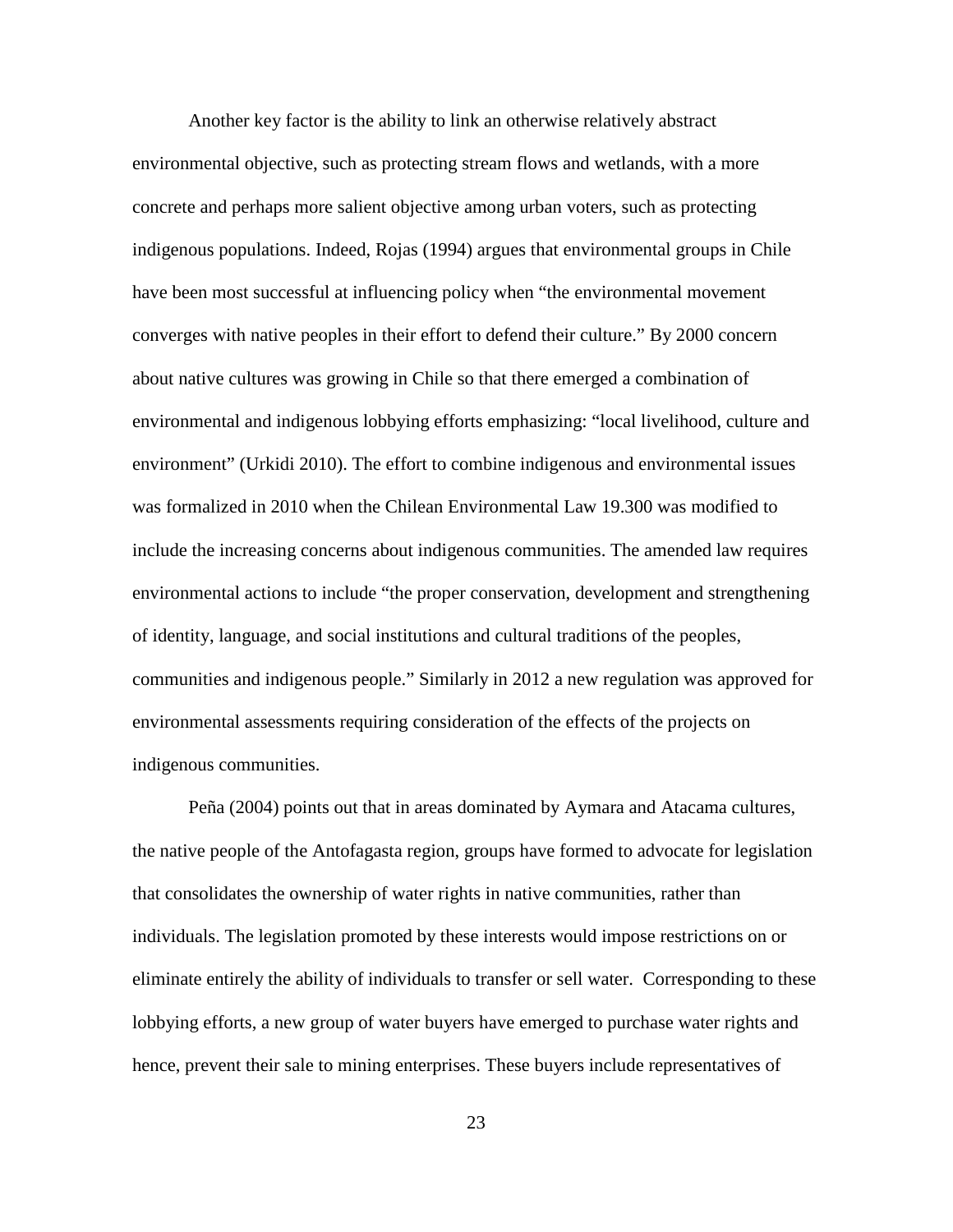native villages, irrigation organizations, and government agencies charged with serving indigenous communities. Other lobby groups have been active in advocating for the preservation of indigenous cultures through direct constraints on water transfers to the mining sector from agriculture. In the city of Calama, interior from the coastal city of Antofagasta, 2,260 meters (7,415 feet) above sea level, and the closest urban area to several of northern Chile's largest mines, interest groups like the *Coordinadora por la Defensa del Agua* have formed to oppose new mining water use and to lobby the DGA to halt further water trades from agriculture. Further, the group *Human Rights Everywhere* criticized the move by the Antofagasta water utility that owns gravity-fed inland water rights, to trade 550 L/s of freshwater rights (92 acre feet) to an inland mine in exchange for desalinated water provided by the mining company near the city.

 These narratives are suggestive of a shift in lobby influence between the mining industry and environmental and indigenous group lobbyists after 2003 with greater regulation of water transfers to mines. Although we cannot directly test the propositions of the model with available data, we can obtain a more precise understanding of the growth of regulation and of its aggregate costs with water trading data that are available.

## **V. Data and Empirical Approach**

## *A. Data on Water Transfers*

Water rights in Chile, once granted, are fully protected as private property under the Chilean Constitution (Mentor 2001). Under the 1981 Water Code, water rights are completely separated from land ownership and may be freely bought, sold, mortgaged, and transferred, like other forms of real property. Rights are subject to real estate title registration and transfers are registered with real estate certifiers so that characteristics of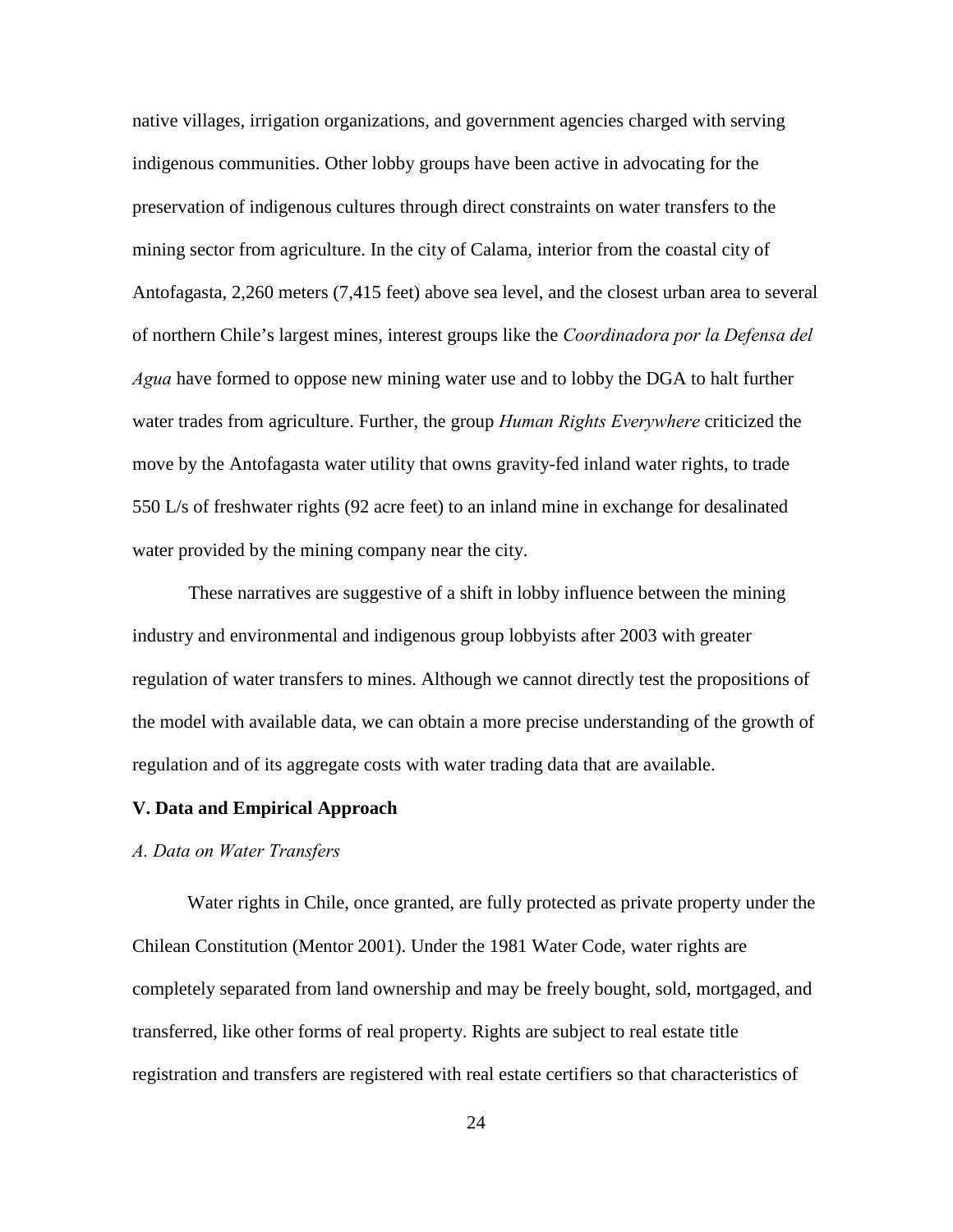the parties involved in a sale as well as the price become public record.<sup>[13](#page-50-0)</sup> In the Antofagasta region farmers, indigenous communities, water utilities, and mining companies have traded water rights in water markets, but successful trades between sectors are no longer common. To analyze the effect of regulation on water markets, a dataset of surface water transfers was obtained from records in the Loa River basin, near the city of Calama in the Antofagasta region and the center of mining activity in Chile, for the time period 1995 to 2009. This geographic location was selected because it is the primary surface water source in the area and the availability of data: transaction records are compiled by the Superintendencia de Servicios Sanitarios for use in setting water rates to urban customers. Records were obtained only for the "Official Database" for the entire time period, which had already eliminated trades beyond the Loa basin, those with missing water price data, exchanges involving land and buildings where water is bundled in the transaction, groundwater transfers, and trades among family members.

The data set consists of 442 observations for which information is available on the buyer, seller, quantity transacted, and the price at which the transfer occurred. Purchasers are classified into three categories: government buyers that are communities and the federal government that buys and transfers water to indigenous communities; private parties, who generally are farmers; and industry buyers that are primarily mining firms. Table 2 provides summary statistics on these transfers. Because of the 2003 change in the rate of regulatory denial, we provide the median price, number of transfers, and mean of total quantity transferred for the preceding years (1995-2003) and following years (2004-09), as well as for the entire dataset (1995-2009).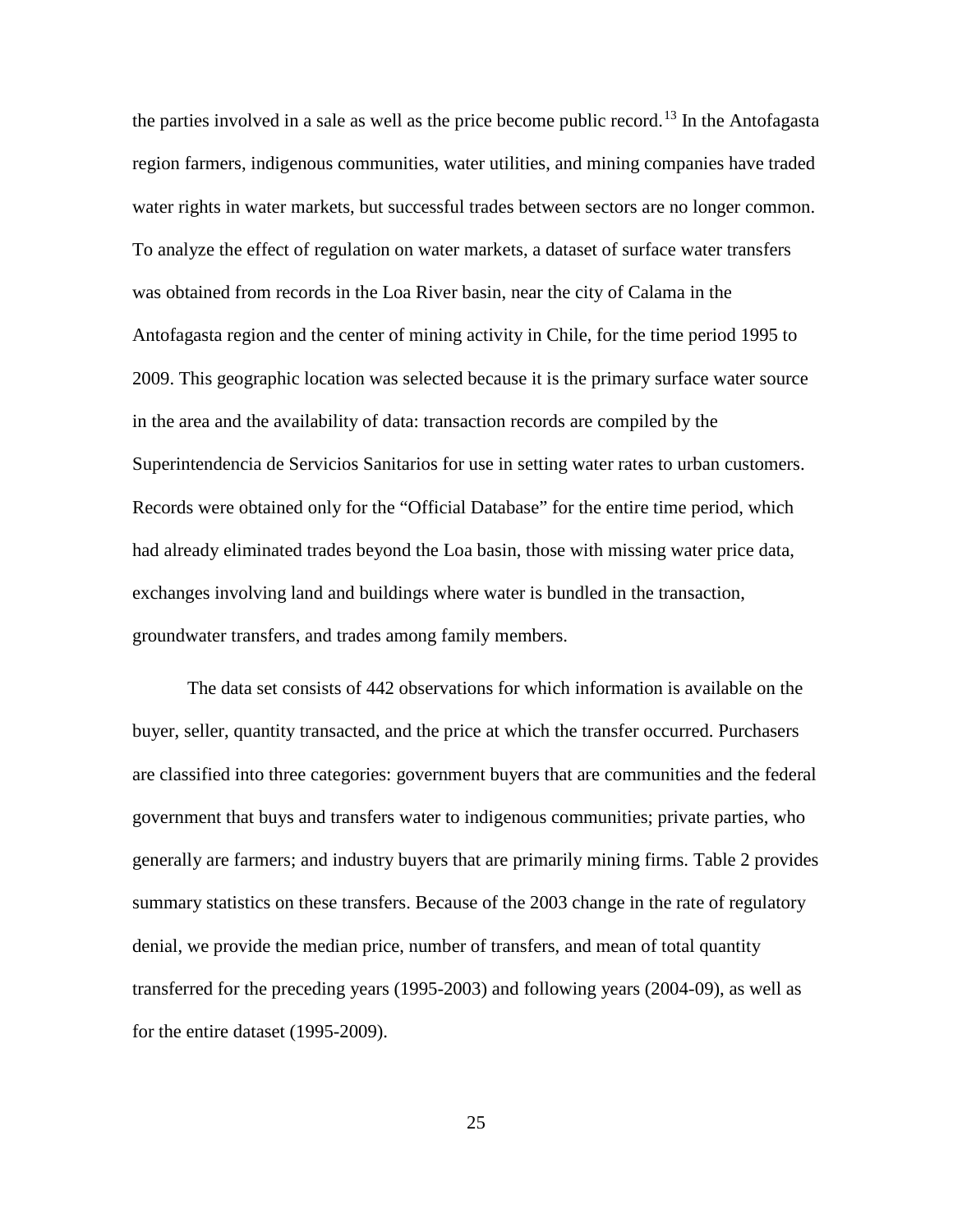Sales are broken into category by buyer type. For the full time period, the median price for exchanges is higher for governmental and industrial buyers than for private buyers for agriculture. The number of sales is evenly distributed among the three groups in the predenial period, while the quantity of water industrial users purchase tends to be larger than private and government buyers. Following 2003, industrial and private parties participated in fewer transactions relative to government buyers, and the average quantity transferred per sale decreases for all buyer types. The overall trend of increasing median prices, in real terms, is observed across all three groups from pre- to post-denial periods. It is notable, however, that mining firms always pay more for water than do private, agricultural purchasers. Regulation that restricts water transfers holds water in agriculture, explaining the continuing high water consumption in low-valued agriculture indicated in Table 1.

When mining firms cannot secure local water, they turn to desalinization and transport of water from sea level to remote mines (Cristi et al 2014). We have assembled data on these costs in order to compare them with the observed market price for local water. All projects in northern Chile beyond the planning stages, those that are currently operational or have passed their environmental impact assessment, are included in the dataset. Table 3 shows the desalinization plants associated with particular mines and the cost of desalinated water for each plant.<sup>14</sup> Mine locations are fixed and pumping cost is estimated based on elevation and distance from the ocean.

Figure 5 shows a map of the region and includes the locations of the mines to which each project pumps. The figure also shows the main local water source for the region, the Loa River, which forms a "U" near the border with the Tarapacá region.<sup>[15](#page-50-2)</sup> The small triangles represent locations of indigenous agriculture and principle wetland sites, although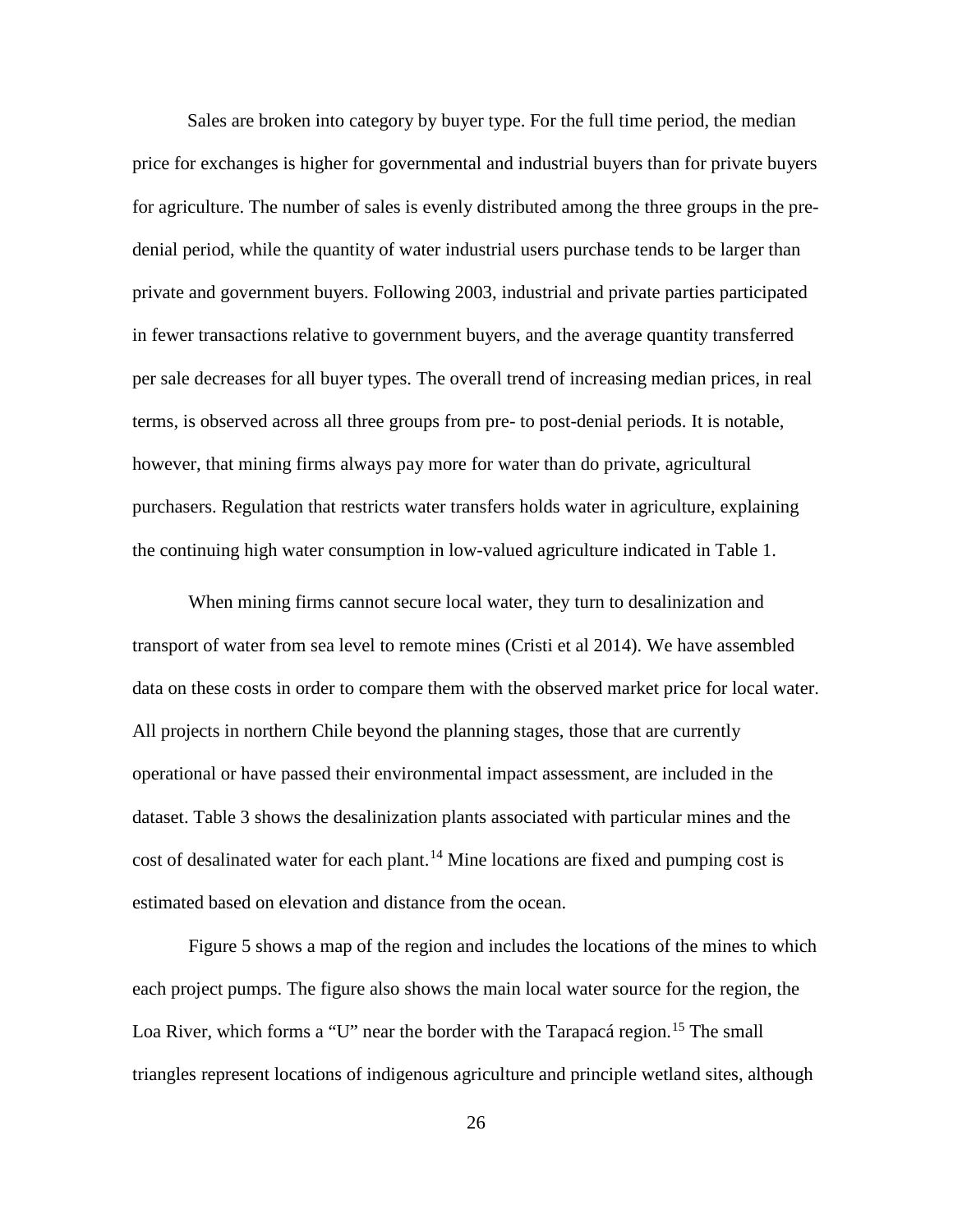only a portion of these are active wetlands. The mines of Esperanza, Sierra Gorda, and Algorta Norte lie near a gravity-fed pipeline bringing Loa River water to the coastal city of Antofagasta. The second and third columns of Table 3 provide data on the pumping distance and elevation as required with desalination, which are the variable determinants of water price shown in column four. The desalination process itself has costs of around \$1.00/ $\text{m}^3$  of water with pumping costs around 6¢ per 100km horizontally and 5¢ per 100m vertically (Zhou and Tol 2005).<sup>[16](#page-51-0)</sup> Because seawater is 1.025 times heavier than desalinated water, direct seawater projects, where seawater is shipped to the mines, impose a slightly higher pumping cost, but no desalination cost.<sup>[17](#page-51-1)</sup> Capital costs of constructing pipeline facilities and pumping stations are not included.<sup>[18](#page-51-2)</sup> The present value of a perpetual payment for desalinated water is calculated so that desalination price is in units equivalent to a permanent freshwater rights transfer.<sup>19</sup> The equivalent permanent price for a right to one m<sup>3</sup>/day of water, Column 4, varies from \$4,265 for direct seawater at the Michilla mine, near the coast, to \$19,542 at the Escondida mine further inland. Project status is provided in Column 5. Columns 6 and 7 provide details on the capacity of each plant in terms of direct seawater or desalinated water. All of the cost estimates are orders of magnitude higher than the cost of local water shown in Table 2.

## *B. Empirical Strategy: Water Market Restrictions and their Costs.*

A difference-in-difference estimation approach is used to find the effect of increased regulatory denials on water right prices after the 2003 increase in regulatory rejections. The past rejection rate would have been a useful indicator of expected future rejections for buyers. The jump was unanticipated by the market and provides a test of the extent to which observed market price distortions are caused by environmental regulations.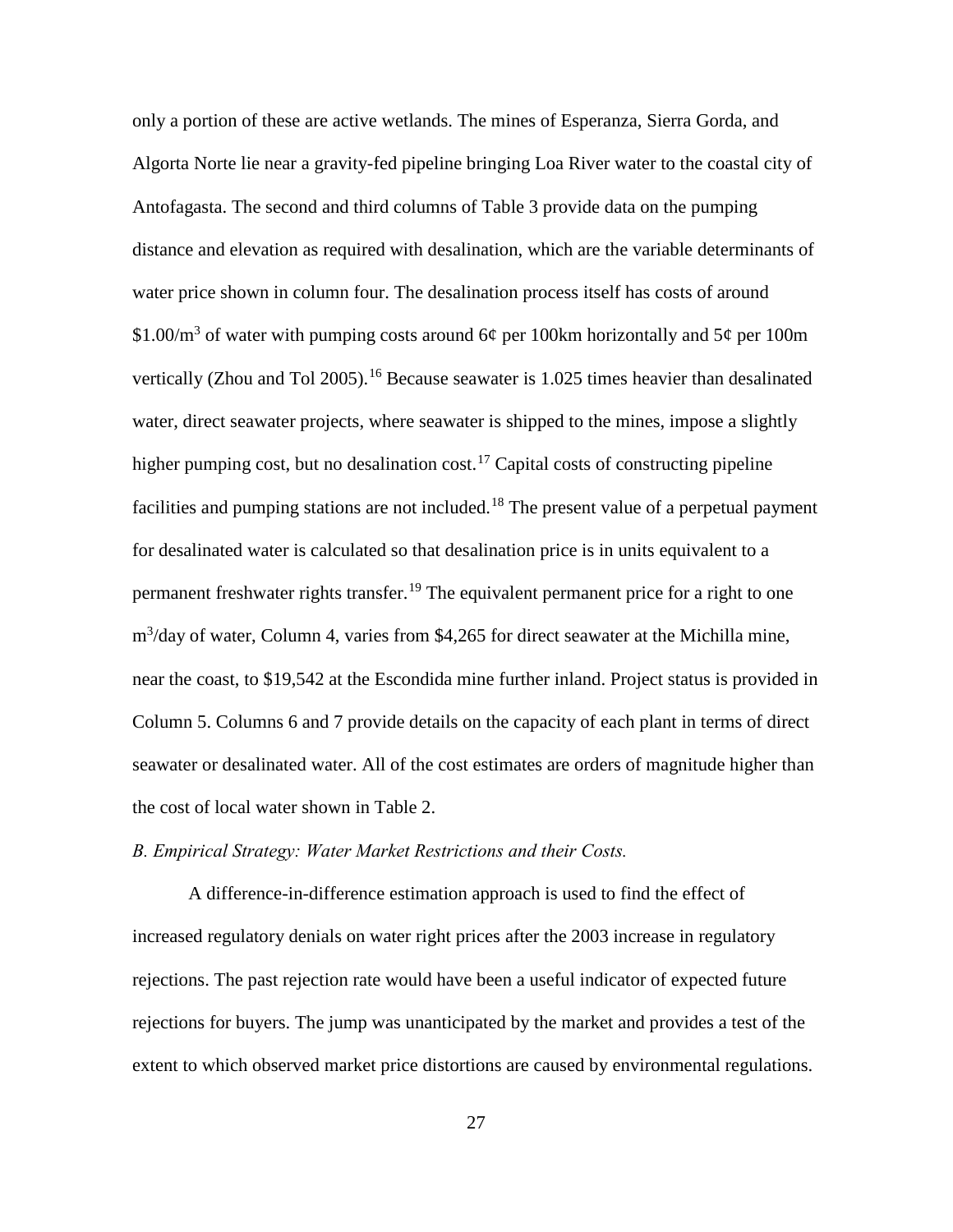This test precedes our cost estimate to demonstrate that DGA policy, as opposed to other factors, prevent water reallocation from agriculture to mining and justifies treating price differences as policy costs.

Water rights that have high probability of passing a review sell at higher prices, while those that have a lower probability sell at lower prices. Thus, the water market is segmented by the regulatory framework into buyers who purchase rights likely to pass regulatory approval and those that do not. Industrial and government buyers are likely to selectively attempt to purchase high-probability-of-approval water rights. Industrial buyers do so to use the water, whereas government buyers do so to retire the water rights into agricultural use (World Bank [20](#page-52-0)11).<sup>20</sup> The low-value rights are purchased primarily by private individual agricultural producers who do not need regulatory approval as the water remains in agriculture. Thus, we use buyer type as a proxy for market segmentation to examine the price response to a sudden decrease in regulatory approvals. Because the decrease in approvals is expected to increase the supply of water rights in the market with a low probability of approval after 2003, the expected outcome post-2003 is a decrease in the price of water paid by private buyers, relative to industrial and government buyers. Our identifying assumption requires parallel trends, that is, absent the regulatory shock the relationship between the price paid by private buyers and industrial or government buyers would have remained the same after 2003.

Accordingly, define an indicator variable such that  $I_R(t)=1$  when time t $>$ 2003 and  $I_R(t)=0$  otherwise, where 2003 is the change in regulatory approval. The price of a water right j per unit (cubic meters per day) of type q is  $Y_i$ . We regress the log of  $Y_i$  on indicators  $I_q$ , where  $q = \{I, G\}$ . For each observation j,  $I_l$  takes on 1 if it includes an industrial buyer and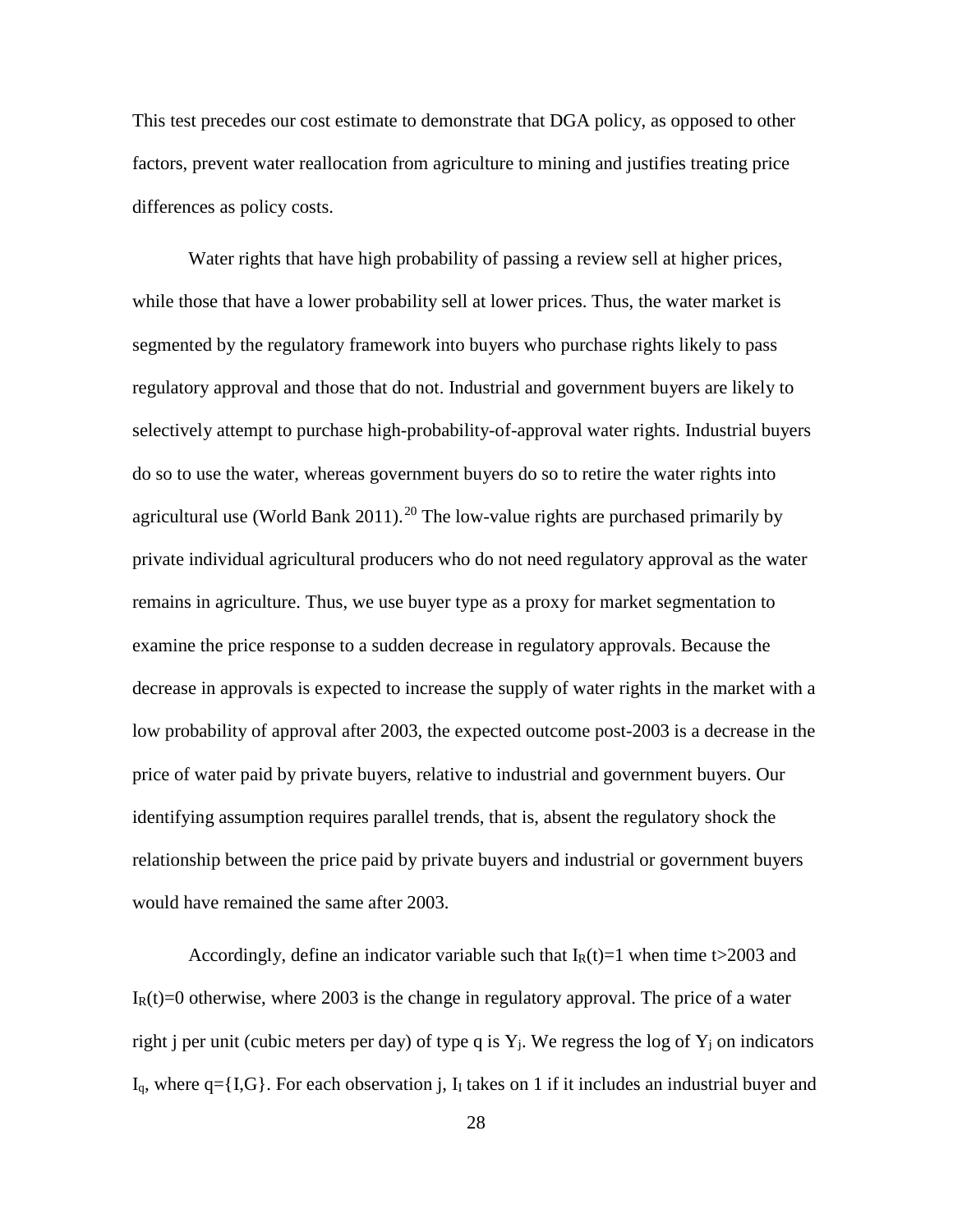0 otherwise; IG is 1 when there is a government buyer and 0 otherwise. The third potential indicator for private agricultural buyers is excluded from the regression—the expression for an agricultural buyer occurs where  $I_1=I_0=0$ . Generally, our empirical specification takes the form:

$$
\log(Y_j) = \sigma + \beta \cdot I_R + \sum_{q \in \{I, G\}} \gamma_q \cdot I_q + \sum_{q \in \{I, G\}} \delta_q \cdot I_R \times I_q + \tau_t + u_j \quad (13)
$$

In the above specification,  $\tau_t$  is the unobserved time-period characteristics that are constant across types of water sales.  $\tau_t$  can be controlled for by including a quadratic time trend or an individual control variable for each year in the sample. When using a quadratic time trend, copper price is also included as a regressor. When individual year controls are used, copper price and the term  $I_R$  do not contain any variation not included in the controls and are therefore dropped.

The coefficient  $\sigma$  is the average log sale price to agricultural buyers pre-2003. All other coefficients are interpreted as a change from this coefficient, or the change relative to pre-2003 agricultural buyers. The estimates of  $\gamma_q$  give the pre-change price level for industrial and government buyers, relative to an agriculture purchased right. The coefficient estimate of  $\beta$  gives the overall effect of the change in rejection rate on the price for agricultural buyers. We test the relative change in the pricing of water rights of different buyer types pre- and post-2003 by examining the coefficients  $\delta_q$ . We expect positive coefficients for both industrial and government buyers, indicating relative to agricultural buyers, decreases in the regulatory approval rate decreased the relative price that private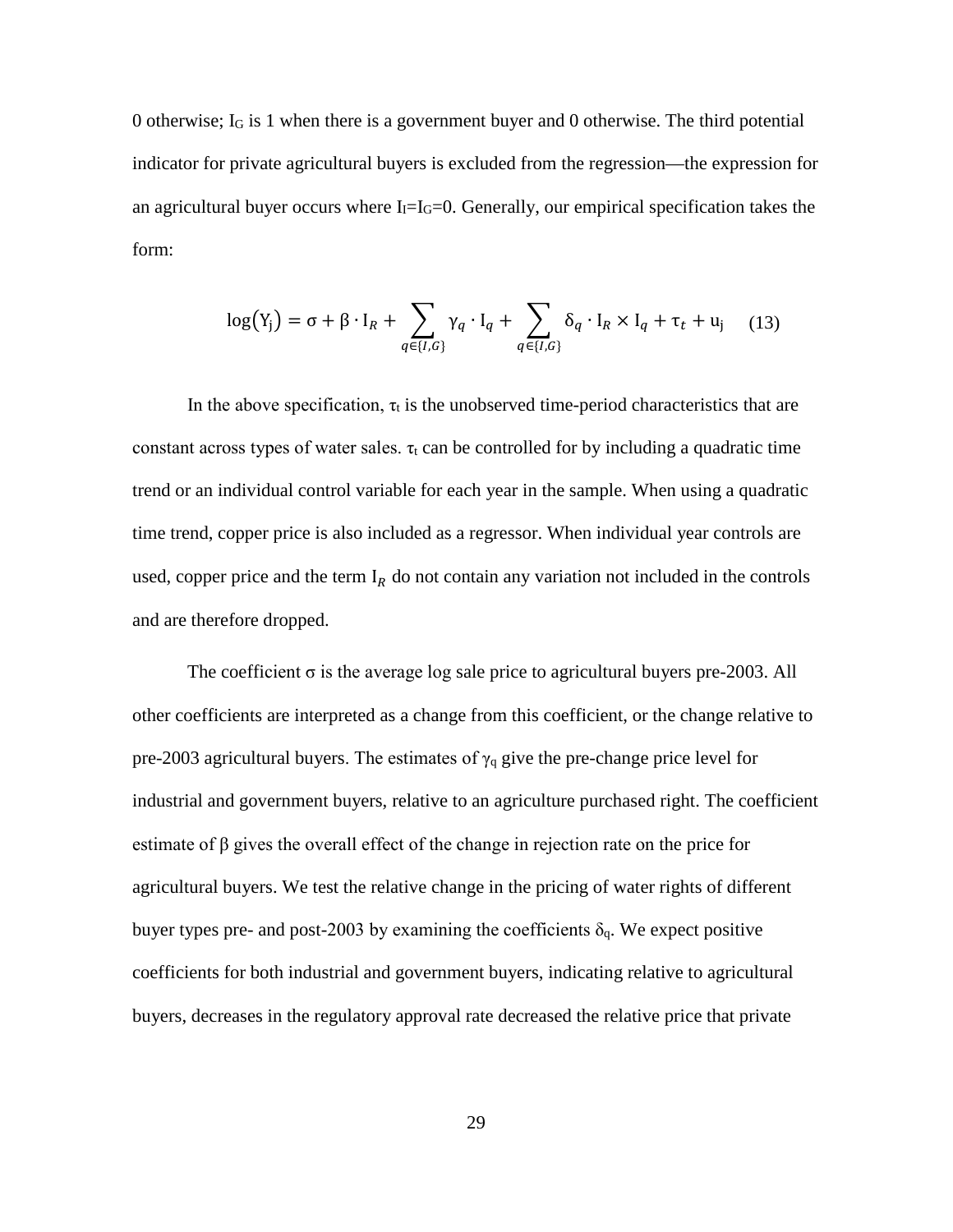agricultural buyers paid for a water right. Regulation constrained water to remain in the agricultural sector.

## *C. Welfare Calculation of Water Market Restrictions*

To estimate the private welfare cost of regulatory restrictions on water trades, partial equilibrium is assumed—the effect of farming on the regional economy is extremely small and the effect of high water prices on copper mining investment likely is also small when world copper prices are high, which they were throughout the study period. Figure 6 graphically illustrates the approach we use via a three-axis plot in a framework developed by Griffin (2006, 40). The total surface water availability is represented on the x-axis. Demand for water is represented in terms of percentage of total surface water rights available. The mining demand curve for consumptive use of water is CDM. The demand curve for consumptive use of agricultural water, CDA, has been flipped to serve as a supply curve. Thus, movement from left to right along the x-axis represents an increase in the percentage of total water used by the mining sector. $21$ 

We estimate the private costs of regulatory restrictions on water trades. The estimate provides the denominator for a benefit-cost ratio and indicates the value that the public benefits of regulation, as the numerator, would have to be for the ratio to equal to one. The welfare gain from water transfers to mining from agriculture is shown as the shaded grey triangle in Figure 6.  $\hat{Z}$  is the allocation of water post-policy implementation, and  $\hat{P}_M$  and  $\hat{P}_A$  are consumptive surface water prices in mining and agriculture, respectively. Because agricultural water is only partially used consumptively, the average price observed in the agricultural market for a water right,  $\hat{P}_A'$ , is related to  $\hat{P}_A$ :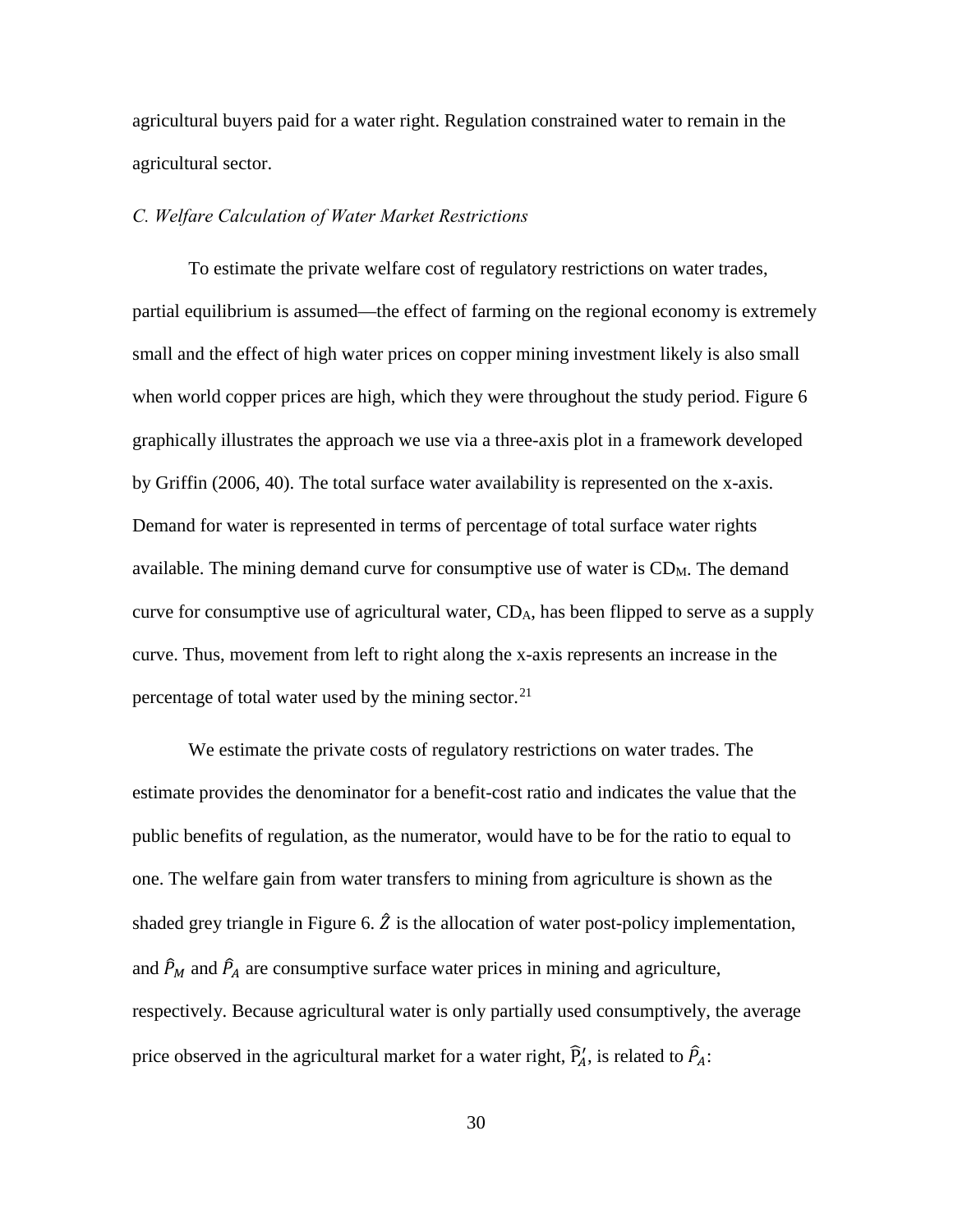$$
\hat{P}_A = \frac{\hat{P}_A'}{1 - R_0} \tag{14}
$$

where  $R_0$  is the proportion of the water from the agricultural right that returns to the system. We estimate  $CD_A$  using  $\hat{P}_A$  as a point estimate to calibrate a CES demand curve using previous estimates of agricultural price elasticity and an assumption of a constant elasticity of substitution (CES) demand function (Lichtenberg and Zilberman 1986).

Because each right purchased by a mining firm has an unobserved risk of denial, we do not attempt to calculate the mining water demand curve,  $CD<sub>M</sub>$ , using water market prices. Instead, current and planned desalination projects in the region, which represent the backstop source of water, are used as a measure of mining firm willingness to pay for local water rights. The key environmental concern with water right exchanges to mining relies on the fact that mining firms extract the water far upstream, so it can be diverted to mines. The effect of these mining water extractions is a reduction of downstream surface water availability to agricultural users, but not necessarily at a 1:1 rate. We parameterize the factor that determines the actual decrease as β. If β=0, there is no effect of mining extractions on surface agricultural water users, while if  $\beta=1$ , a one-unit withdrawal of water leads to a one-unit decrease to agricultural users. Therefore, the importation of desalinated water of quantity  $q_d$  offsets a quantity of surface water use,  $q_{s=} \beta q_d$ . We use the current estimate of water use by sector in the region to fix  $\hat{Z}$ , then determine the intersection  $Z^0$ using the slopes of the demand curves. The area between CD<sub>M</sub> and CD<sub>A</sub> between  $\hat{Z}$  and  $Z^0$ then is the estimated policy cost.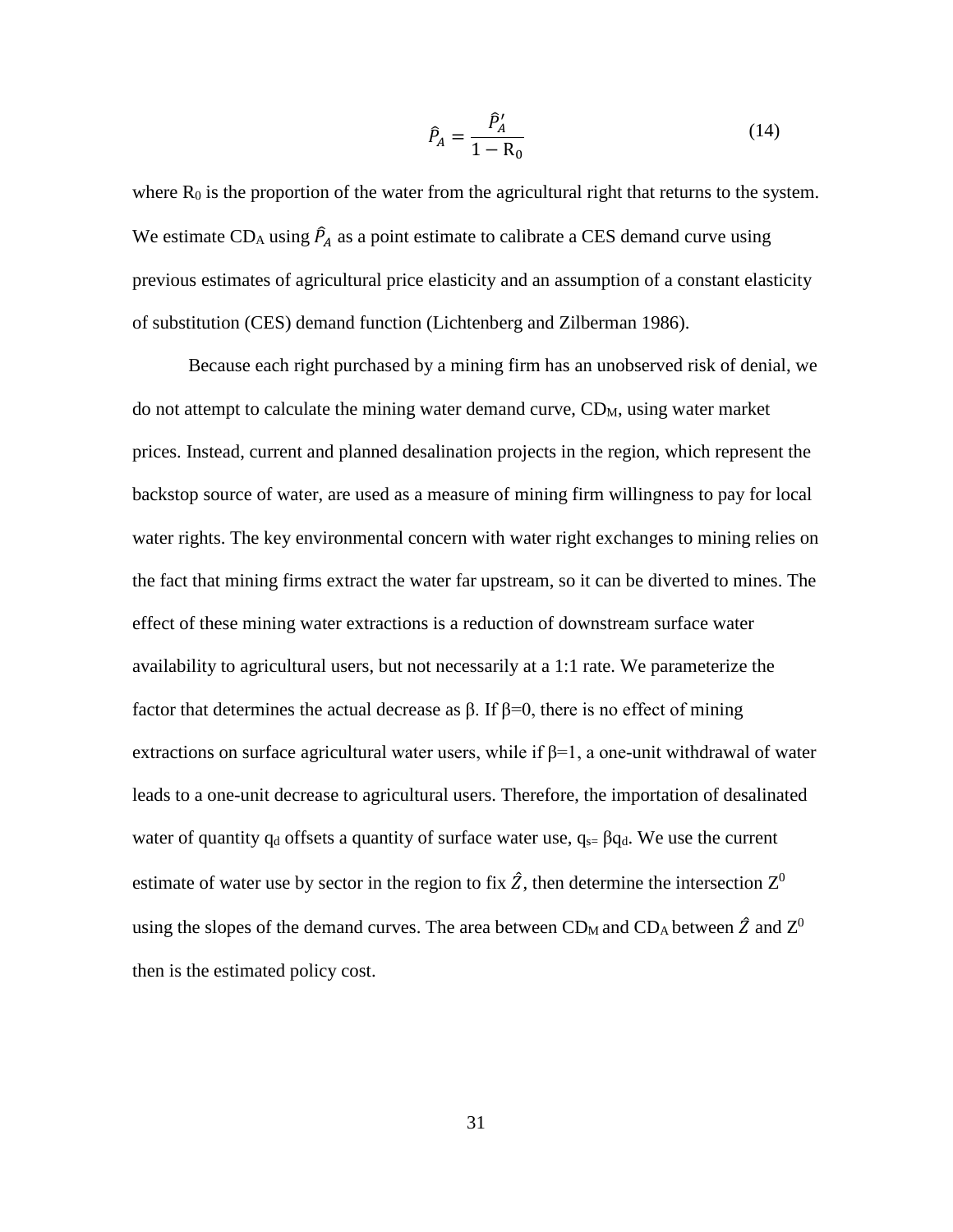### **VI. Results**

## *A. Response to Regulatory Change*

We begin with analysis of the buyer response to the 2003 regulatory change. The abrupt nature of the change allows us to test the effect regulations have on the price of water rights. The analytic framework assumes that governmental rules restrict the transfer of water and this action results in differential prices paid by different buyer types. Before calculating the magnitude of these costs, analysis of the regulatory change demonstrates the extent to which government rules actually affect market prices.

Figure 5 shows trends in average price weighted by quantity of sale over time for private party (agriculture) and combined industrial-government buyers, with prices in 2014 dollars. In the five years 1999-2003, prices for both groups track closely. This occurs during a period with relatively high approval rates, and the change in this relationship coincides with the increase in disapprovals; for the five years from 2004 to 2008 private party agricultural prices are lower. The post-2003 downward trend in price for private agricultural sales relative to industrial and government sales is expected because the reduction of approvals locks additional water rights into the low-value sector, decreasing price. We now turn to the approach laid out in the previous section to test these trends statistically.

Table 4 presents the results of eight empirical models all based on the general model from equation 13. Models (1)-(4) are for the full time period for which we have data, while models (5)-(8) are for a six year window, 2001-2006. The six-year window is used to isolate the change after 2003 from regulatory or other changes, such as the requirement for an additional EIA review for water right changes that was enacted in  $1997.<sup>22</sup>$  $1997.<sup>22</sup>$  $1997.<sup>22</sup>$  Returning to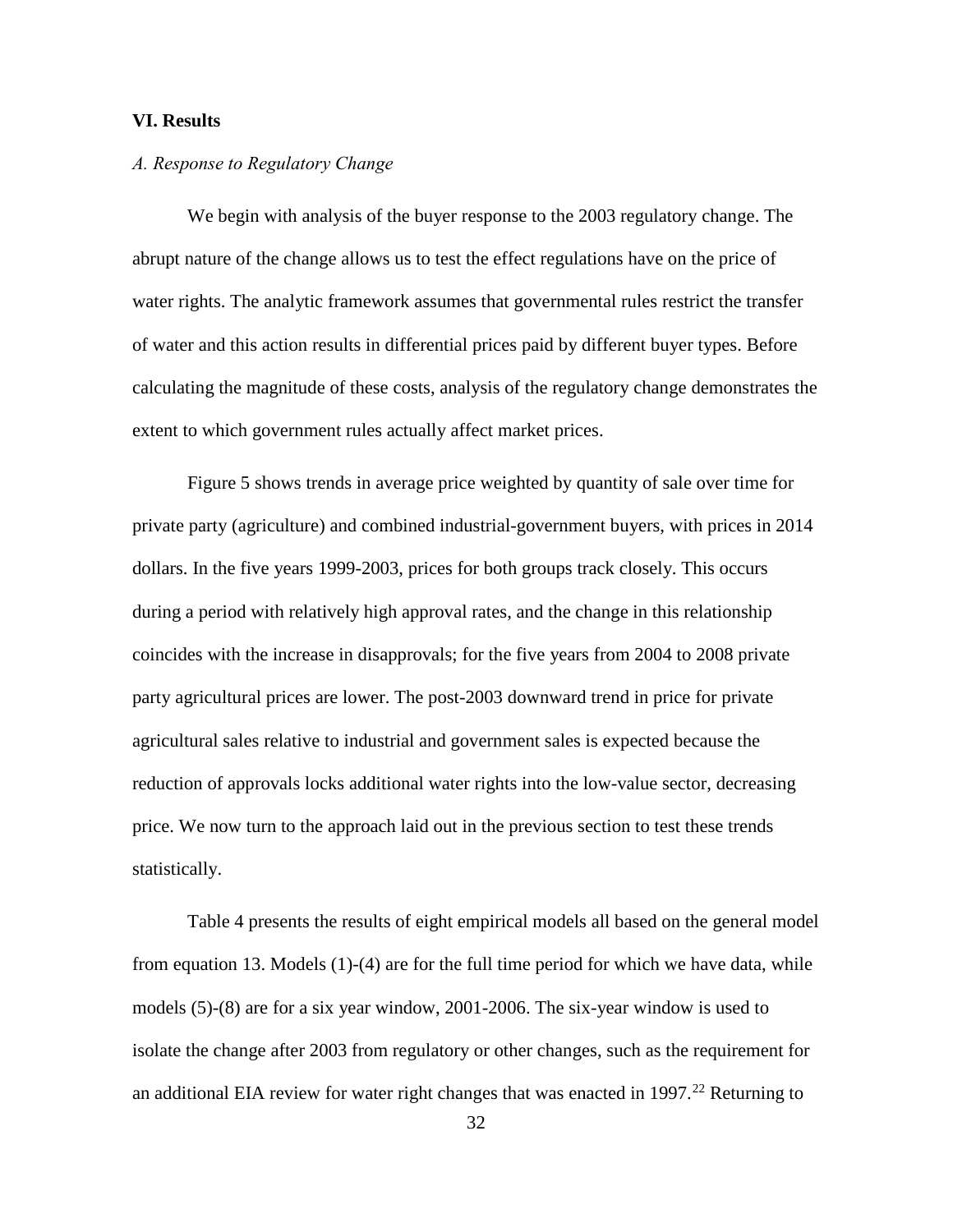Figure 5, the pre-treatment period 2001-03 captures the parallel trend of increasing prices in the two categories of buyers.

In the models we regress the log of per-unit water right price on buyer type, and then interact buyer type with post-2003 change in approval rate. The increase in disapprovals is predicted to decrease the relative price that agricultural users pay for water. This will be apparent in positively signed coefficients on the interaction terms between government and industrial buyers and the post-2003 indicator. In models (1), (3), (5), and (7) Industrial and Government are treated as two separate categories of buyers, while the even numbered models combine these groups into a single variable. For the period prior to the change in approval rate, coefficients on Industrial, Government, and Government/Industrial represent the pre-trend in prices relative to agricultural buyers. A coefficient  $\gamma_q$  represents a 100 × ( $e^{\gamma_q}$  – 1) percent increase in price paid by buyer type q over a private buyer. For instance, in model (3) the coefficient on Industrial is positive and significant,  $\gamma_I = 0.513$ , meaning the industrial buyers paid more for water than private buyers, on average about 67% more over the period 1995-2003. Similarly, industrial buyers paid even more, as indicated by the coefficient  $\gamma_I$ . Importantly, however, for the relevant three-year window *before* the change in approval rate, there is not a statistically meaningful difference between the prices paid by any of the three types of buyers.

All models include controls for external trends in the economy that might influence the prices of all water rights. In models  $(1)$ ,  $(2)$ ,  $(4)$ , and  $(5)$ , the time controls are quadratic, and we have included copper price as an additional control, because it is likely an important driver of water demand. In the other models, we control for individual year effects. These controls remove all year-to-year changes in overall water right prices. The variable Post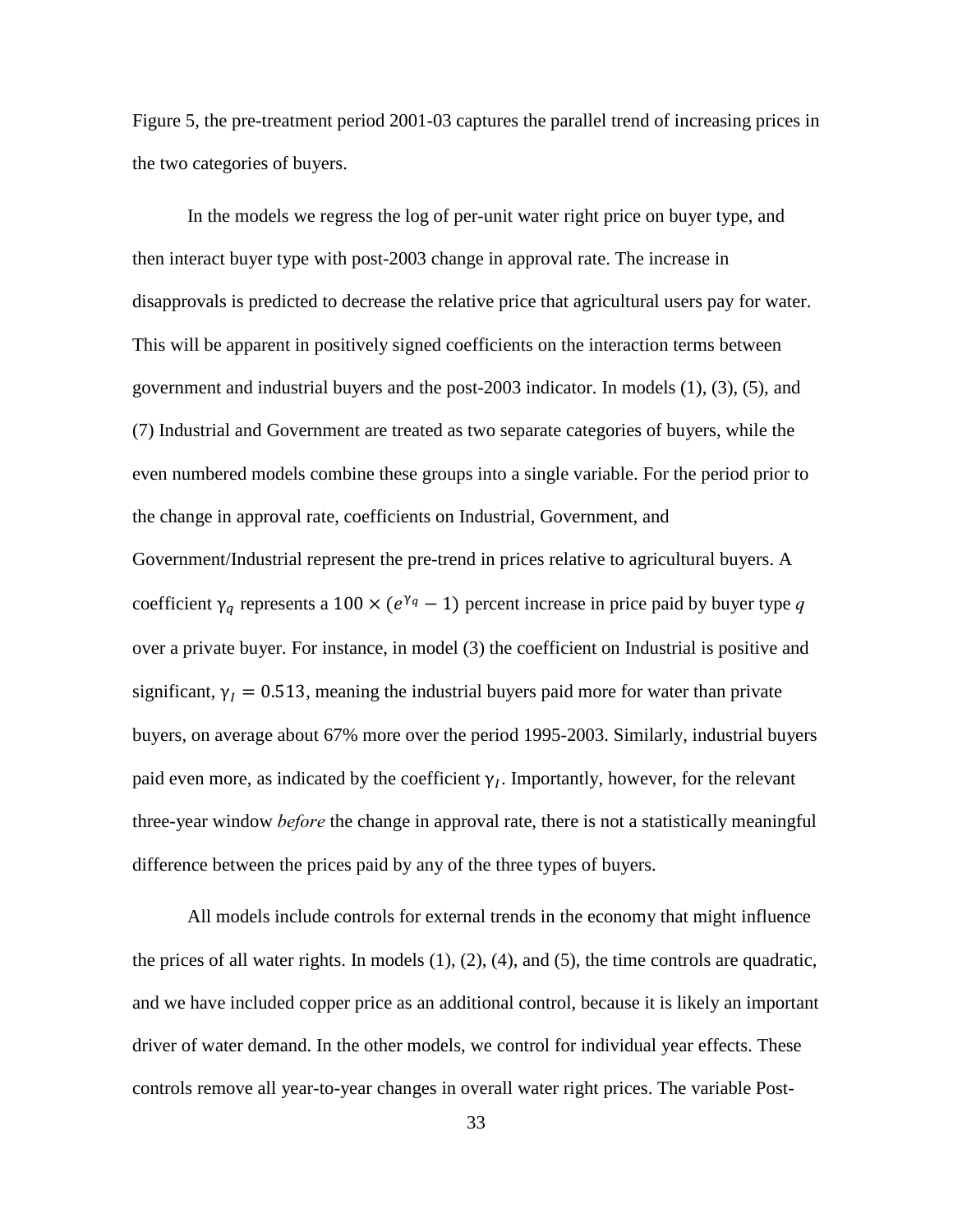2003 is a dummy that switches on after 2003. Its coefficient represents the change in the average price of water paid by agricultural buyers, post-2003. The point estimates are slightly negative in all specifications for which they are included, indicating a downward price trend after 2003.

It is necessary to examine the interaction coefficients to get an idea of whether a relative price change occurred following the anticipated reaction to regulatory change. Based on the data, government buyers appear to be a better counterfactual to private buyers as they track agricultural prices more closely than do industrial or combined industrial/government prices for the period up to 2003. As anticipated, all the measures of the prices paid by government post-2003 relative to agricultural buyers have positive coefficients. These results become statistically significant when smaller windows around 2003 are used.

The industrial sales do not have the anticipated sign, but this is due in part to the absence of industrial purchases of water from 2004-06. This prevents us from estimating the post-2003 effect for industrial buyers for the shorter window, and suggests the industrial response to the regulations might have been to hold off on water right purchases. However, by pooling industrial and government buyers, all post-2003 years have price observations. For the full sample period, the results show limited statistical significance. However, for the six-year window around 2003, the results become significant at the 99% confidence level. In specification (8), the coefficient on the interacted term ( $\delta_G = 1.585$ ) estimates a 388% increase, after 2003, in the difference between the price paid by industrial and government buyers, relative to agricultural buyers.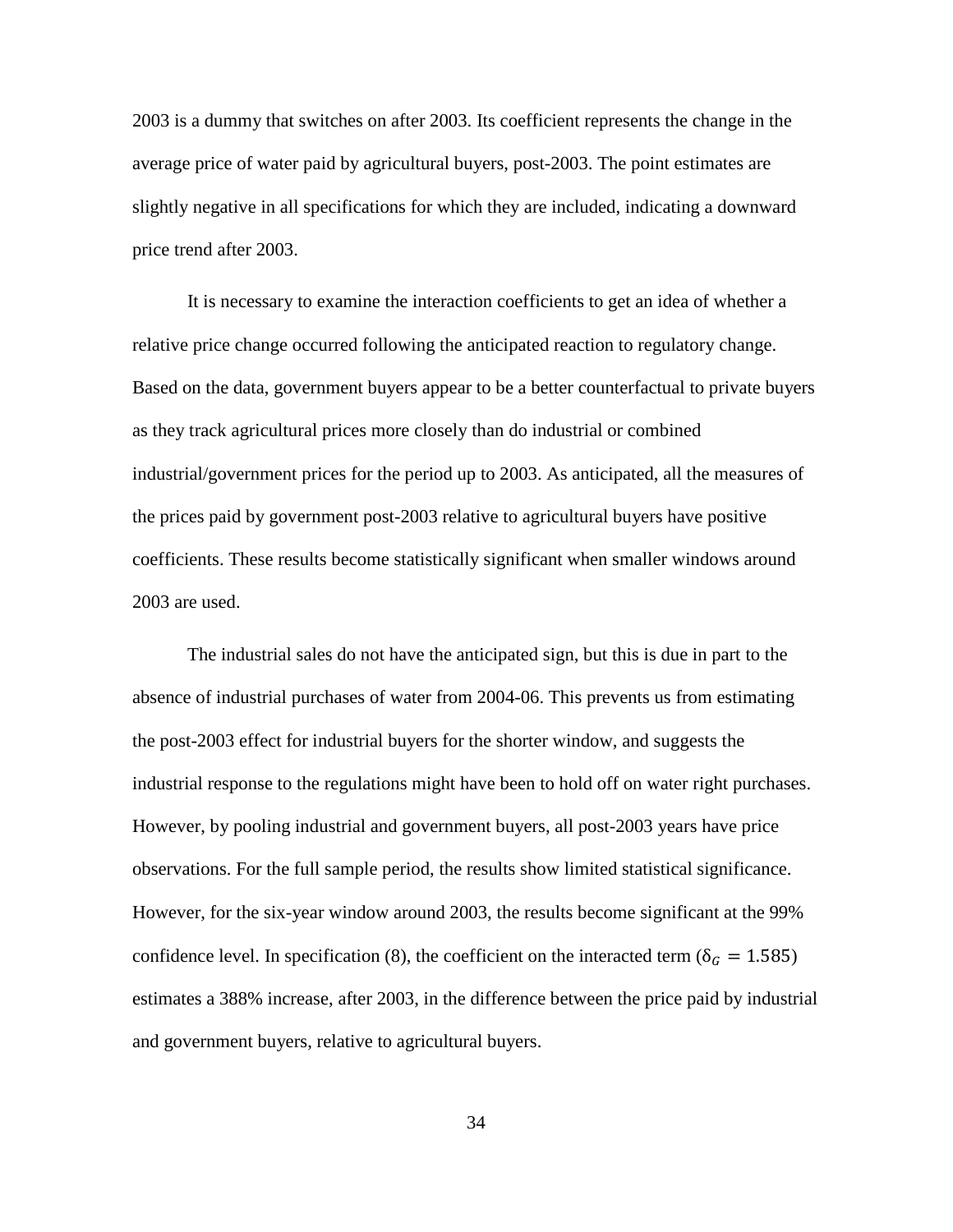As a robustness check, a placebo test is run where each year, 1998-2006, is treated as if it were the year in which the approval rate decreased. The same regression as model (8) is then run for the six year window around the placebo treatment. We expect that coefficient  $\delta_G$  should not be less than zero and statistically significant under the placebo treatments. Figure 8 shows the results of these tests by plotting the point estimates of  $\delta_G$ with a 95% confidence interval for each year. The only treatment year that shows a significant negative result is 2003, which is consistent with our prior that only 2003 saw a price decrease by non-government buyers. Although there was not a documented change in regulatory policy in 2003, Figures 2 and 3 show the empirical evidence of a significant policy shift on DGA approvals in the Antofagasta region. The DGA implemented formal policies corresponding with these changes in 2005, when it required all change applications go through a rigorous EIA review. The placebo test provides evidence it was the 2003 disapprovals that changed market prices. Although not shown, similar placebo tests were run for eight year windows, with 2003 being the only treatment year with a statistically significant, at the 95% level, negative coefficient.

#### *B. Welfare Cost*

Per unit desalination costs are far in excess of the market price of water. While the cost of desalination ranges from \$4,265 to \$19,542 per  $m^3$ /day, water in the market traded at average prices ranging from \$343 to \$655 per  $m^3$ /day for the post-2004 period. Yet according to the data in Table 3, over  $673,000 \text{ m}^3/\text{day}$  of desalinated and direct seawater is in use or in an advanced planning stage in the region. Some of these projects would not be undertaken if government restrictions did not limit water transfers to mining firms. To calculate the policy costs, water market price data and estimates drawn from a variety of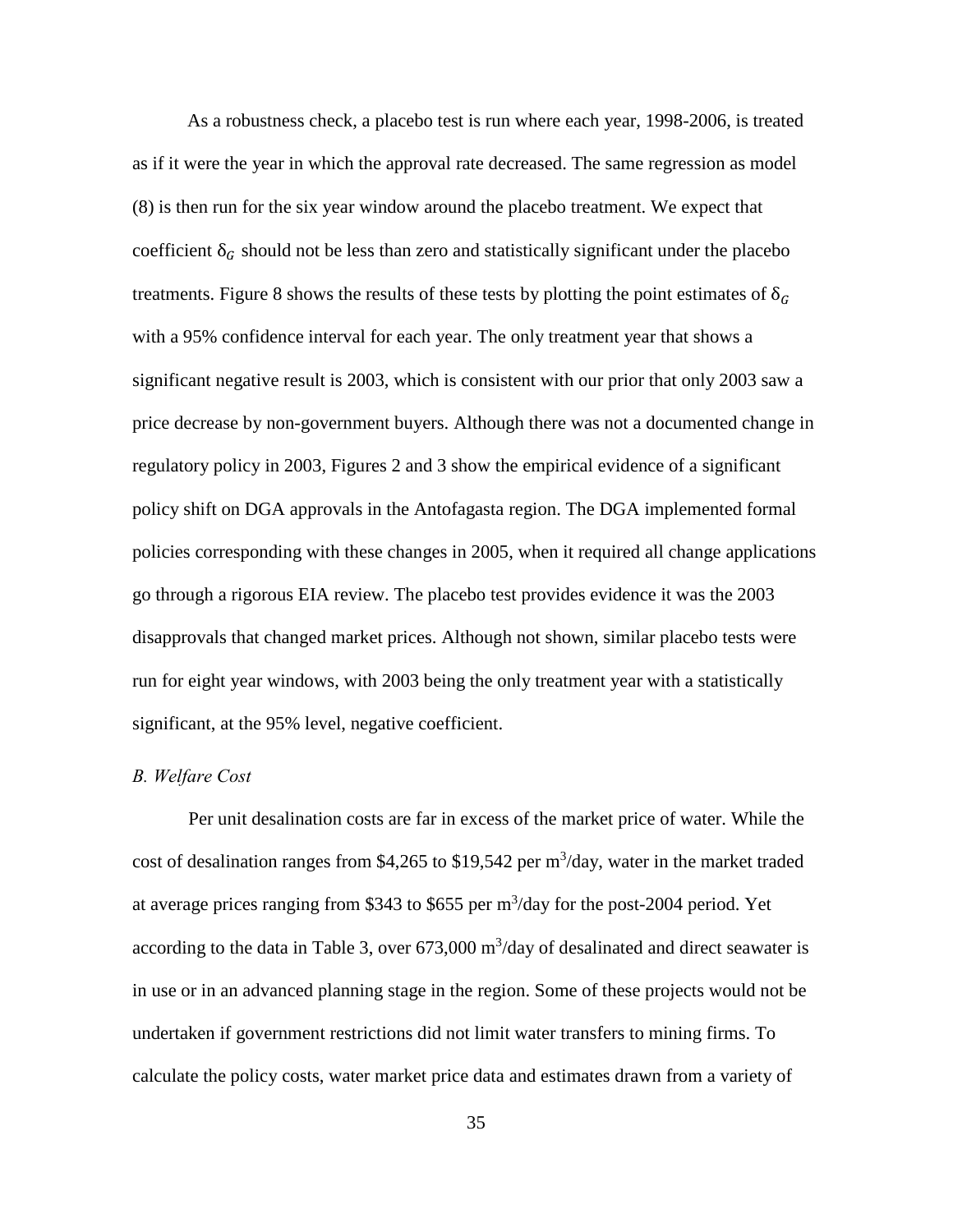sources are used to parameterize the model shown in Figure 6 and described in the prior section. Estimates of four parameters are needed:  $\hat{P}_A$ , the price of water in the low-value agricultural market;  $R_0$ , the effect of upstream water extractions on downstream surface water availability; the price elasticity of demand for water in the low-value agricultural market; and estimates of the total amount of available water.

To estimate  $\hat{P}_A$  the weighted mean of sale prices to private individuals for the period 2004-09 is used in Equation 14. DGA officials indicate that it is typically assumed that  $R<sub>0</sub>=0.80$  for agricultural water use. This low rate of consumptive use occurs because agricultural water rights are not continuously used, not because the water is reused after agricultural application. We use an estimate for the price elasticity of demand for water use of -0.79 (Schoengold et al. 2006). Total recorded agricultural surface water rights on the Loa River and tributaries of 2,149 L/s (185,674 m<sup>3</sup>/day) are used as the estimate of current agricultural water use (DGA 2005; Salazar et al 2003). We use calculations for the Ojos de San Pedro sub-basin within the Loa River watershed to estimate  $\beta$ =0.45 (Edwards and Kirk-Lawlor 2013), the impact on downstream flows from water diversions to agriculture.<sup>[23](#page-53-0)</sup>

According to these estimates, marginal prices are equalized when  $168,308 \text{ m}^3/\text{day}$ of water is transferred from agriculture to mining, offsetting  $374,018 \text{ m}^3/\text{day}$  of pumped desalinated and direct seawater. These numbers suggest a present value cost of \$6.15 billion arising from current water trading restrictions. As in Kotchen and Burger (2007), the environmental and other public good benefits achieved through time must be at least this high for the regulations to have a benefit-to-cost ratio of 1.

We provide a sensitivity analysis in Figure 9 by changing the agricultural elasticity of water demand η, agricultural consumptive water use  $R_0$ , quantity of agricultural water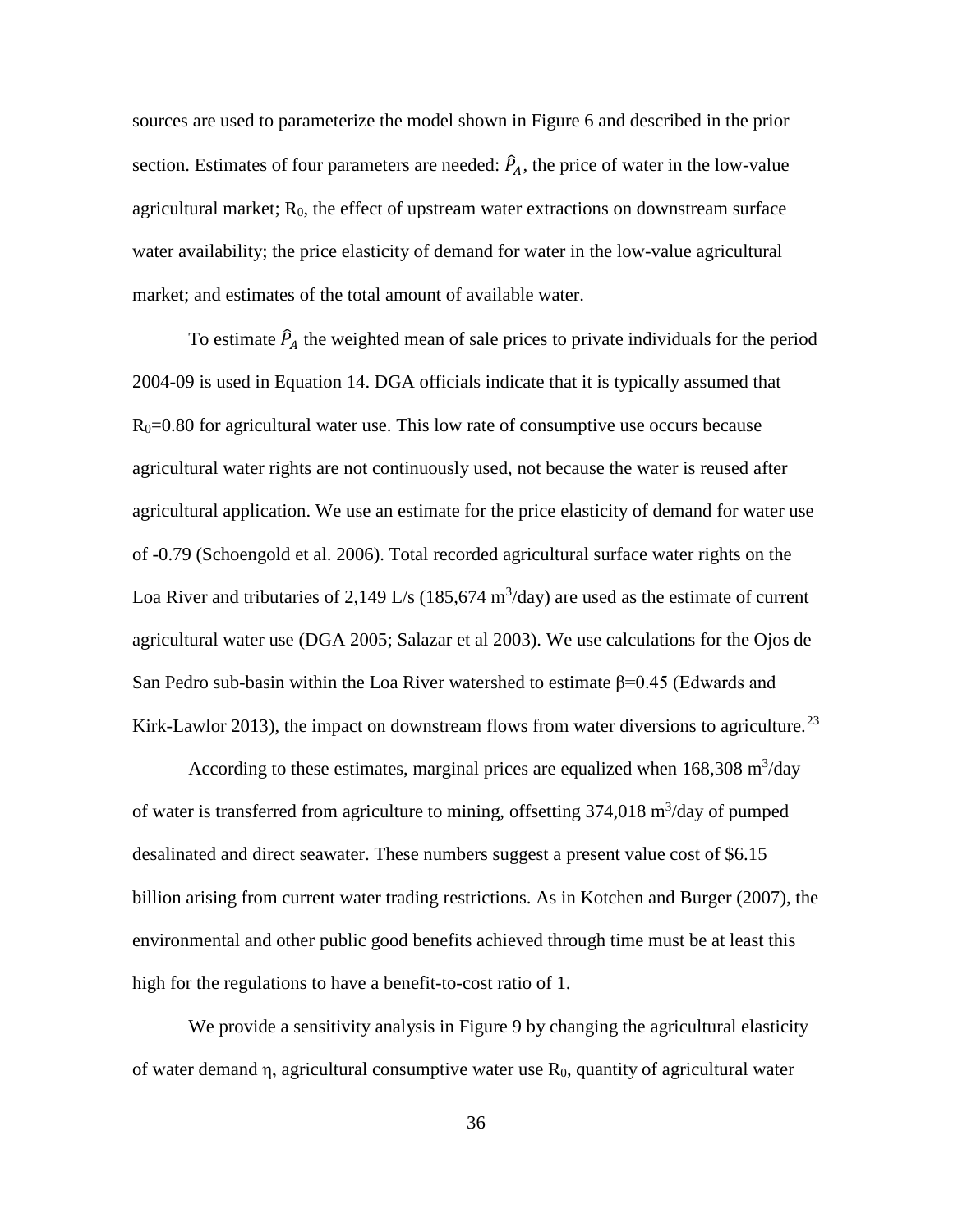available for transfer  $Q_0$ , and the damage coefficient of groundwater extraction β on downstream uses from their point estimates. The dashed vertical lines show a 95% confidence interval based on the distribution of the market price transaction data.<sup>[24](#page-54-0)</sup> The horizontal lines represent the high and low cost estimates of changes in each parameter value. For agricultural water demand elasticity a range from -0.25 (Nieswiadomy, 1988) to  $-0.9$  is used. The R<sub>0</sub> parameter is varied between 0.7 and 0.9 and the β parameter between 0.25 and 1. The cost estimate is very sensitive to β, a parameter regarding released water after initial use that is related to properties of aquifer rock and other factors which are not well known throughout the region, suggesting acquiring this information would be valuable. For  $Q_0$  a range was chosen based on a low estimate of available water using gauged flow in the Loa River of 129,600  $\text{m}^3/\text{day}^{25}$  $\text{m}^3/\text{day}^{25}$  $\text{m}^3/\text{day}^{25}$  and the estimate of water use in agriculture from Table 1 of  $285,811 \text{ m}^3/\text{day}$ .

## *C. Discussion*

Our lobbying framework suggests such a high-cost policy is adopted because the policy benefits are local and are highly valued by an influential group of environmental and indigenous advocates. These benefits include the protection of specific environmental resources and retention of water in indigenous agriculture. The costs of the policy are distributed to foreign mining firms and to general Chilean taxpayers through lost mining royalties. The mining royalty rate on Chilean copper ranges up to a 5% tax on revenues minus production and financing costs (Cademartori et al 2011). The policy cost of \$6.15 billion is distributed primarily to mining firms at \$5.84 billion. The incidence of policy costs is largely on multinational mining firms that have limited lobbying power. In contrast,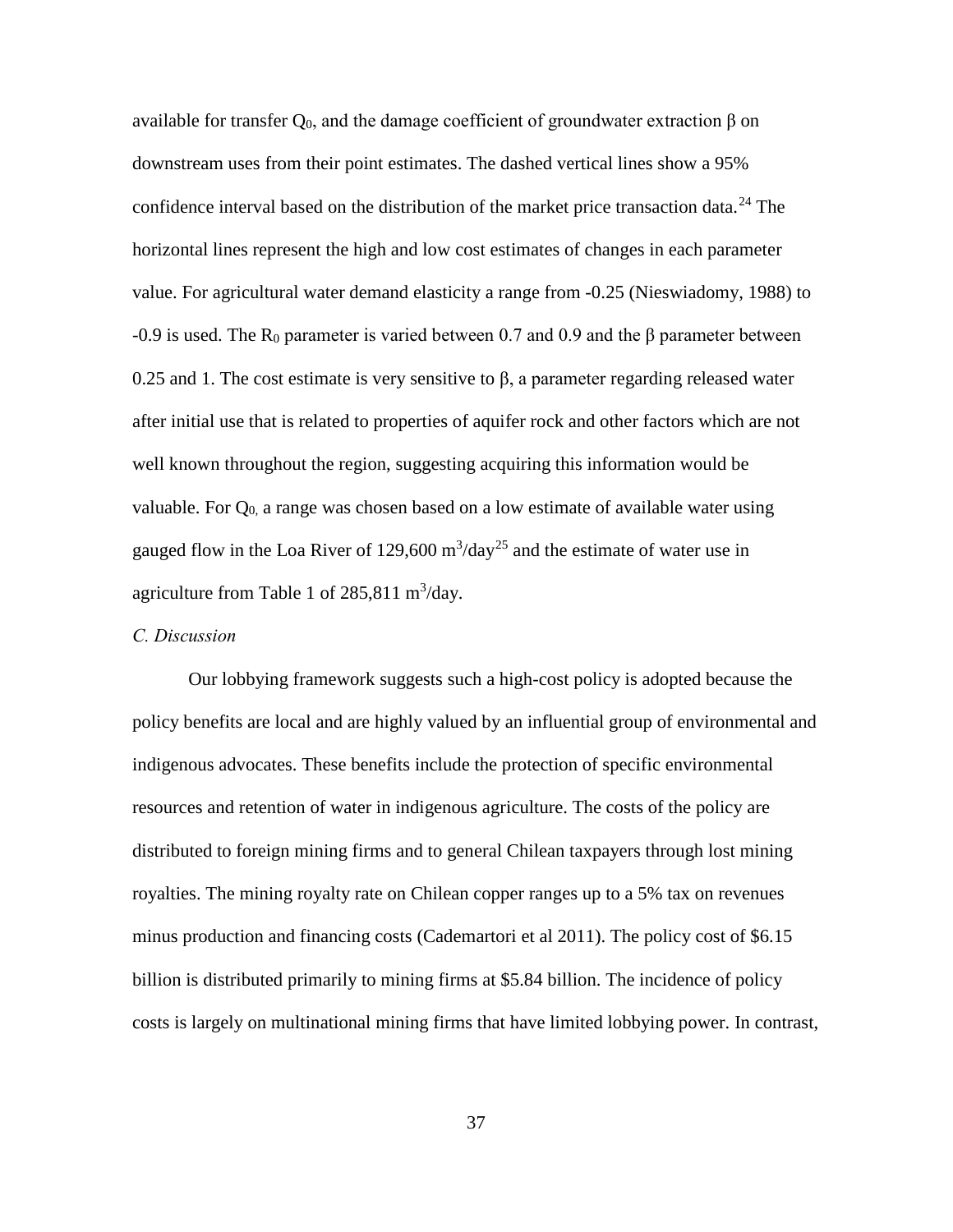Codelco, the government-owned producer is less restricted in access to water and avoids many of these costs.

The portion of the policy cost that falls on the Chilean people through lost royalty revenue, around \$307.5 million, may not be well understood by the Chilean public. The per capita policy cost is \$17.50 per Chilean. Given the low per-capita cost, and the difficulty and cost of understanding the issue of lost royalty revenue and organizing to oppose it, the lack of response from the general public is predictable. Available data suggest that few Chileans are aware of the costs of water trade restrictions or would value the policy benefits equal to those costs. Although in recent surveys 55% of Chileans report concern about environmental issues, only a quarter feel knowledgeable about causes of them and only 16% feel knowledgeable about solutions (CEP 2010). In the case at hand, knowledge may be particularly lacking because of the remoteness of the sites from the general urban Chilean population.

The overall environmental benefits of the policy may not be positive. A back-ofthe-envelope calculation shows that the projected increase in electricity use for desalination as a result of the policy leads to the release of an additional 4.62 million metric tons of  $CO<sub>2</sub>$ per year.[26](#page-54-2) According to IPCC estimates this amounts to an additional cost of \$198.5M per year in worldwide social costs.<sup>[27](#page-54-3)</sup> Because these costs are broadly spread, there is limited lobbying pressure to reduce carbon emissions. If Chile undertakes actions to reduce carbon emissions, either unilaterally or through international agreements, the specific policy design will determine the incidence of these additional costs and whether these costs will fall on influential interest groups or the general population (Libecap 2014).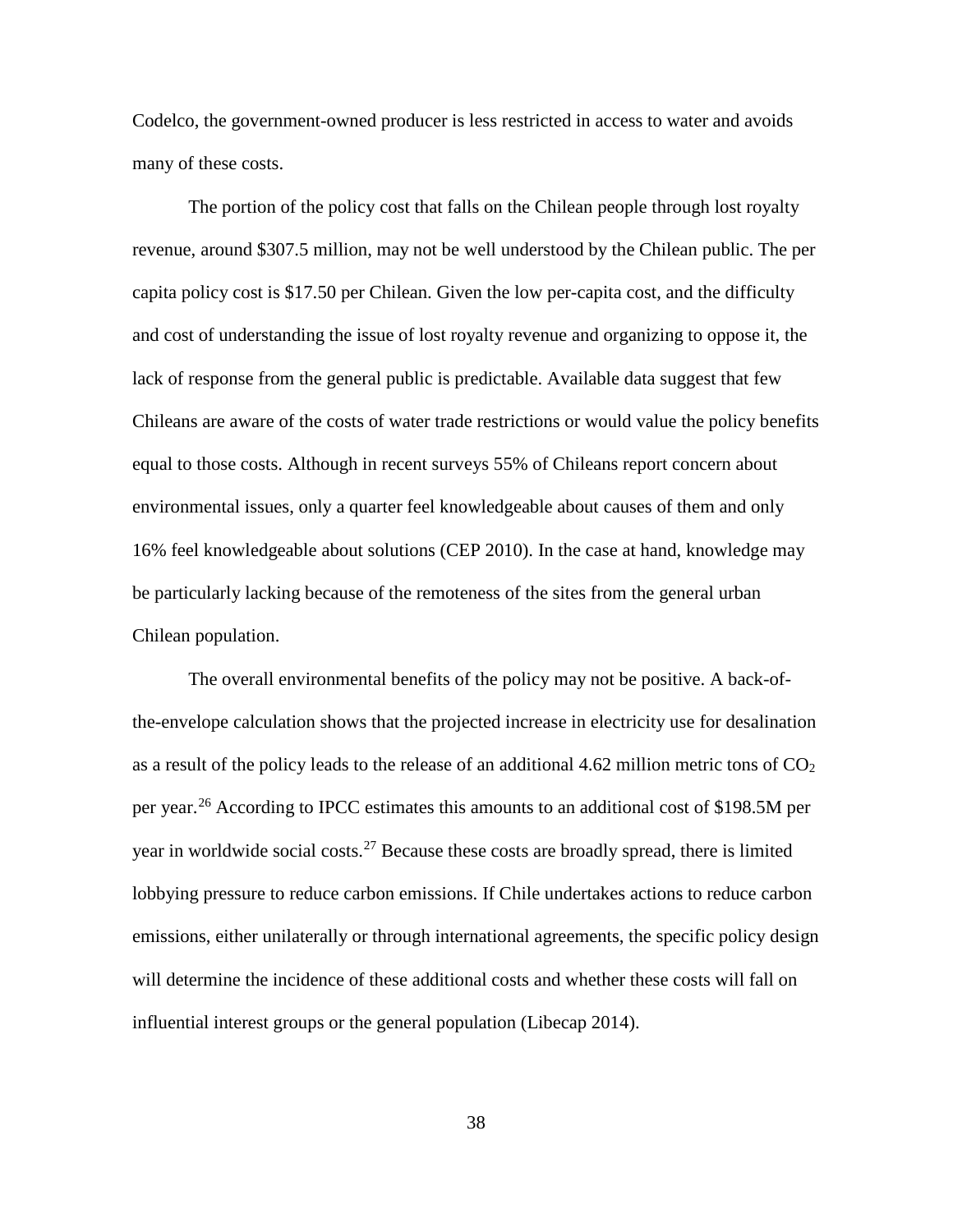Because a key function of a market is to provide information, the ability of water markets to achieve their potential benefits requires designing property rights and trading systems that make regulatory rules explicit in asset definition. If not, rules designed to limit environmental damage may result in price differentials that fail to convey signals of scarcity to policy makers. The sharp increase in regulatory denials in Chile dramatically decreased the price of water rights, even in the face of rising demand and severely constrained supply in the Atacama Desert. A thorough understanding of what restrictions govern water trades is necessary to understand water right prices and their response to shifting demand. Investment in alternative water sources, for instance costly infrastructure investment in desalination or new dam construction, may be undertaken even when water prices are relatively low if these sources of water are restricted for trades, resulting in water remaining in low-value sectors at low prices.

#### **VII. Conclusion**

 In the Antofagasta region of northern Chile, a high-cost environmental good is provided that benefits a narrow constituency while imposing costs on large, dominantly foreign, mining firms and the Chilean public. To understand this outcome, it is necessary to examine the relative power of lobby groups, how they compete, and how completely they reflect broad citizen interests. When the involvement of the general public and industry is low, a higher level of environmental provision may be chosen by politicians that exceeds what is general welfare enhancing.

 In lobbying and in responding to interest group pressures, advocates, politicians, and agency officials do not bear the full costs of the policies adopted. In this sense the problem of social cost (Coase 1960) emerges because the private costs facing decision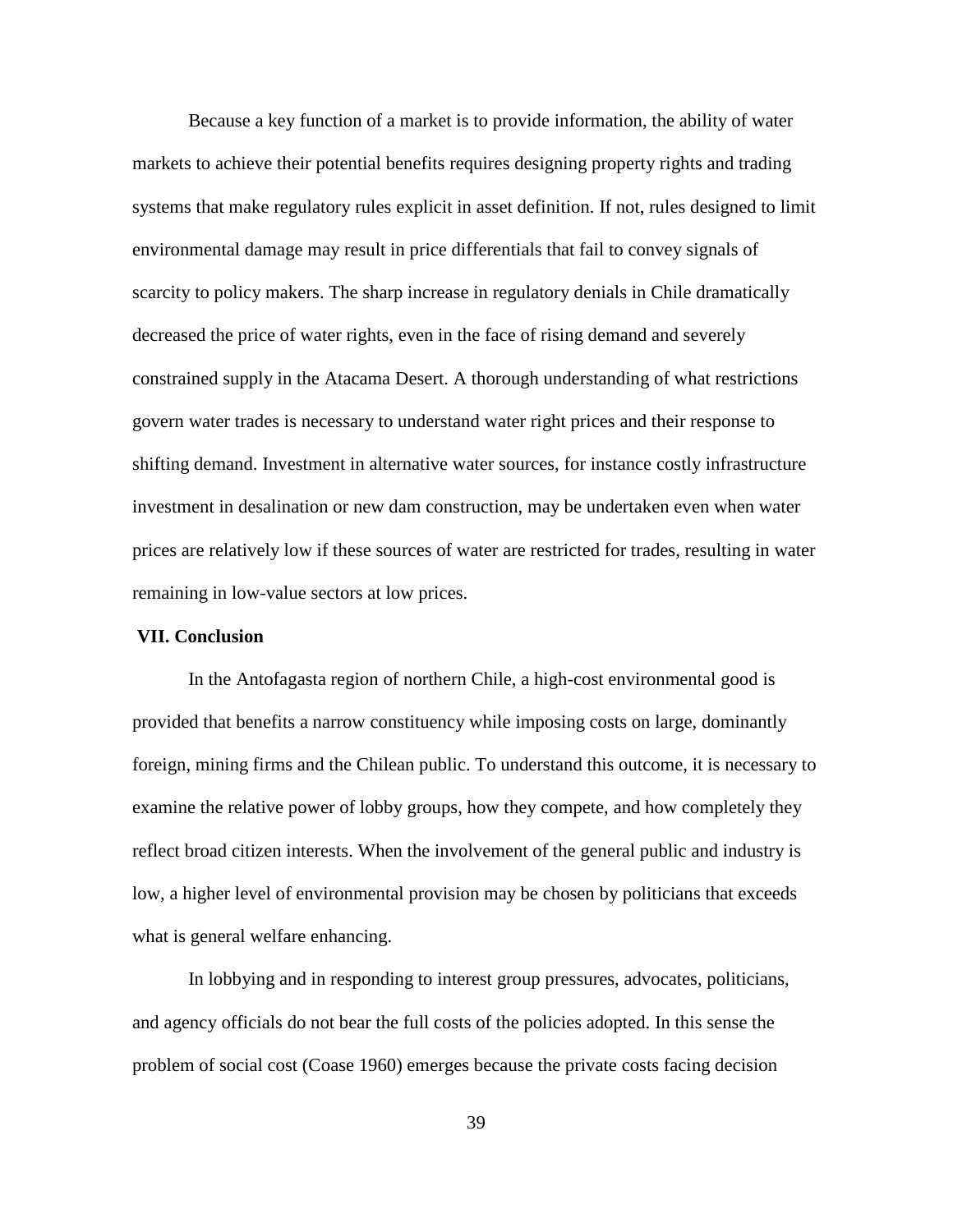makers and those influencing their decisions are less than social costs. Excessive provision, in this case, environmental benefits, follows. The model demonstrates the necessity of examining these types of cases empirically to assess the extent to which the preferences of lobby groups deviate from those of the general public. Divergence between private and social cost and benefits creates incentives for lobbyists to favor allocations that increase their benefits while potentially reducing total welfare. Welfare-improving regulatory policies require competitive lobby pressures to generate outcomes that generally reflect broad public interests.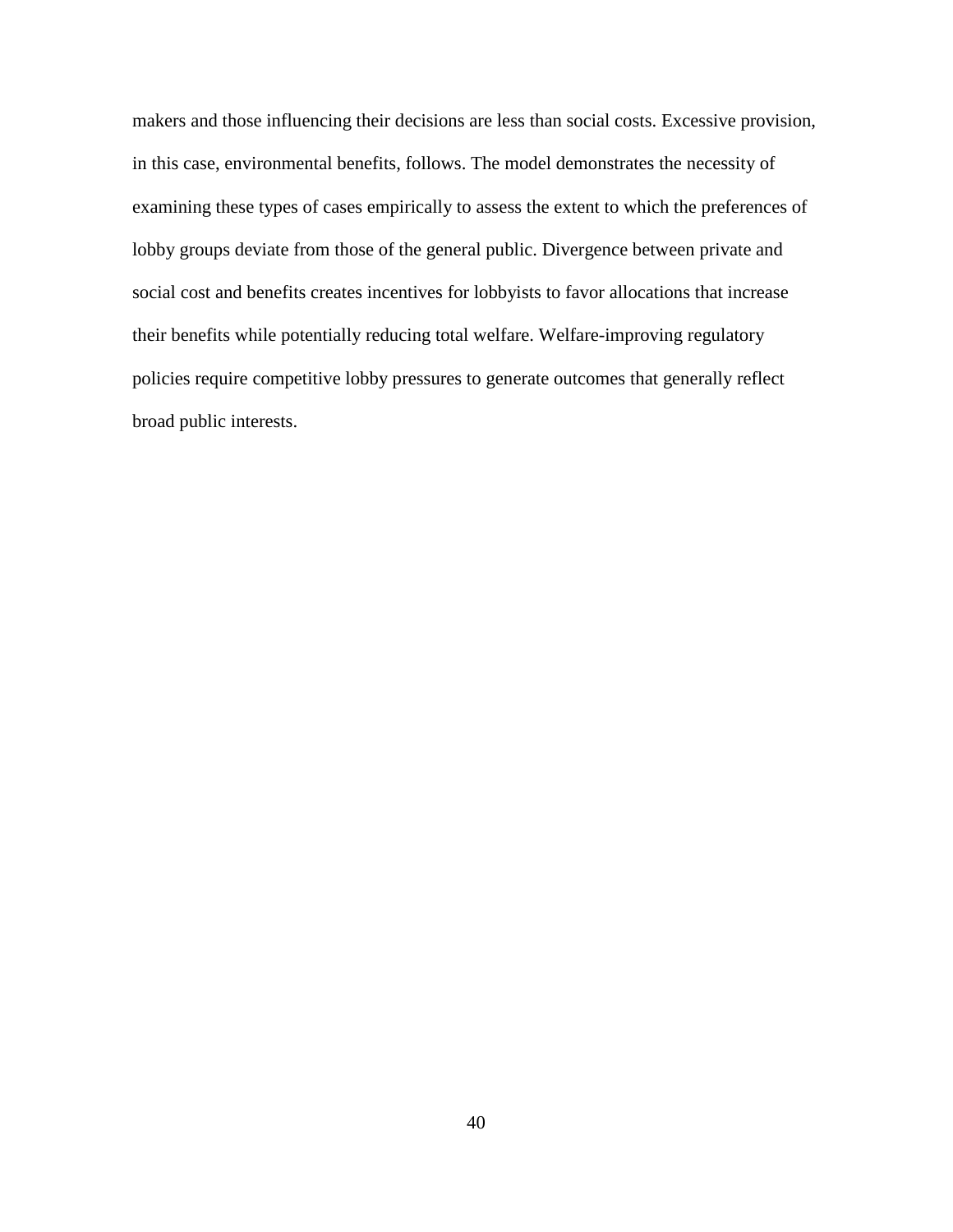### **VIII. References**

- Aidt, T. S. 2003. Redistribution and deadweight cost: the role of political competition. *European Journal of Political Economy*, *19*(2), 205-226.
- Aidt, T. S. 1998. Political internalization of economic externalities and environmental policy. *Journal of Public Economics*, *69*(1), 1-16.
- Ando, A. W. 1999. Waiting to Be Protected Under the Endangered Species Act: The Political Economy of Regulatory Delay\*. The Journal of Law and Economics, 42(1), 29-60.
- Becker, G.S. 1958. "Competition and democracy." *Journal of Law and Economics* 1, 105– 109.
- Becker, G. S. 1983. A theory of competition among pressure groups for political influence. *The Quarterly Journal of Economics*, 371-400.
- Becker, G. S. 1985. Public policies, pressure groups, and dead weight costs.*Journal of public economics*, *28*(3), 329-347.
- Bernheim, B. D., & Whinston, M. D. 1986. Menu auctions, resource allocation, and economic influence. *The quarterly journal of economics*, *101*(1), 1-31.
- Brewer, J., Glennon, R., Ker, A., and Libecap, G. 2007. Water markets in the west: prices, trading, and contractual forms. NBER Working Paper.
- Buchanan, J. M., & Tullock, G. 1975. Polluters' profits and political response: Direct controls versus taxes. *The American Economic Review*, 139-147.
- Buchanan, J. M., & Tullock, G. 1962. *The calculus of consent: Logical foundations of constitutional democracy* (Vol. 100). University of Michigan Press.
- Cademartori, Jan J., Díaz, Juan S., Sagredo, Carlos P. 2011. Evaluación económica del impuesto a la minería en chile. Report from the Instituto de Ciencias Alejandro Lipschutz. March 2011. URL: <http://www.ical.cl/wp-content/uploads/royalty-Minero-marzo-2011.pdf>
- CEP (Centro de Estudios Públicos). 2010. National Study of Public Opinion No. 63, URL: [www.issp.org](http://www.issp.org/)
- Centro de Ecología Aplicada. 2011. Diseño del inventario nacional de humedales y el seguimiento ambiental. Ministerio de Medio Ambiente. Santiago. Chile. 164 pp. http://www.mma.gob.cl/1304/articles-50507\_documento.pdf
- Cochilco. 2014. Database of Statistics on Mineral Production. Accessed October, 2015. URL: http://www.cochilco.cl/estadisticas/produccion.asp
- Congleton, R. D. (Ed.). 1996. *The political economy of environmental protection: analysis and evidence*. University of Michigan Press.
- Cristi, O., Díaz, C, Edwards, G, and Edwards, E.C.. 2014. The effect of regulatory uncertainty on water-right prices: The case of the Loa Basin in the Antofagasta Region of Chile. Proceedings of the 2014 International Conference on Energy, Environment, Development and Economics. Santorini Island, Greece.
- Cropper, M. L., Evans, W. N., Berardi, S. J., Ducla-Soares, M. M., & Portney, P. R. 1992. The determinants of pesticide regulation: A statistical analysis of EPA decision making. *Journal of Political Economy*, 175-197.
- Dal Bó, E. 2006. Regulatory capture: a review. *Oxford Review of Economic Policy*, *22*(2), 203-225.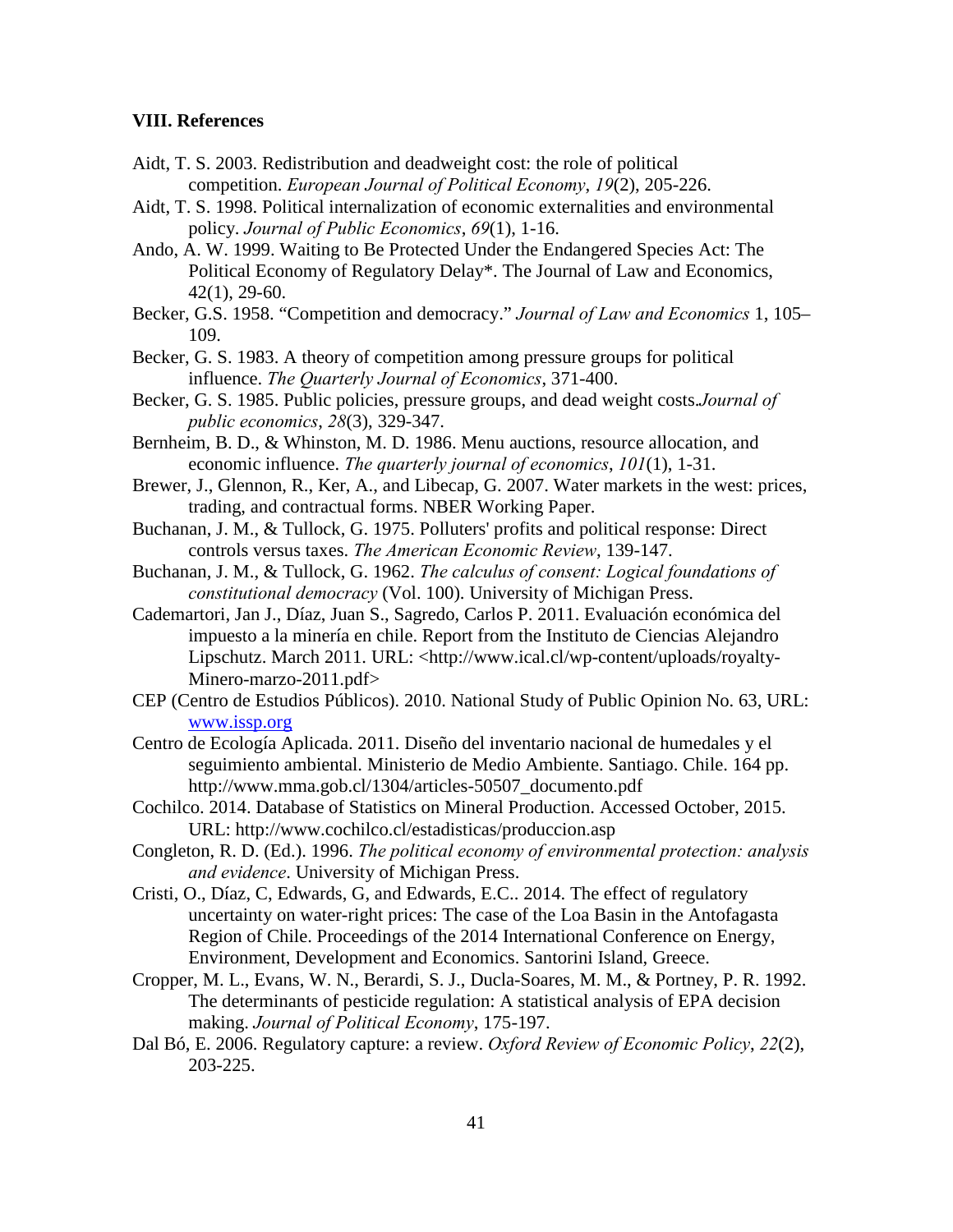- Daley, D. M. 2007. Citizen groups and scientific decisionmaking: Does public participation influence environmental outcomes?. *Journal of Policy Analysis and Management*, *26*(2), 349-368.
- Daley, D. M., & Garand, J. C. 2005. Horizontal diffusion, vertical diffusion, and internal pressure in state environmental policymaking, 1989-1998. *American Politics Research*, *33*(5), 615-644.
- Daley, D. M., & Layton, D. F. 2004. Policy implementation and the environmental protection agency: What factors influence remediation at superfund sites?. *Policy Studies Journal*, *32*(3), 375-392.
- DGA (Dirección General de Aguas). 2008. "Derechos, Extracciones y Tasas Unitarias de Consumo de Agua del Sector Minero, Regiones Centro-Norte de Chile" S.I.T. N° 146, Santiago, Marzo.
- DGA (Dirección General de Aguas). 2007. "Estimaciones de Demanda de Agua y Proyecciones Futuras. Zona I Norte. Regiones I A IV. S.I.T. Nº 122.Santiago, Enero Del 2007.
- Edwards, E. C. and Kirk-Lawlor, N. E. 2013. The economic value of an aquifer with beneficial outflows. Working Paper. URL: [http://www2.bren.ucsb.edu/~eredwards/WP-Holes\\_in\\_the\\_Bathtub.pdf](http://www2.bren.ucsb.edu/%7Eeredwards/WP-Holes_in_the_Bathtub.pdf)
- Fairfield, Tasha. 2014. The Political Economy of Progressive Tax Reform in Chile. Woodrow Wilson Center Update on the Americas. URL: https://www.wilsoncenter.org/sites/default/files/Tax%20Reform%20in%20Chile.pd f
- Grafton, R., Libecap, G., McGlennon, S., Landry, C., and O'Brien, B. 2011. An integrated assessment of water markets: A cross-country comparison. Review of Environmental Economics and Policy, 5(2):219–239.
- Greenstone, M., List, J. A., & Syverson, C. 2012. *The effects of environmental regulation on the competitiveness of US manufacturing* (No. w18392). National Bureau of Economic Research.
- Griffin, R. 2006. Water resource economics. MIT Press Cambridge, MA.
- Grossman, G. M., & Helpman, E. 1994. Protection for Sale. *American Economic Review*, *84*(4), 833-850.

GWI. 2012. Desalination tracker. Global Water Intelligence, 13(3):48–49.

Instituto Censo Agropecuario y Forestal. 2007a. Resultados por comuna: Cuadro 14: productores agropecuarios y forestales individuales por pueblo originario, según región, provincia y comuna. URL:

[http://www.ine.cl/canales/chile\\_estadistico/censos\\_agropecuarios/censo\\_agropecuar](http://www.ine.cl/canales/chile_estadistico/censos_agropecuarios/censo_agropecuario_07_comunas.php) [io\\_07\\_comunas.php](http://www.ine.cl/canales/chile_estadistico/censos_agropecuarios/censo_agropecuario_07_comunas.php)

- Instituto Censo Agropecuario y Forestal. 2007b. Resultados por comuna: Cuadro 4: número y superficie de las explotaciones agropecuarias por condición jurídica del productor(a), según región, provincia y comuna.
- Instituto Nacional de Estadísticas. 2008. Población y Sociedad, Aspectos Demográficos. URL:

http://www.ine.cl/canales/chile\_estadistico/demografia\_y\_vitales/demografia/pdf/po blacion\_sociedad\_enero09.pdf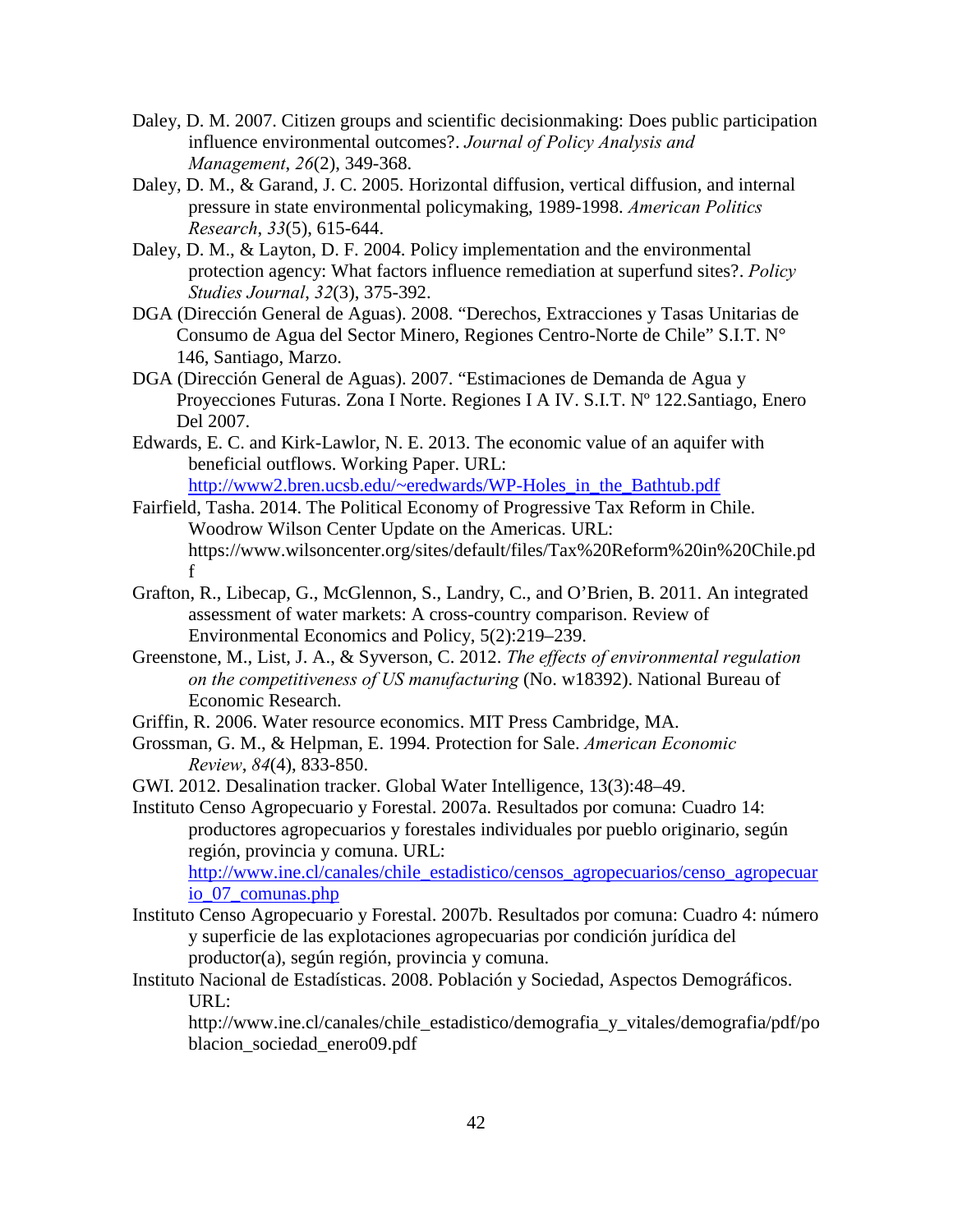- Johnson, R. N., and Libecap, G. D. 2001. Information distortion and competitive remedies in government transfer programs: The case of ethanol. Economics of Governance, 2(2), 101-134.
- Kollman, K. 1997. Inviting friends to lobby: Interest groups, ideological bias, and Congressional committees. *American Journal of Political Science*, 519-544.
- Kotchen, M. and Burger, N. 2007. Should we drill in the arctic national wildlife refuge? An economic perspective. Energy policy, 35(9):4720–4729.
- Kuzmiak, D. T. 1991. The American environmental movement. *Geographical Journal*, 265-278.
- Laffont, J. J., & Tirole, J. 1991. The politics of government decision-making: A theory of regulatory capture. The Quarterly Journal of Economics, 106(4), 1089-1127.
- Libecap, G. D. 2014. "Addressing Global Environmental Externalities: Transaction Costs Considerations," *Journal of Economic Literature* 52(2): 424-79.
- Lichtenberg, E. and Zilberman, D. 1986. The welfare economics of price supports in us agriculture. *The American Economic Review*, 76(5):1135–1141.
- Mentor, Joe. 2001. "Trading Water, Trading Places: Water Marketing in Chile and the Western United States". AWRA/IWLRI-University of Dundee International Specialty Conference, August 6-8, 2001.

<http://www.awra.org/proceedings/dundee01/Documents/Mentor.pdf>

- McConnell, Kenneth E. 1997. "Income and the Demand for Environmental Quality," *Environment and Development Economics* 2 (4): 383-99..
- Montgomery, C. A., Brown Jr, G. M., & Adams, D. M. 1994. The marginal cost of species preservation: the northern spotted owl. *Journal of Environmental Economics and Management*, *26*(2), 111-128.
- Nieswiadomy, M. 1988. Input substitution in irrigated agriculture in the high plains of texas, 1970-80. Western Journal of Agricultural Economics, pages 63–70.
- Oates, W. E., & Portney, P. R. 2003. The political economy of environmental policy. *Handbook of environmental economics*, *1*, 325-354.
- Olson, M. 1965. *The logic of collective action: Public goods and the theory of group* (p. 176). Cambridge: Harvard University Press.
- Peña, Humberto. 2004. 20 años del Código de Aguas de Chile. REGA Vol. 1, no. 1, p. 91-103.
- Peña, Humberto. 2011. Personal interview. Conducted in Santiago, Chile. March 23, 2011.
- Peltzman, S. 1976. Toward a More General Theory of Regulation. JL & Econ., 19, 211.
- Posner, R. A. 1974. Theories of Economic Regulation. Bell Journal of Economics, 5(2), 335-358.
- PricewaterhouseCoopers. 2012. Corporate income taxes, mining royalties and other mining taxes: A summary of rates and rules in selected countries. June 2012. URL: < [http://www.pwc.com/en\\_GX/gx/energy-utilities-mining/publications/pdf/pwc-gx](http://www.pwc.com/en_GX/gx/energy-utilities-mining/publications/pdf/pwc-gx-miining-taxes-and-royalties.pdf)[miining-taxes-and-royalties.pdf>](http://www.pwc.com/en_GX/gx/energy-utilities-mining/publications/pdf/pwc-gx-miining-taxes-and-royalties.pdf)
- Rojas, A. 1994. The Environmental Movement and the Environmentally Concerned Scientific Community in Chile. *Revista Europea de Estudios Latinoamericanos y del Caribe/European Review of Latin American and Caribbean Studies*, 93-118.
- Salazar, C., María, A., Rojas, R., Rojas, L., and Orphanopoulos, D. 2003. Evaluación ́on de los recursos hídricos sectores calama y llalqui cuenca del rio loa. Technical Report STI No. 85, Departamento de Estudios Y Planificación.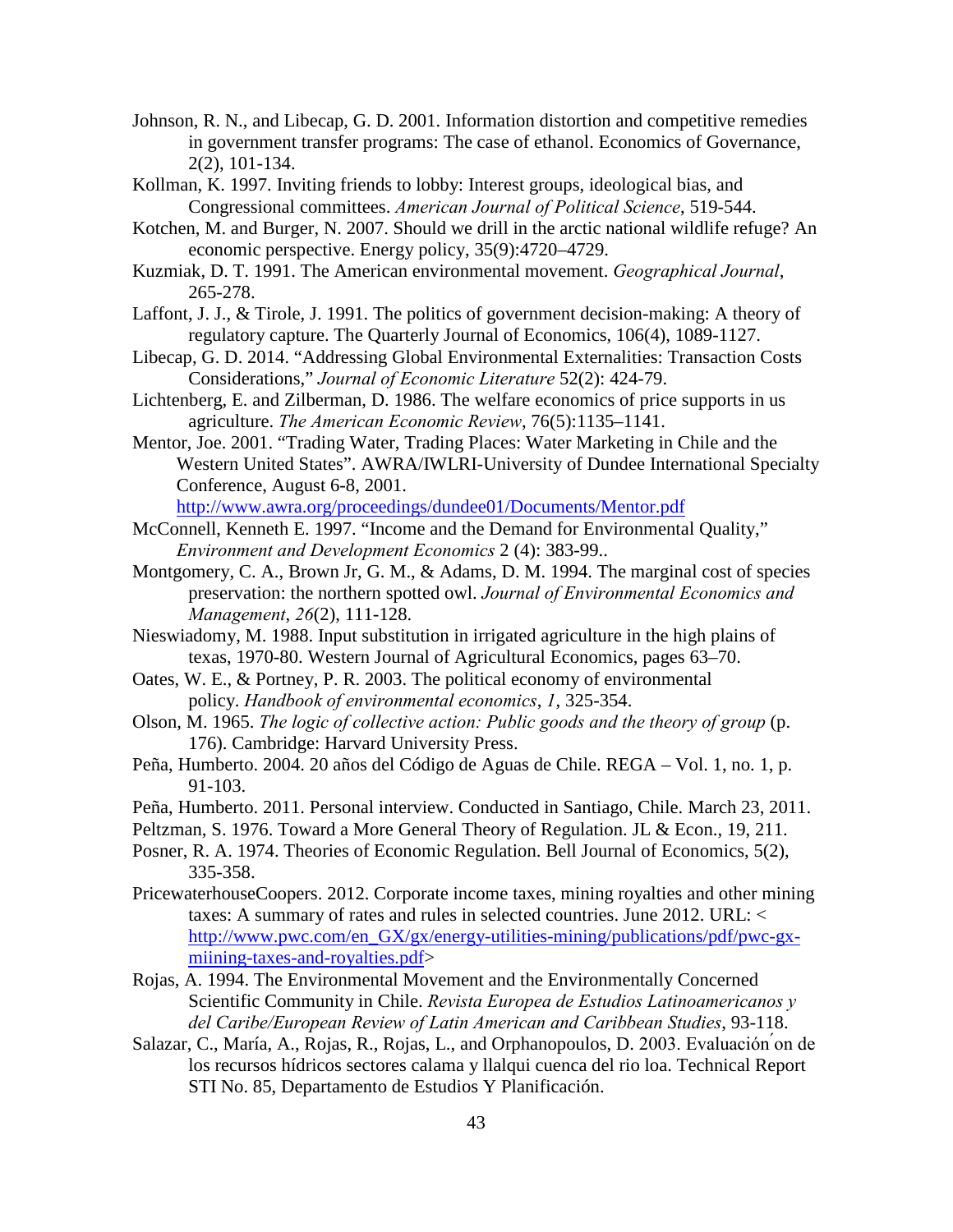- Schoengold, K., Sunding, D., and Moreno, G. 2006. Price elasticity reconsidered: Panel estimation of an agricultural water demand function.
- Silva, E. 1996. Democracy, market economics, and environmental policy in Chile. *Journal of Interamerican Studies and World Affairs*, *38*(4), 1-33.
- Smith, V. K. 1985. A Theoretical Analysis of the" Green Lobby". *The American Political Science Review*, 132-147.
- Stigler, G. J. 1971. The theory of economic regulation. The Bell journal of economics and management science, 3-21.
- Tecklin, D., Bauer, C., & Prieto, M. 2011. Making environmental law for the market: the emergence, character, and implications of Chile's environmental regime. *Environmental Politics*, *20*(6), 879-898.
- Urkidi, L. 2010. A glocal environmental movement against gold mining: Pascua–Lama in Chile. *Ecological Economics*, *70*(2), 219-227.
- Wittman, D. 1989. Why democracies produce efficient results. *The Journal of Political Economy*, 1395-1424.
- World Bank. 2011. Diagnóstico de la gestión de los recursos hídricos. Publication number 63392, p. 26.
- Yu, Z. 2005. Environmental protection: a theory of direct and indirect competition for political influence. *The Review of Economic Studies*, *72*(1), 269-286.
- Zhou, Y. and Tol, R. 2005. Evaluating the costs of desalination and water transport. Water Resources Research, 41(3):W03003.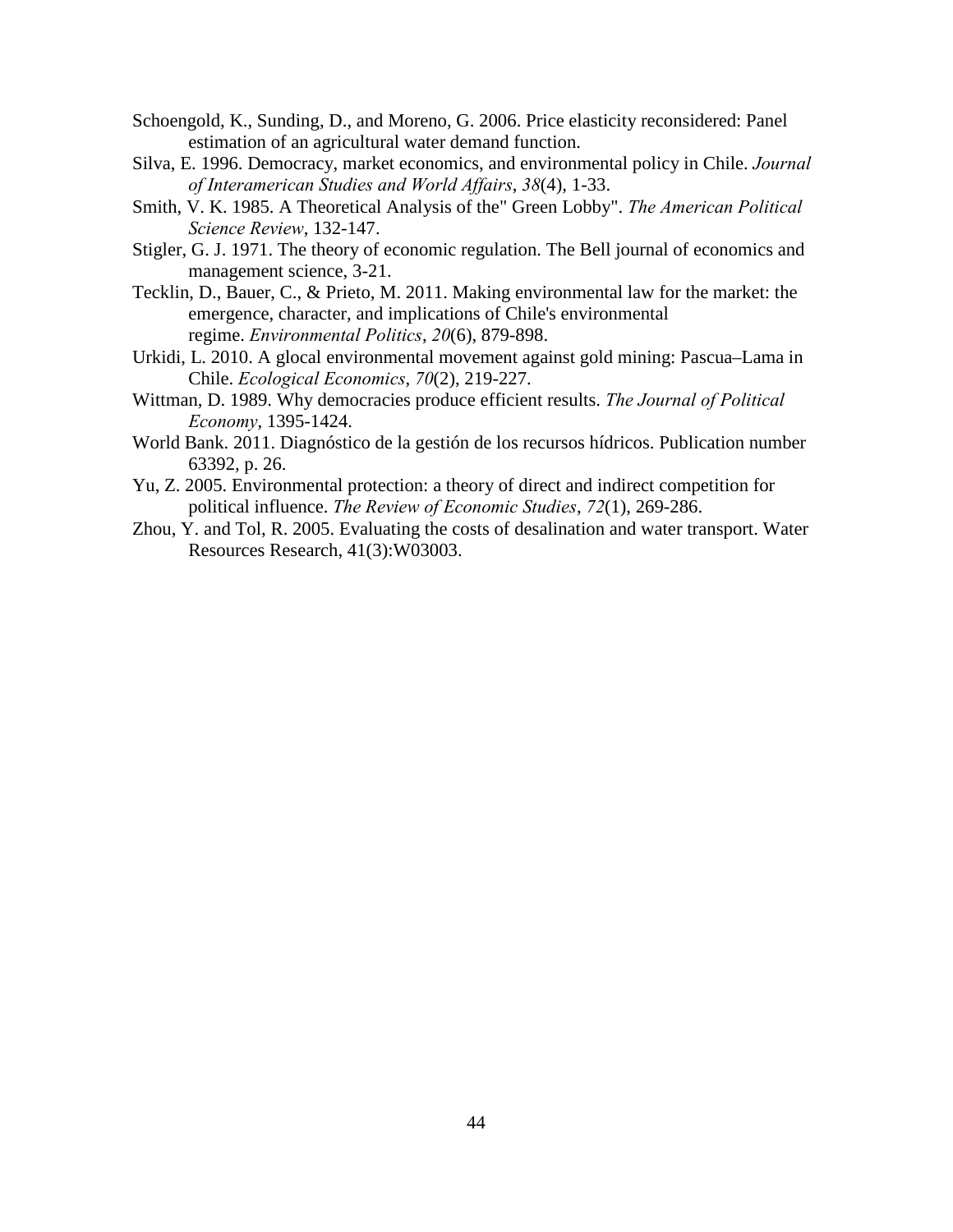#### *Endnotes*

<sup>5</sup> An interior solution is assumed—at least some production occurs.

<sup>6</sup> Whether this output is below the optimal level,  $Z' < Z^*$ , is determined by whether the firm, as a monopolist, would choose Z<Z<sup>\*</sup>. Thus, the overall welfare effect of the industry-environmental group coalition is ambiguous.

 $<sup>7</sup>$  New permanent and consumptive water rights to underground water cannot be granted if DGA declares a</sup> hydrologic sector as a "restricted area" (Water Code, numbers 65-67). This is the case of most underground water in the Antofagasta region. Moreover, DGA can approve a "Resolution of water exhaustion" (Water Code, number 282) for a natural source of surface water, and in this case DGA cannot grant new consumptive and permanent water rights. This has been the case for the Loa River and tributaries since the year 2000.

 $8$  Data from the 2002 census shows 22,808 people "belonged to an ethnic group" in the Antofagasta

region, out of 493.984 (4.62%) (Instituto Nacional de Estadísticas 2008). Indigenous agriculture participation data is from the Instituto Censo Agropecuario y Forestal (2007a)

<sup>9</sup> Measurement data from 1961 is from Universidad de Chile and Corporación de Fomento de la Producción; data from 1990 is from DGA monthly means.

<sup>10</sup> Interview with Ricardo Katz of the DGA conducted by Cristi and Edwards in 2013.

<sup>11</sup>As an example, the mining company Quadra Minino bought underground water in 2008 in the Pampa Llalqui, 30 kilometers from Calama, for around US\$40 million, but has not been able to use it for environmental reasons. 12 Revenues minus production costs including depreciation (Cadematori 2011).

<sup>13</sup> According to Chilean law, these Property Registers (Conservadores de Bienes Raíces) provide official certification of legal tenure.

<sup>14</sup> Note the municipal facilities La Chimba and Desaladora Sur are located in the city of Antofagasta.

<sup>15</sup> The river's surface water disappears somewhere after Calama although the river bed continues to the Pacific. <sup>16</sup> \$0.63/m<sup>3</sup> is the total variable cost of desalinated water, an average including capital costs is around \$1.00/m<sup>3</sup>, with  $$0.44/m<sup>3</sup>$  from the cost of electricity.

<sup>17</sup> Our estimate for direct seawater projects is an underestimate because it does not include the cost of upgrading the on-site equipment and ore processing changes necessary to use seawater, which have proved problematic and expensive.

<sup>18</sup> We exclude these capital costs to simplify the analysis. It may be in the company's interest to build the infrastructure to ensure a reliable water supply, and the usable lifetime of these investments is less clear than for desalination plants for purposes of amortizing capital costs over time.

<sup>19</sup> Brewer et al. (2007) discount the water flow itself in comparing one- and multi-year leases with permanent transactions. Using a similar approach we convert the desalinated and seawater costs per year into the equivalent permanent water right price. Example: To convert a cost of  $\frac{X}{m^3}$  to the equivalent permanent right price, we divide by 1000 to get the price per liter, then multiply by 365x24x60x60 to get the number of seconds per year. This is the equivalent to providing 1 L/s for an entire year at  $X/m<sup>3</sup>$ . We then divide this single-year price by the interest rate, like a perpetuity, to find the equivalent permanent right price.

<sup>20</sup> Purchases are made through the Fund for Indigenous Lands and Waters.

<sup>21</sup> This inter-sector allocation only examines the change in profit due to changes in water input. Mining firms face a constant price for copper and lobby according to the relationship shown in Figure 1B.

<sup>22</sup> The six-year window is somewhat arbitrary, balancing a desire to isolate the change with the need for enough observations to identify the effect. Four- and eight-year windows yield similar results.

<sup>23</sup> In this region, estimated water withdrawals of 1,551L/s reduced surface water flow downstream by 700L/s

<sup>24</sup> Calculated by finding the unbiased variance of the weighted mean of the log of per unit transfer price.

25 Personal correspondence with Naomi Kirk-Lawlor, May 19, 2014

<span id="page-45-0"></span><sup>&</sup>lt;sup>1</sup> Assumptions and data sources are described later in the paper.  $\overline{\phantom{a}}$ 

<span id="page-45-1"></span><sup>&</sup>lt;sup>2</sup> A similar case is the coalition of "Bootleggers and Baptists" who oppose liquor sales on Sundays for different reasons but form a strong lobbying coalition (Yandle 1993).

<sup>&</sup>lt;sup>3</sup> We assume for the sake of modeling simplicity that all politicians accept lobbying influence.

<sup>4</sup> This outcome implies that lobby groups are not beneficial, relative to a world without them. Of course, groups may provide useful information as to what can happen to the environment or to industry with changes in Z. Indeed, once it is assumed that there are lobby groups, the formation of a lobby group can provide valuable information to politicians.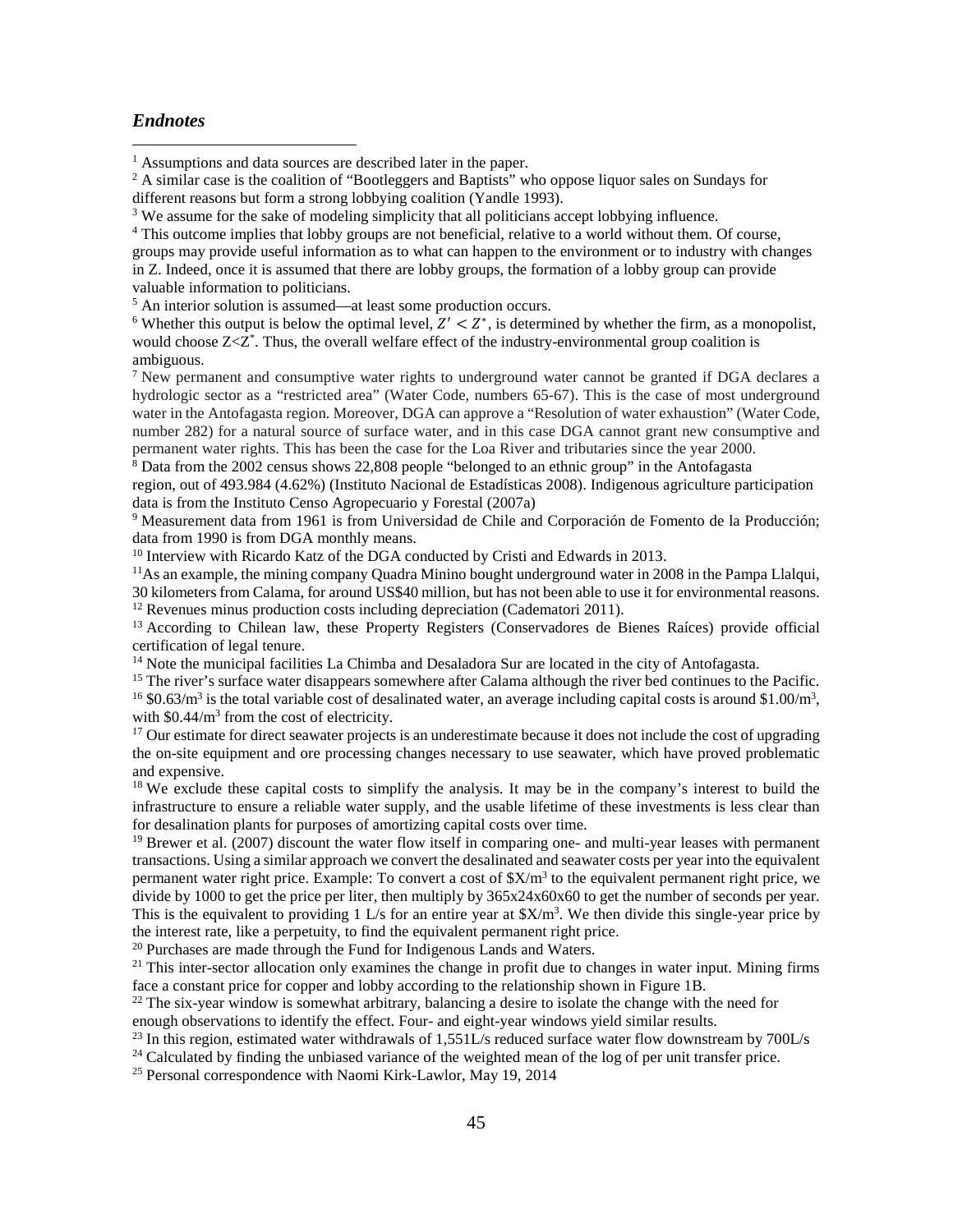<span id="page-46-0"></span><sup>26</sup> Total project energy projections imply around 3.08B kWh of electricity per year based on \$0.10/kWh electricity price. The Northern grid is 33% coal, 57% natural gas, remainder fuel oil and diesel (http://www.cdec-sing.cl/html docs/anuario2010/pdf/SING2010EN.pdf). CO<sub>2</sub> releases are 2.1 lbs/kWh for coal, 1.12 lbs/kWh for natural gas, 1.7 lbs/kWh for fuel oil no. 6 coal, 1.12 lbs/kWh for natural gas, 1.7 lbs/kWh for fuel oil no. 6 [\(http://www.eia.gov/tools/faqs/faq.cfm?id=74&t=11\)](http://www.eia.gov/tools/faqs/faq.cfm?id=74&t=11). This leads to an estimate of 4.62M metric tons CO<sub>2</sub> <sup>27</sup> The social cost of carbon \$43.00 (http://www.ipcc.ch/publications\_and\_data/ar4/wg2/en/ch18s18-4-2.html)  $\rightarrow$  \$198.7M/yr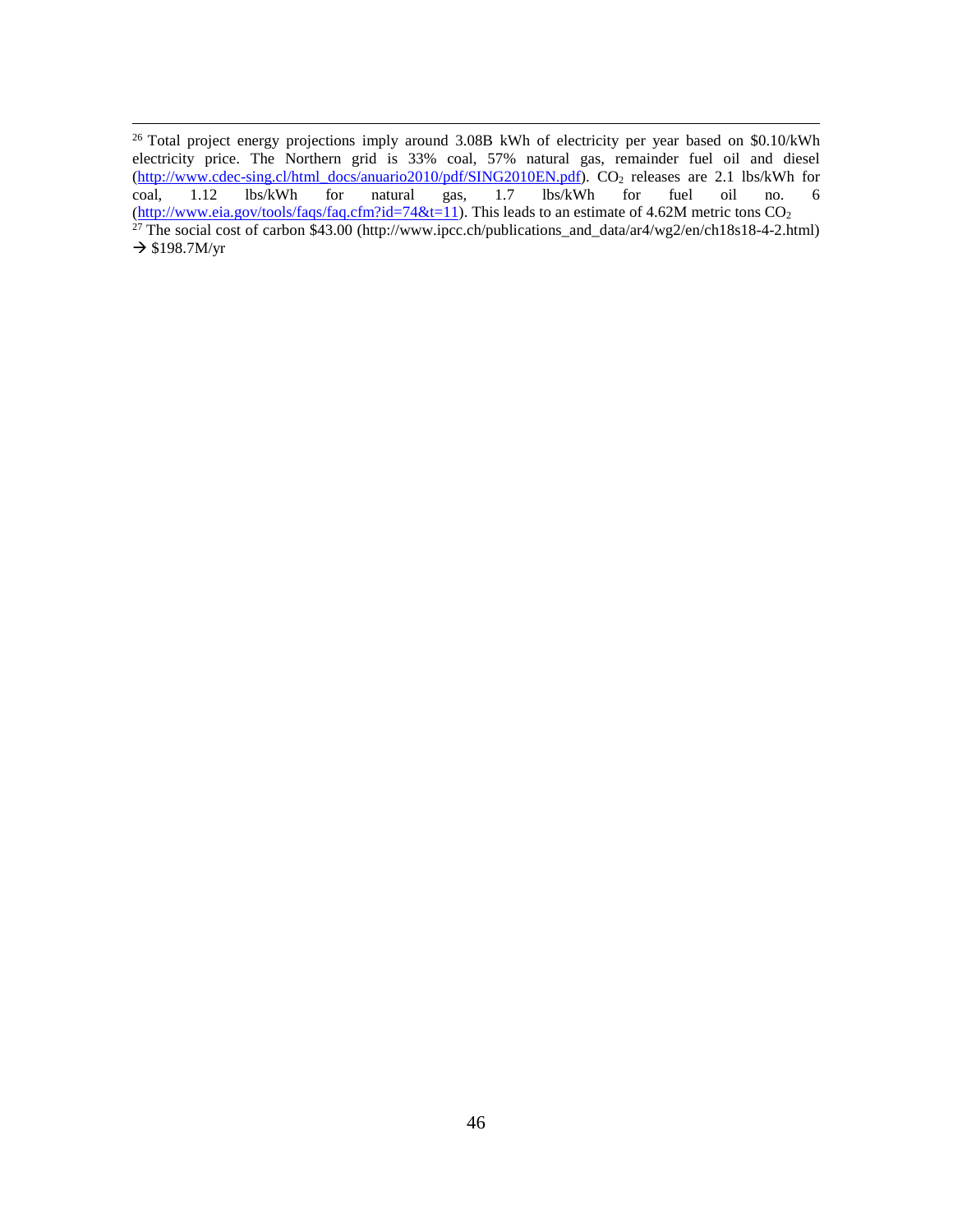# *Tables*

| Table 1. Freshwater Consumption by Sector in the Antofagasta Region |  |  |  |
|---------------------------------------------------------------------|--|--|--|
|                                                                     |  |  |  |

<span id="page-47-0"></span>

| <b>Economic Sector</b>  | Consumption $(m^3/day)$ | <b>Percentage</b> |
|-------------------------|-------------------------|-------------------|
| Agriculture & Livestock | 285,811                 | 25%               |
| Urban                   | 94,608                  | 8%                |
| Industry                | 164,678                 | 15%               |
| Mining                  | 419,472                 | 37%               |
| Energy                  | 128,995                 | 11%               |
| Other                   | 29,117                  | 3%                |
| Total                   | 1,122,682               |                   |

<span id="page-47-3"></span><span id="page-47-2"></span><span id="page-47-1"></span>Sources: DGA, 2007, DGA, 2008.

# **Table 2. Surface Water Sale Summary Statistics**

| Buyer Type                                | Pre (1995-2003)                 | Post (2004-2009) | All (1995-2009) |  |  |  |
|-------------------------------------------|---------------------------------|------------------|-----------------|--|--|--|
|                                           | Median Price $(2014\$/m^3/day)$ |                  |                 |  |  |  |
| Government                                | \$444                           | \$655            | \$518           |  |  |  |
| Industrial                                | \$305                           | \$966            | \$462           |  |  |  |
| Private Party (Ag)                        | \$144                           | \$343            | \$196           |  |  |  |
|                                           | <b>Number of Transactions</b>   |                  |                 |  |  |  |
| Government                                | 83                              | 80               | 163             |  |  |  |
| Industrial                                | 87                              | 44               | 131             |  |  |  |
| Private Party (Ag)                        | 99                              | 49               | 148             |  |  |  |
| Quantity Transferred per Sale $(m^3/day)$ |                                 |                  |                 |  |  |  |
| Government                                | 112.7                           | 58.7             | 86.2            |  |  |  |
| Industrial                                | 467.3                           | 260.1            | 397.7           |  |  |  |
| Private Party (Ag)                        | 90.9                            | 65.7             | 82.5            |  |  |  |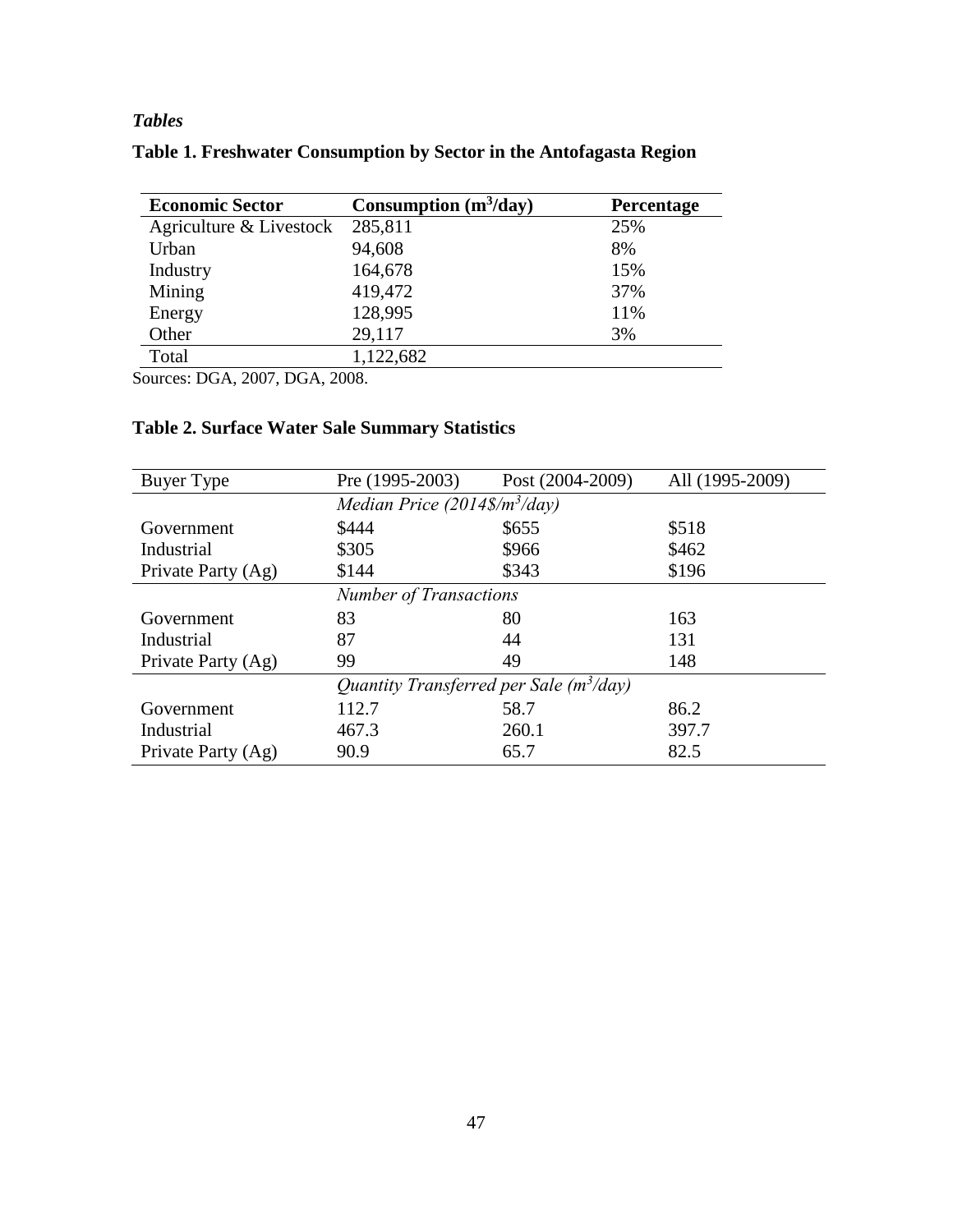|                             | Pumping           |           | Water cost                |                      | Seawater                 | Desal       |
|-----------------------------|-------------------|-----------|---------------------------|----------------------|--------------------------|-------------|
|                             | distance          | Elevation | estimate (per             |                      | Capacity                 | Capacity    |
| Mine Name / Project         | (km)              | (m)       | $m^3$ /day) <sup>28</sup> | Status <sup>29</sup> | $(m^3$ /day)             | $(m^3/day)$ |
| Michilla / Michilla         | 15                | 835       | \$4,265                   | Operational          | 6,500                    | 2,300       |
| Municipal / La Chimba       |                   |           | \$5,155                   | Operational          | $\overline{\phantom{0}}$ | 52,013      |
| Municipal / Desaladora Sur  | $\qquad \qquad -$ |           | \$6,993                   | Prequalification     | $\overline{\phantom{a}}$ | 86,400      |
| Municipal / Taltal          |                   |           | \$7,300                   | Operational          | -                        | 432         |
| Algorta Norte / Algorta     | 65                | 1,300     | \$7,300                   | <b>EIA</b> Approved  | 12,960                   |             |
| Sierra Gorda / Sierra Gorda | 141               | 1,700     | \$7,300                   | <b>EIA</b> Approved  | 128,736                  |             |
| Esperanza / Michilla II     | 145               | 2,200     | \$8,881                   | Operational          | 62,208                   |             |
| Escondida / El Coloso       | 170               | 3,150     | \$19,542                  | Operational          | $\overline{\phantom{0}}$ | 45,360      |
| Escondida / El Coloso II    | 170               | 3,150     | \$19,542                  | Preferred Bidder     | $\overline{\phantom{a}}$ | 276,480     |
| Total                       |                   |           |                           |                      | 210,404                  | 462,985     |

<span id="page-48-3"></span><span id="page-48-2"></span>**Table 3. Antofagasta Region Current and Planned Mining Desalination Projects and Projected Water Costs**

<span id="page-48-1"></span><span id="page-48-0"></span> $28\,5\%$  discount rate  $\overline{a}$ 

<sup>29</sup> Source: GWI, 2012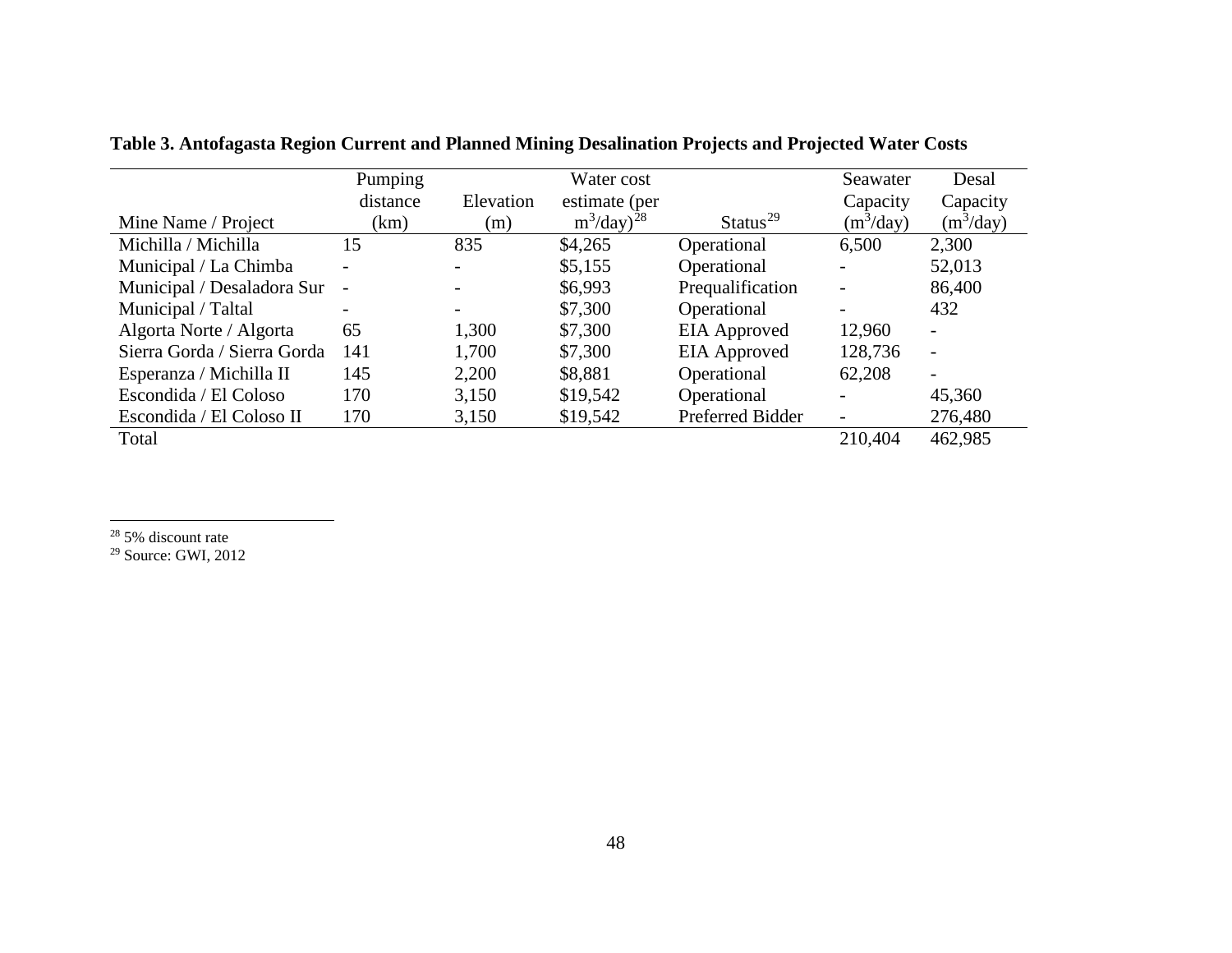|                           | (1)        | (2)        | (3)       | (4)       | (5)        | (6)       | (7)       | (8)       |
|---------------------------|------------|------------|-----------|-----------|------------|-----------|-----------|-----------|
| <b>VARIABLES</b>          | 1995-2009  | 1995-2009  | 1995-2009 | 1995-2009 | 2001-2006  | 2001-2006 | 2001-2006 | 2001-2006 |
| Log(Copper Price)         | 0.191      | 0.141      |           |           | $-1.503$   | $-1.486$  |           |           |
|                           | (0.299)    | (0.288)    |           |           | (2.543)    | (2.614)   |           |           |
| Government                | $0.676***$ |            | $0.513**$ |           | $-0.420$   |           | $-0.422$  |           |
|                           | (0.209)    |            | (0.260)   |           | (0.281)    |           | (0.342)   |           |
| Industrial                | $1.267***$ |            | 1.308***  |           | $-0.655$   |           | $-0.655$  |           |
|                           | (0.246)    |            | (0.254)   |           | (0.556)    |           | (0.557)   |           |
| Govt./Indust.             |            | $0.992***$ |           | 1.019***  |            | $-0.483$  |           | $-0.498$  |
|                           |            | (0.203)    |           | (0.227)   |            | (0.306)   |           | (0.346)   |
| Post-2003                 | $-0.533$   | $-0.303$   |           |           | $-1.513*$  | $-1.575*$ |           |           |
|                           | (0.463)    | (0.431)    |           |           | (0.866)    | (0.877)   |           |           |
| Government x Post-2003    | 0.264      |            | 0.419     |           | $1.507***$ |           | 1.509***  |           |
|                           | (0.295)    |            | (0.330)   |           | (0.496)    |           | (0.534)   |           |
| Industrial x Post-2003    | $-0.277$   |            | $-0.275$  |           |            |           |           |           |
|                           | (0.303)    |            | (0.311)   |           |            |           |           |           |
| Govt./Indust. x Post-2003 |            | $-0.0275$  |           | $-0.0577$ |            | 1.570***  |           | 1.585***  |
|                           |            | (0.278)    |           | (0.296)   |            | (0.510)   |           | (0.535)   |
| <b>Observations</b>       | 442        | 442        | 442       | 442       | 143        | 143       | 143       | 143       |
| R-squared                 | 0.324      | 0.311      | 0.343     | 0.325     | 0.187      | 0.185     | 0.187     | 0.185     |
| <b>Year Control</b>       | Quadratic  | Quadratic  | Dummies   | Dummies   | Quadratic  | Quadratic | Dummies   | Dummies   |

## **Table 4. Estimates of Statistical Models**

<span id="page-49-1"></span><span id="page-49-0"></span>Robust standard errors in parentheses

<span id="page-49-2"></span>Statistical significance: \*\*\* p<0.01, \*\* p<0.05, \* p<0.1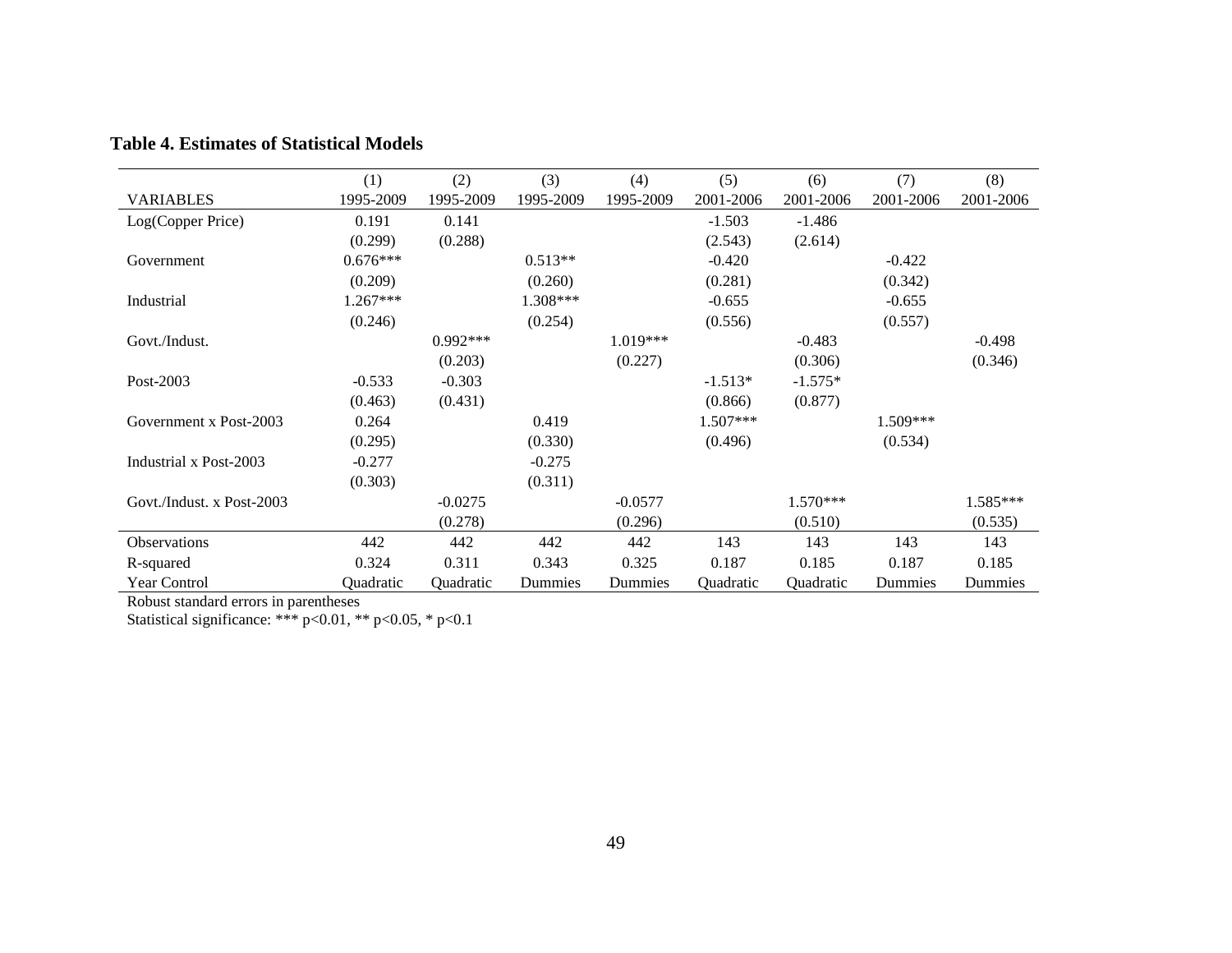## *Figures*

**Figure 1. Allocation with declining marginal benefits (left panel); allocation with constant marginal benefits (right panel)**



**Figure 2. Cumulative Water Right Change Requests and Denials (1990-2010)**

<span id="page-50-2"></span><span id="page-50-1"></span><span id="page-50-0"></span>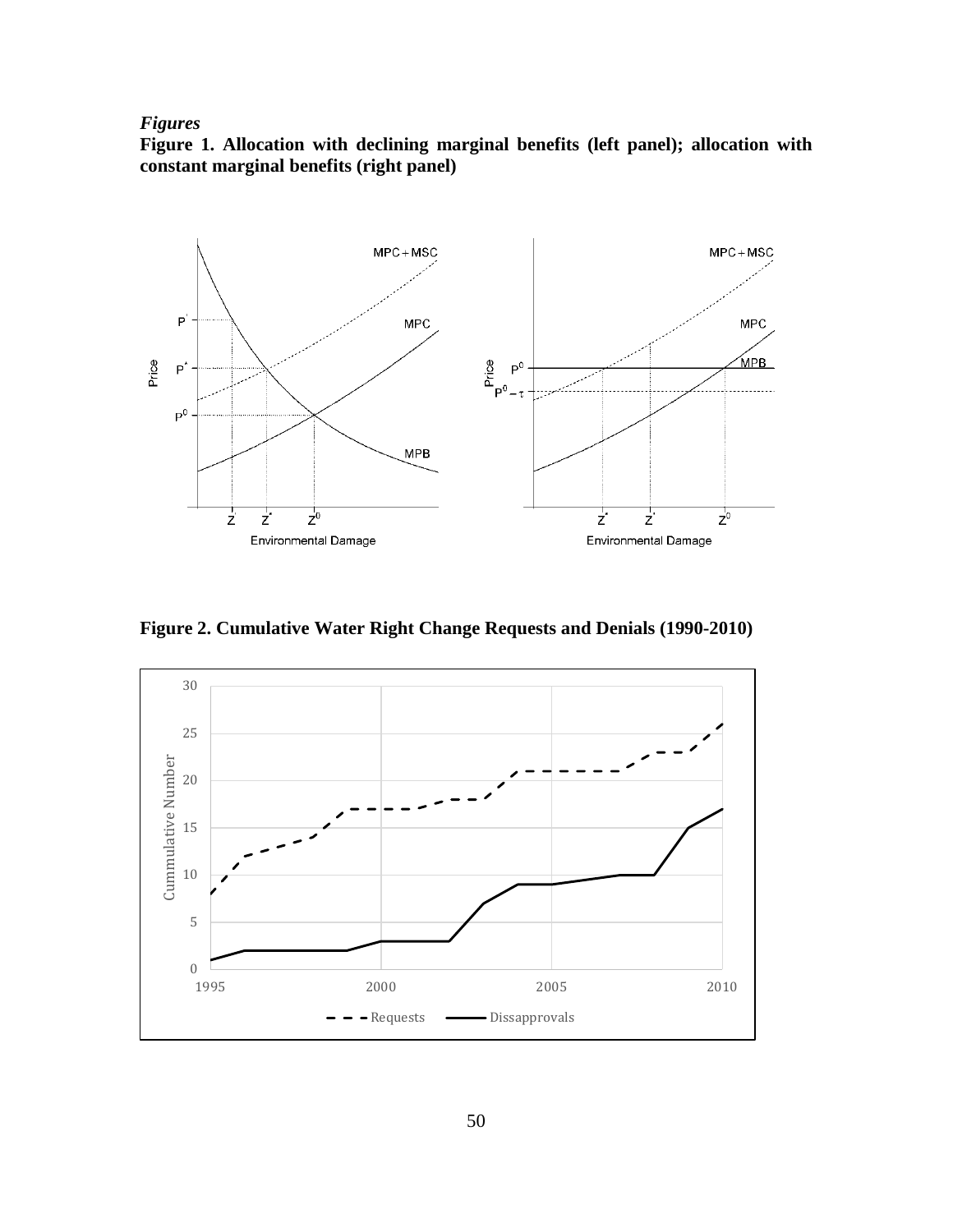

**Figure 3. Percentage of Total Requests Denied (1995-2010)**

**Figure 4: Copper Production by Ownership in Antofagasta Region**

<span id="page-51-3"></span><span id="page-51-2"></span><span id="page-51-1"></span><span id="page-51-0"></span>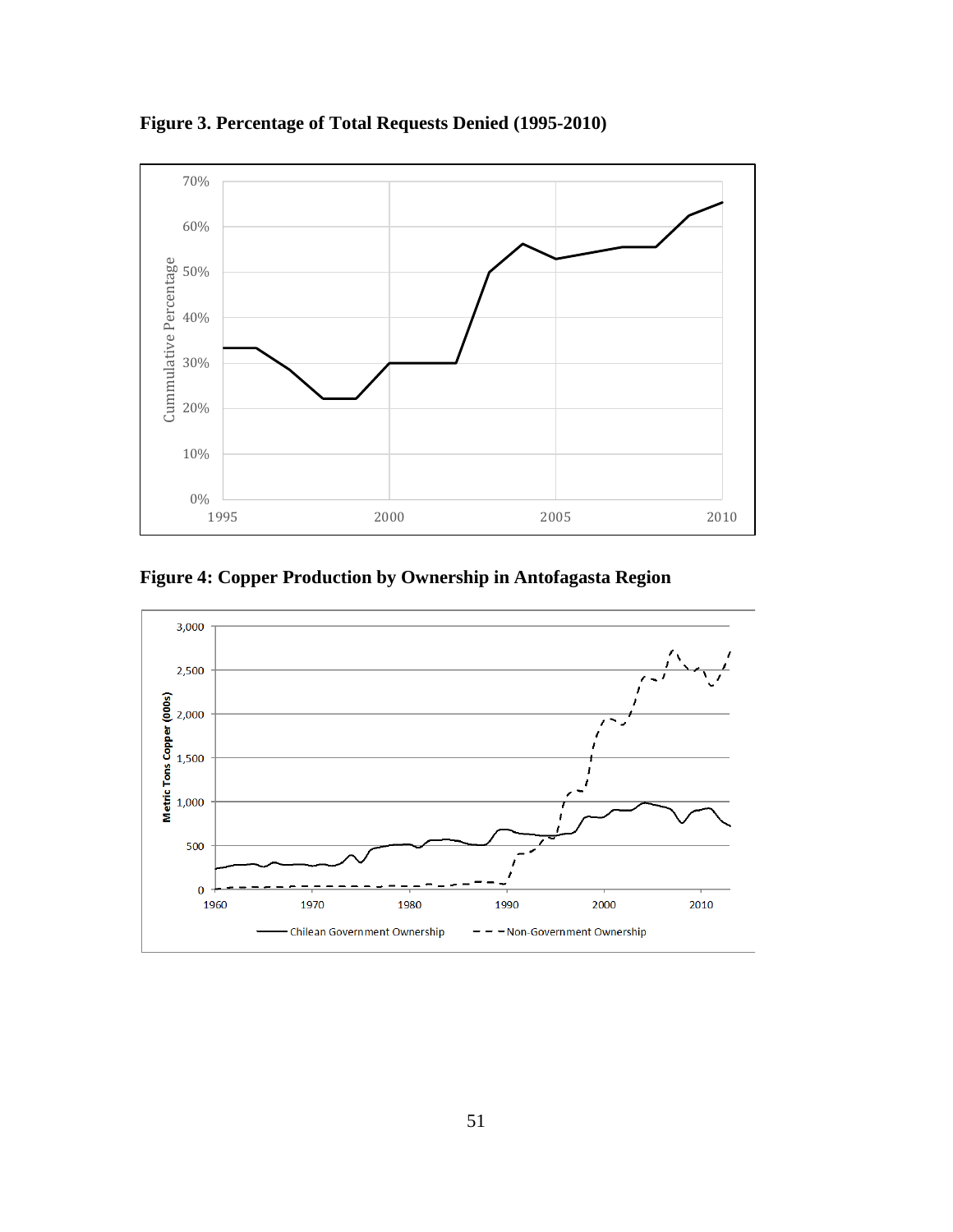<span id="page-52-2"></span><span id="page-52-1"></span><span id="page-52-0"></span>

**Figure 5. Map of Groundwater Sources, Mine Locations, and Ecosystems in Northern Chile's Antofagasta Region**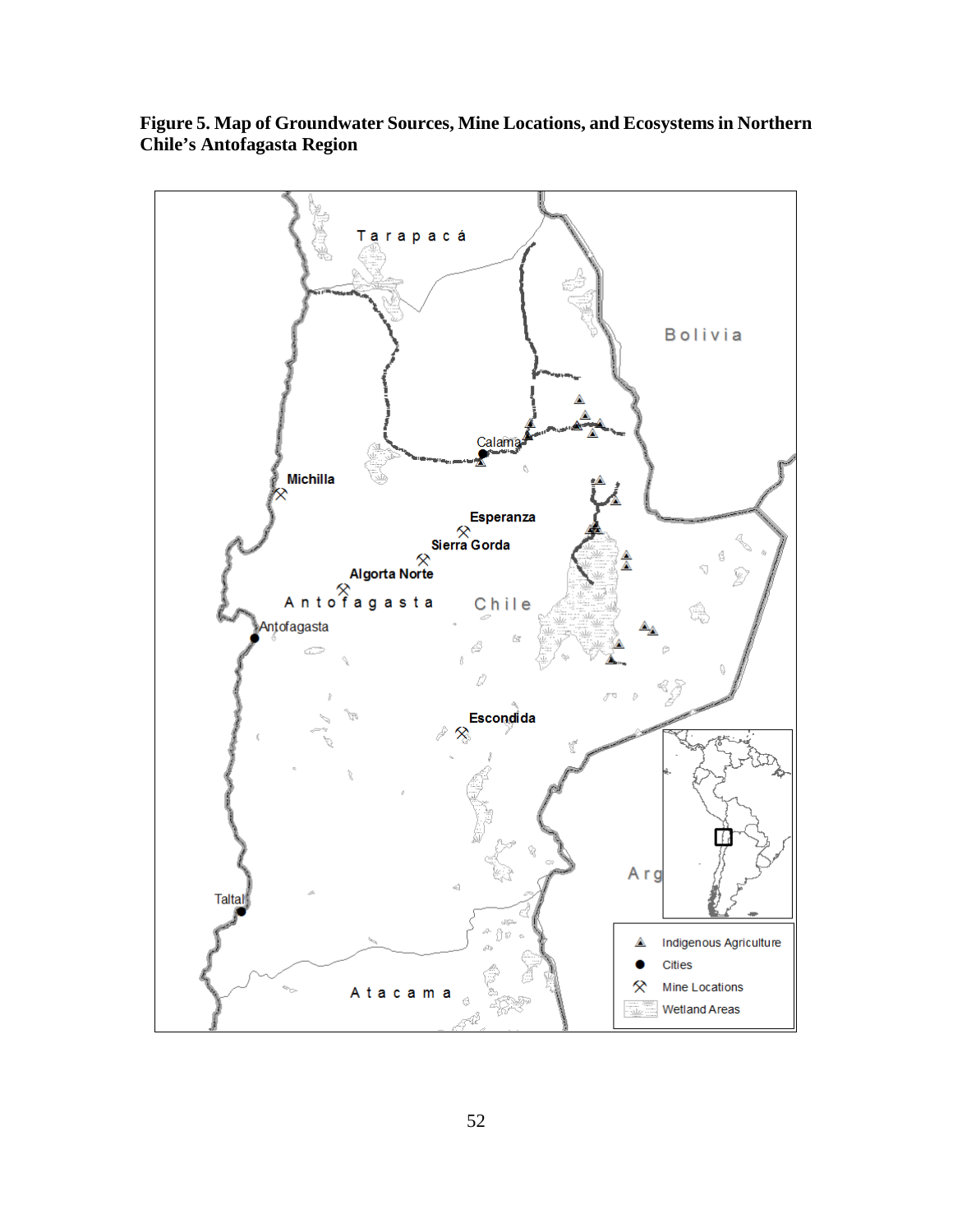**Figure 6. Surface Water Demand and Welfare** 



**Figure 7. Weighted Average Sale Price by Buyer Typ[e30](#page-54-4)**



<span id="page-53-0"></span>**Figure 8. Placebo Test of Six-Year Windows for Coefficient on Non-Government with** 

**95% Confidence Intervals**